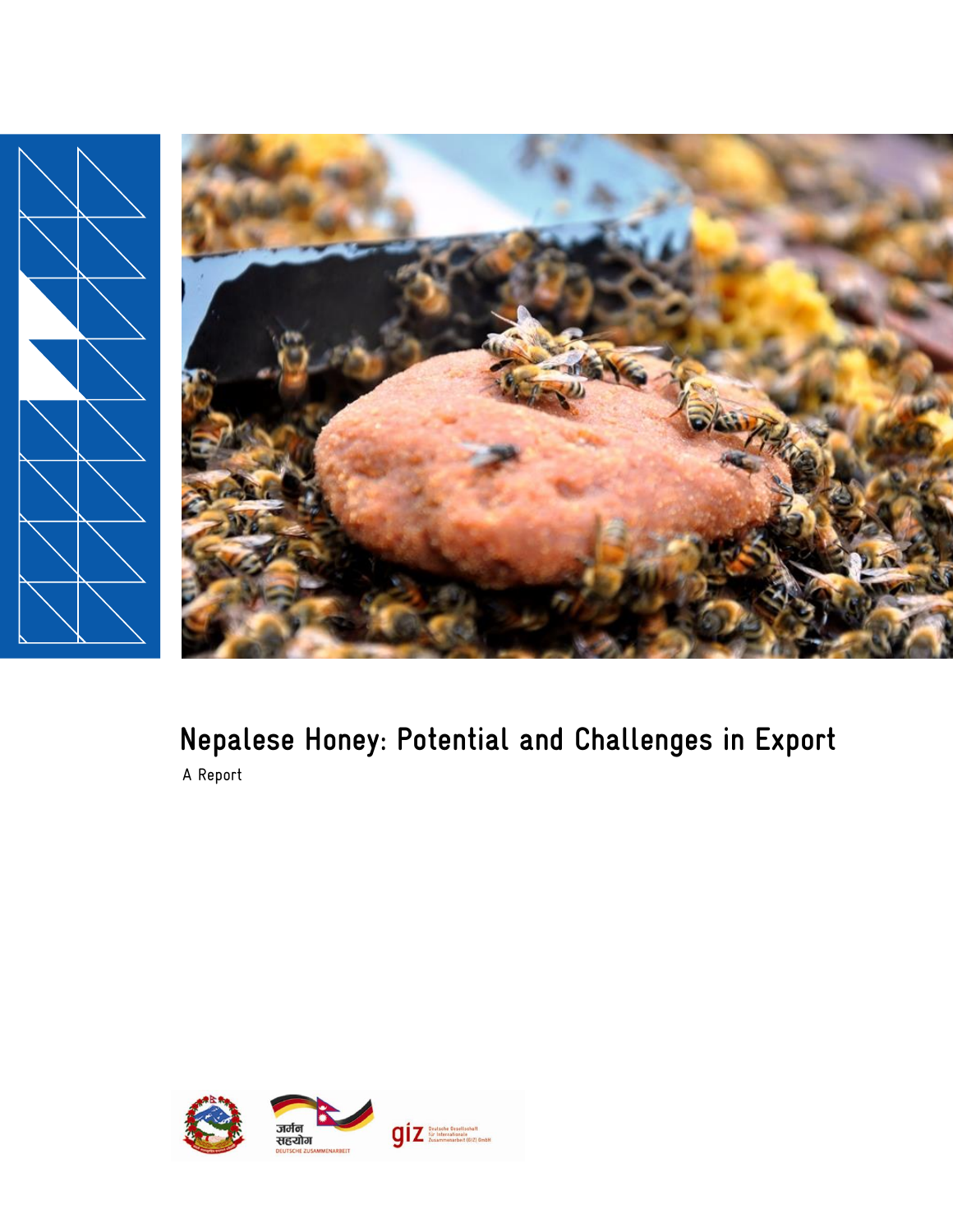#### Published by:

Deutsche Gesellschaft für Internationale Zusammenarbeit (GIZ) GmbH

Trade Promotion Programme National Trust for Nature Conservation (NTNC) Complex Khumaltar, Lalitpur P O Box 1457 Kathmandu, Nepal T: +977-1-5555289 F: +977-1-5554593 E: trade@giz.org.np I: [www.giz.de/nepal /](http://www.giz.de/nepal%20/) www.nepaltrade.org

Commissioned by



Submitted by: SAWTEE

Photograph Trade Promotion Programme

Date Year March 2015

The Nepal-German Trade Promotion Programme is implemented under the guidance of the Nepalese Ministry of Commerce and Supplies and supported by the Deutsche Gesellschaft für Internationale Zusammenarbeit (GIZ) GmbH, acting on behalf of the German Federal Ministry for Economic Cooperation and Development (BMZ). The Programme supported SAWTEE in preparation of this report. SAWTEE is a regional network with an overall objective to build the capacity of concerned stakeholders in South Asia in the context of liberalisation and globalisation.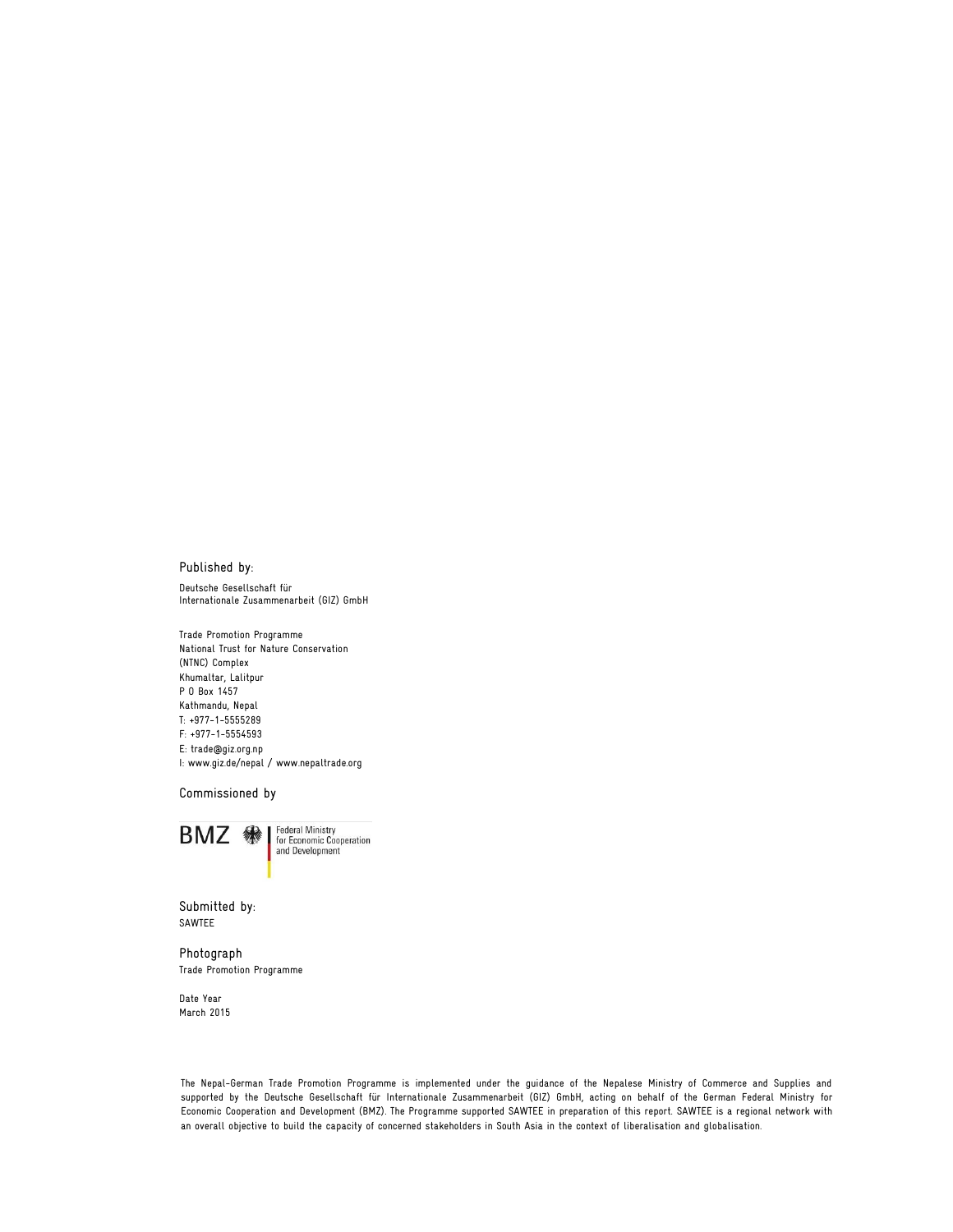# **Table of Contents**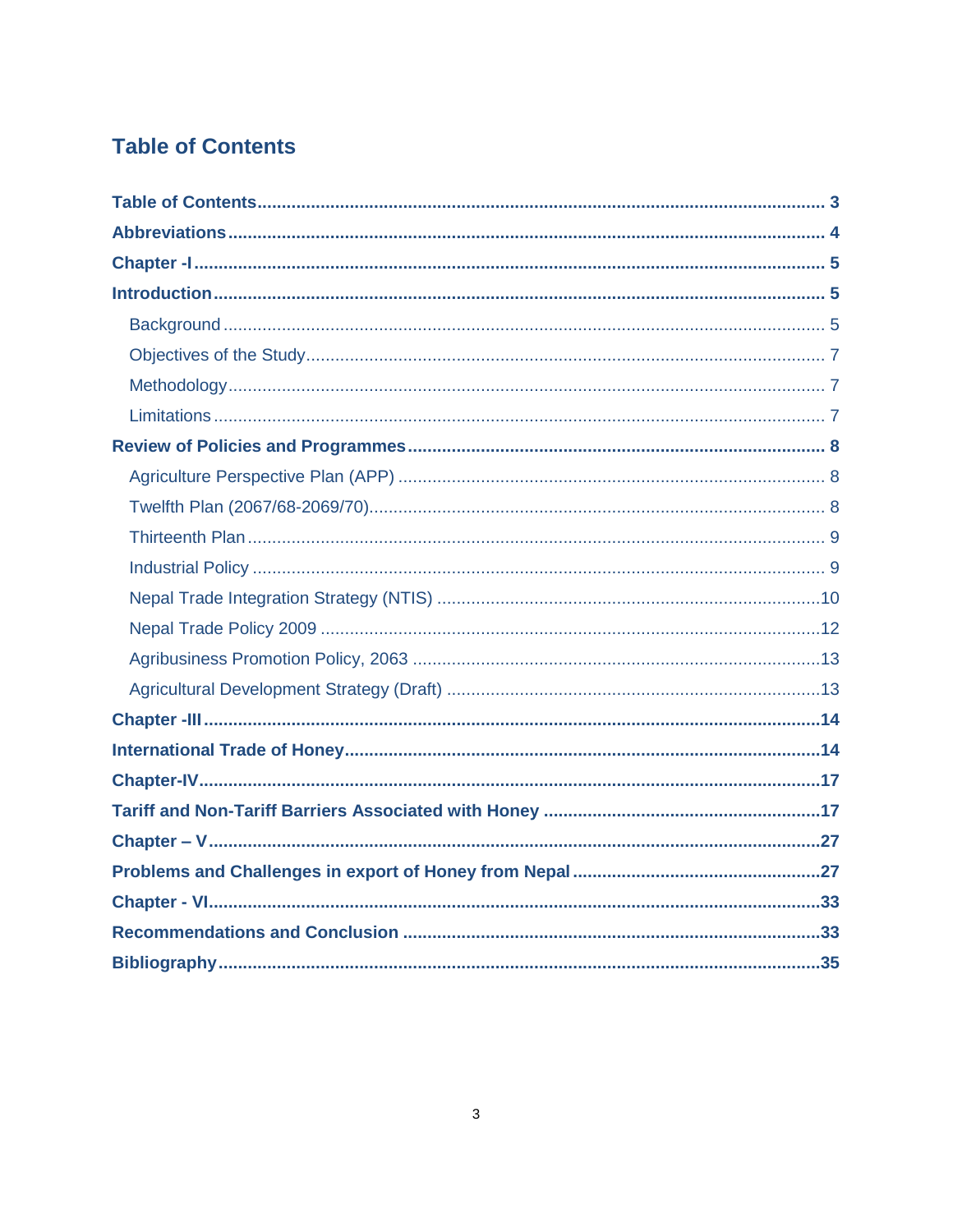# **Abbreviations**

| <b>APEDA</b>  | Agricultural and Processed Food Products Export Development Authority |
|---------------|-----------------------------------------------------------------------|
| <b>APP</b>    | Agriculture Perspective Plan                                          |
| <b>ARR</b>    | Average Rate of Return                                                |
| CAC           | <b>Codex Alimentarius Commission</b>                                  |
| <b>DFTQC</b>  | Department of Food Technology and Quality Control                     |
| <b>EIA</b>    | <b>Export Inspection Agency</b>                                       |
| <b>EIC</b>    | <b>Export Inspection Council</b>                                      |
| EU            | European Union                                                        |
| EC            | <b>European Council</b>                                               |
| <b>FAO</b>    | Food and Agriculture Organization                                     |
| <b>FNCCI</b>  | Federation of Nepalese Chambers of Commerce and Industry              |
| <b>FTEE</b>   | <b>Full Time Equivalent Employment</b>                                |
| <b>GMP</b>    | <b>Good Manufacturing Practices</b>                                   |
| <b>HACCP</b>  | <b>Hazard Analysis Critical Control Point</b>                         |
| <b>ICIMOD</b> | International Centre for Integrated Mountain Development              |
| <b>ISO</b>    | International Standard Organization                                   |
| <b>MAP</b>    | <b>Medicinal and Aromatic Plant</b>                                   |
| <b>MEQ</b>    | Milliequivalent                                                       |
| <b>MFN</b>    | <b>Most Favoured Nation</b>                                           |
| <b>MoCS</b>   | Ministry of Commerce and Supplies                                     |
| <b>MRL</b>    | Maximum Residue Limit                                                 |
| МT            | <b>Metric Tonne</b>                                                   |
| <b>NBSM</b>   | Nepal Bureau of Standards and Metrology                               |
| n.e.s         | Not Elsewhere Specified                                               |
| <b>NTIS</b>   | National Trade Integration Strategy                                   |
| <b>ODOP</b>   | <b>One District One Product</b>                                       |
| <b>PFA</b>    | <b>Prevention of Food Adulteration Rules</b>                          |
| <b>RMP</b>    | <b>Residue Monitoring Plan</b>                                        |
| <b>SPS</b>    | Sanitary and Phytosanitary                                            |
| <b>TEPC</b>   | <b>Trade and Export Promotion Centre</b>                              |
| <b>TBT</b>    | <b>Technical Barriers to Trade</b>                                    |
| <b>USA</b>    | <b>United States of America</b>                                       |
| <b>USD</b>    | <b>United States Dollar</b>                                           |
| <b>USDA</b>   | United States Department of Agriculture                               |
| <b>VAT</b>    | Value Added Tax                                                       |
| <b>WTO</b>    | <b>World Trade Organization</b>                                       |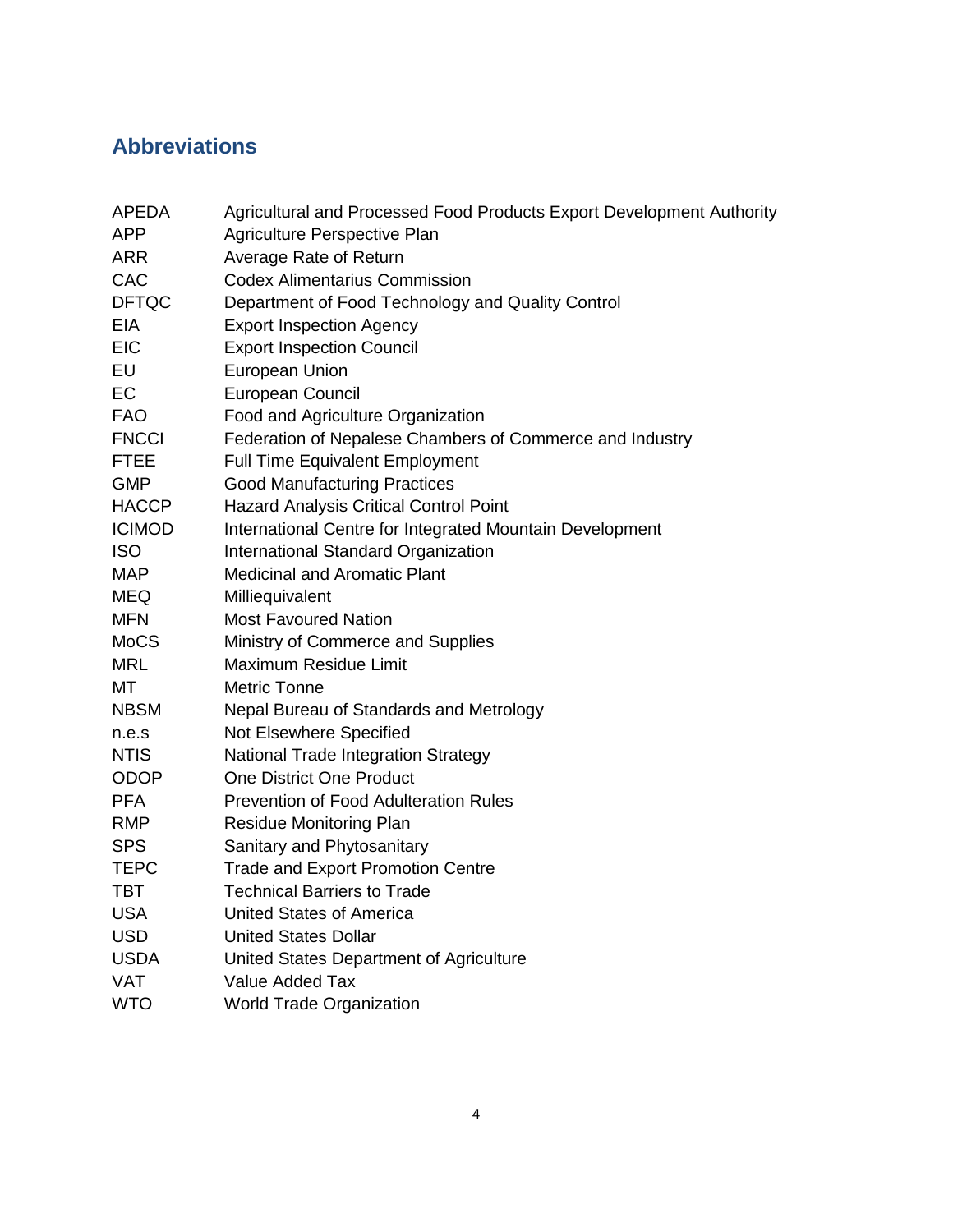# Chapter -I

# **Introduction**

# **Background**

Apiculture is the science and practice of beekeeping, including honey hunting. Apiculture is widely practiced all over the world, especially in those areas where people are poor and living at the subsistence level.

*Codex Alimentarius* defines honey as "the natural sweet substance, produced by honeybees from the nectar of plants or from secretion of living parts of plants, or excretion of plant-sucking insects on the living parts of plants, which the bees collect, transform by combining with specific substances of their own, deposit, dehydrate, store and leave in honeycombs to ripen and mature" (FAO). Similarly, the EU defines honey as "the natural sweet substance, produced by *Apis mellifera* bees from the nectar of plants or from secretions of living parts of plants, or excretions of plant-sucking insects on the living parts of plants, which the bees collect, transform by combining with specific substances of their own, deposit, dehydrate, store and leave in honeycombs to ripen and mature" (FAO). What is of note is that this definition states that honey is produced *only* by *Apis mellifera* bees.

Beekeeping or honey harvesting is an extremely old practice in Nepal. For poor and vulnerable communities, even without access to land, small scale beekeeping has made a significant contribution to their livelihood security. Beekeeping is a minimal investment sector which does not require land holding and offers diverse products which can be used in the households or sold in the market. Apart from providing regular income to the family in terms of honey production, it offers a complementary source of income for farmers from crop pollination.

The benefit of beekeeping is manifold. The NTIS recently estimated that more than 53,000 farmers are involved in honey production **(NTIS 2010)**. Its report also noted that because most beekeeping farmers are those who are constrained by land resources, honey production had led to an increase in income of the vulnerable sections of the society. Benefits however, not only accrue to the beekeeper but also to other farmers. Studies suggest that a farmer earns 3.5 times more from pollination than the beekeeper earns from honey<sup>1</sup>. Beekeeping is also considered to be a gender-inclusive activity. In many countries, beekeeping is the domain of women as bee hives are often kept close to the homestead. While participation in cultivation is

l  $1$  The FAO estimates that about one third of all plants or plant products consumed by humans are results of bee pollination. Bee pollination in Western Europe contributes 30-50 times the value of honey and wax harvest in the region. In Africa, the contribution grows to 100 times. Bees improve both the quantity and quality of harvest. Research in bilberry plant show that fertilization and berry production in plants grown close to an apiary occurred in 89.1 per cent of flowers compared to 47.5 per cent in farms without an apiary around. Similarly, the average weight of the berry was 0.578 grams for berries with access to bees compared to 0.348 grams without bees (FAO).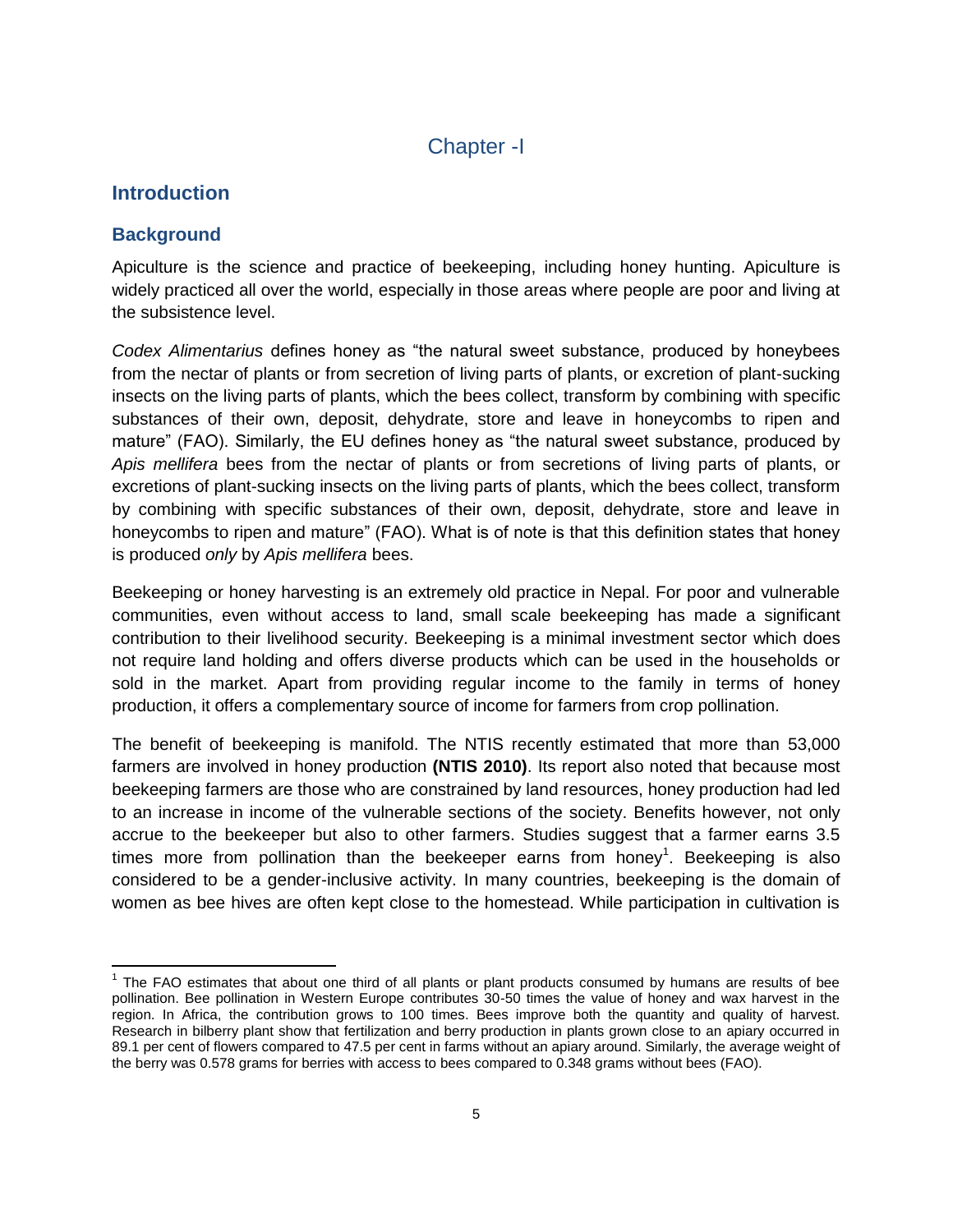active, their involvement in commercialization and benefit sharing, however, is not significant (Hilmi, Bradbear, & Mejia, 2011).

Additionally, besides honey, other bee products can also be sold at very good prices by the beekeepers. Products like pollen, beeswax, bee bread, and royal jelly sell at prices higher than honey. Similarly, other items like propolis of bee can be easily marketed by the beekeepers to generate an additional source of income. Therefore, beekeeping can be an extremely fruitful venture for both beekeepers as well as farmers of the region.

## **Beekeeping in Nepal**

Nepal is home to five species of honeybees- four of them native viz. *Apis laboriosa, Apis dorsata, Apis florea and Apis cerana.* In 1990, an Italian species, *Apis mellifera ligustica,* was introduced in the country. It has been a mixed success over the years. Of the five species, *Apis laboriosa, Apis dorsata* and *Apis florea* are considered to be wild species. *Apis laboriosa* is also popularly known as Himalayan Cliff Bee, and is found in the cliffs of harsh Himalayan region of Nepal. Similarly, *Apis dorsata,* the tropical giant bee, is found in southern lowlands with altitudes ranging between 190-1200 metres. *Apis florea,* the dwarf honeybee, is mostly found in the lowlands, up to 1000 m altitude, in Nepal.

*Apis cerana* and *Apis mellifera ligustica* are the cultivated breeds of honeybee in Nepal. The *Apis cerana* species is found in the high-hills, mid-hills as well as in the Tarai (although their sub-species are different in different climes). *Apis mellifera* has been found to be mostly successful in the Tarai region. Estimates suggest that there are around 90,000 *Apis cerana*  hives and 20,000 *Apis mellifera* hives in Nepal (Joshi 2008). Another report by the Beekeeping Section earlier estimated that, in total, there are 127,501 honeybee colonies in Nepal, including 101,684 traditional and 25,300 improved hives (**Beekeeping Section 2004**).

| Year            | Production (MT) |
|-----------------|-----------------|
| 1996/97         | 60              |
| 2000/01         | 155             |
| 2005/06         | 650             |
| 2009/10         | 1,100           |
| 2011/12         | 1,500           |
| 2012/13         | 1,625           |
| _ _ _ _ _ _ _ _ |                 |

### **Table 1: Nepal's domestic honey production**

*Statistical information on Nepalese Agriculture 2012/13*

In FY 2012/13, Nepal produced 1,625 MT of honey. Over the years, the production of honey has steadily increased. Honey collected from these species is widely used in rural areas for treatment of various illnesses including stomach pain, joint pain, eye illness etc. Traditional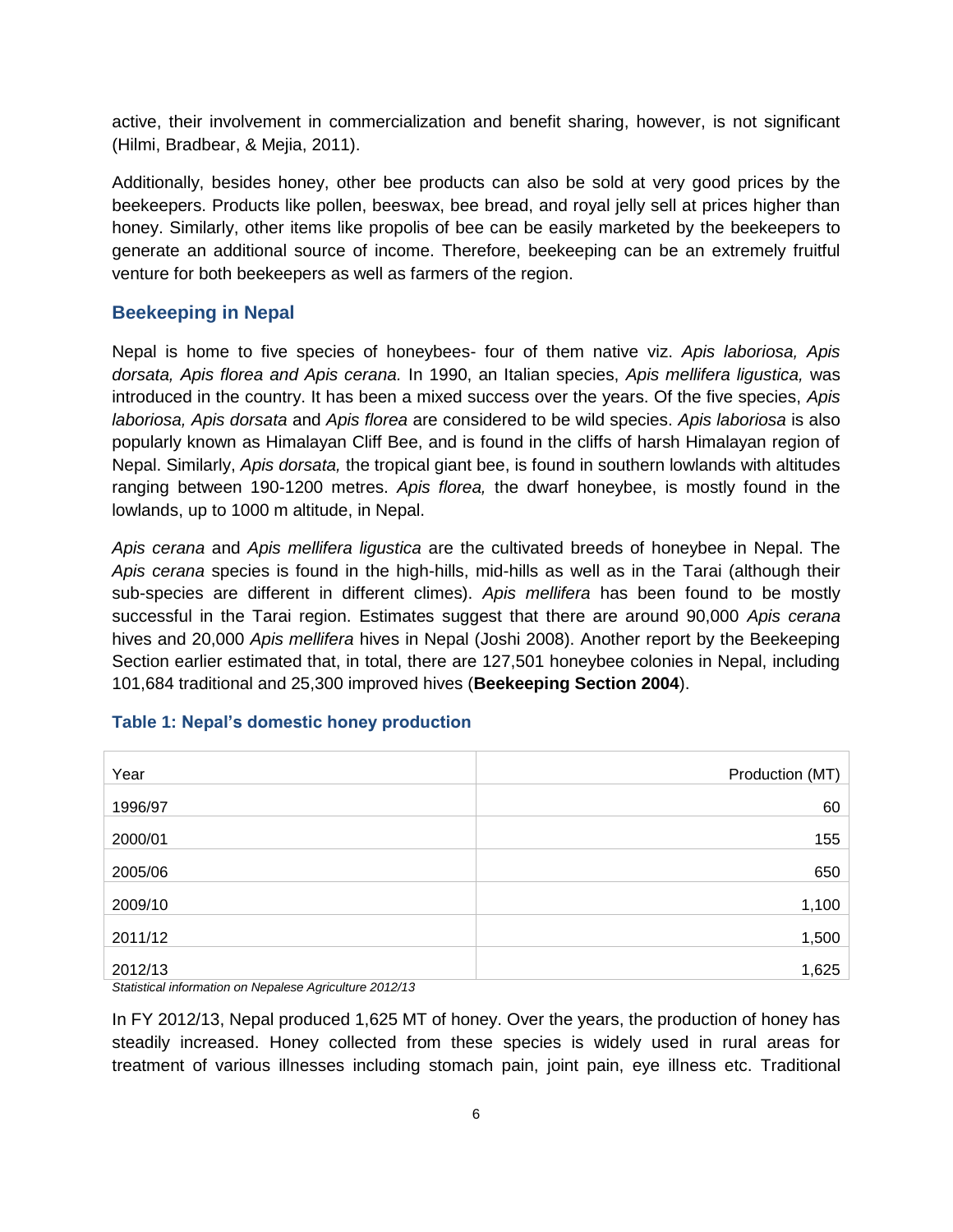medicine uses honey as an ointment for burns, bruises and cuts and as a medicinal supplement for cold, coughs, sore throat, headache, diarrhoea etc.

Production data suggests that Nepal"s honey production is gradually increasing over the years, but that success has not translated itself to finding its niche in the international market. Statistics reveal that Nepal is yet to regularize its honey export to the European Union (EU) and India, despite its rising demand there. Poor quality and inadequate production have forced Nepal to rely mostly on Bangladesh for export.

#### **Objectives of the Study**

The primary objective of this study is to identity the bottlenecks of the current policy framework governing Nepal"s beekeeping, honey production and its trade. The study aims to analyse the current production and market condition of honey in order to highlight the policy gaps and identify problems relating to its production and trade.

More broadly, the study focuses on identifying the opportunities and challenges in the apiary sector. This is expected to help in making recommendations for the preparation of action plans to address the bottlenecks.

#### **Methodology**

Primary as well as secondary information has been used in formulating this report. Desk research has involved analysis of various legal and policy structures introduced by the governments of the past and present regarding the promotion of beekeeping and honey in Nepal; examination of various sanitary and phyto-sanitary (SPS) measures and other technical barriers to trade (TBT) put in place globally; and investigation into the trade performance of Nepalese honey based on published trade statistics. Also, a case study of India, a comparable and successful honey exporter, is taken up to analyse policy formulation for exports to the international market.

The study team conducted a field study and extensive discussions with beekeepers from various parts of the country so as to obtain first-hand information about beekeeping and export of honey. Focused group discussions among beekeepers, including a public-private discussion involving relevant stakeholders, were also held.

The recommendations and conclusion were drawn on the basis of analysis of various quantitative and qualitative data thus collected.

#### **Limitations**

Because of the limitation of time and resources, the study had to be confined to a limited number of beekeepers and honey exporters. Therefore, the problems of beekeepers from specific regions have been missing in this study. Experience of real farmers regarding the use of chemical fertilisers and their understanding and relationships with beekeepers have not been included in the study. Regarding the secondary data, their validity has not been tested and the study assumes that these sources are authentic and accurate.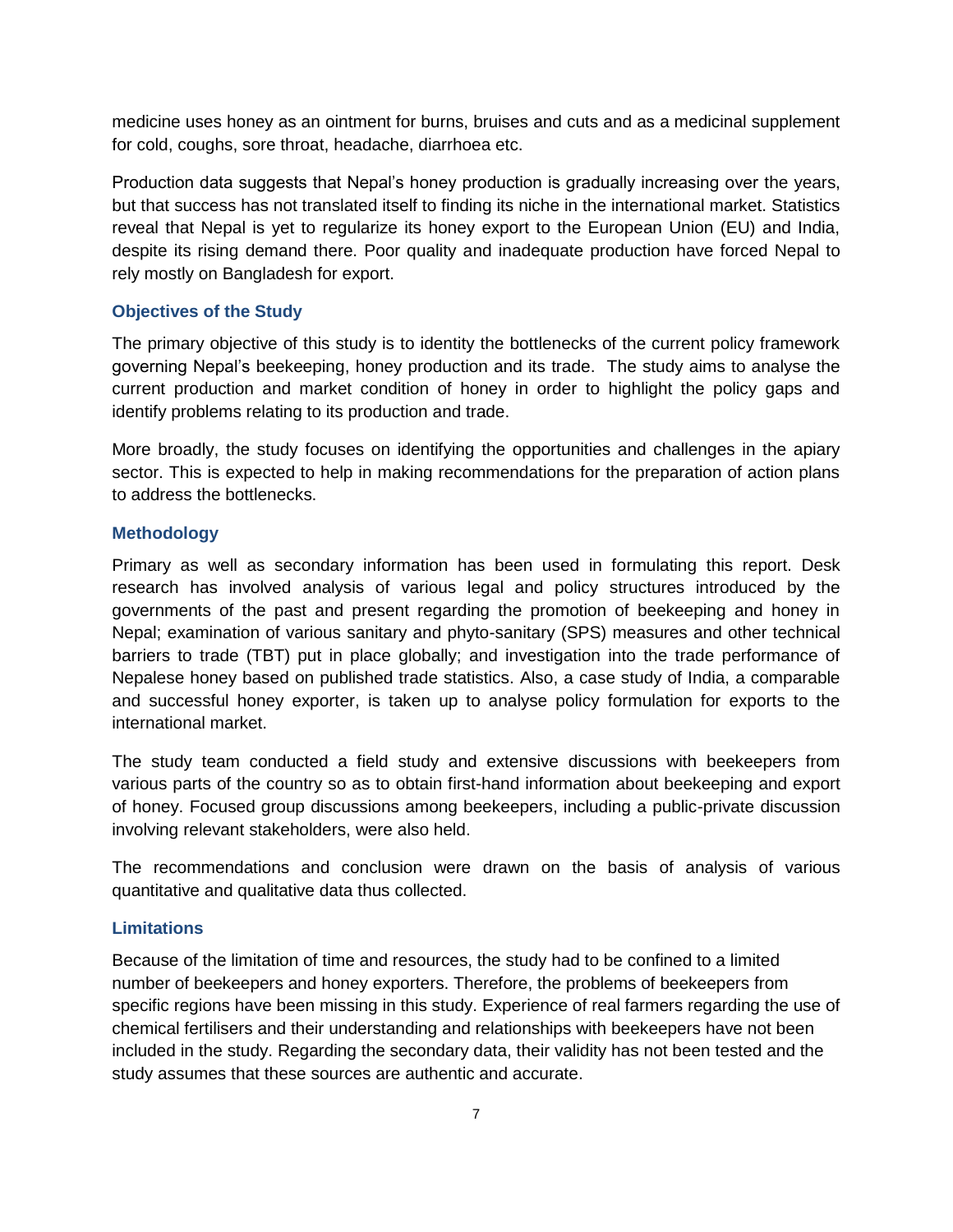# CHAPTER-II

# **Review of Policies and Programmes**

This chapter deals with various plans and policies being implemented to improve Nepalese honey export performance. It has to be mentioned here that Nepal does not have legal provisions and regulations explicitly related to production and trade of honey as such.

# **Agriculture Perspective Plan (APP)**

The objectives of the APP are *inter alia* to accelerate the growth rate in agriculture through increased factor productivity; to alleviate poverty and achieve significant improvement in the standards of living through accelerated growth and expanded employment opportunities; and to transform the existing subsistence-based agricultural system into a commercial activity through diversification and widespread realization of comparative advantage.

To meet these objectives, the APP has concentrated on a few priority programmes. The selection of these programmes was based on their complementarities with other areas of agriculture and their potential for broad participatory growth across regions and income classes. Their impact on women from the backward community was another determining factor. Among various priority sectors identified by the APP, beekeeping was included under Priority Output – Livestock.

The APP has duly recognised the importance of beekeeping in reducing poverty and enabling women to participate in the productive labour force. The Plan recognises the importance of coordination between the private and public sectors and charts out a planned growth of income from livestock over a period of 20 years.

### **Twelfth Plan (2067/68-2069/70)**

The  $12<sup>th</sup>$  Plan was a three-year plan and did not design any intervention specifically for the beekeeping sector. However, its provisions on agriculture and horticulture can be expected to be applicable to honey production sector. The exclusive spelling out of honey production increase from 1,100 MT to 1,300 MT by the end of the plan period, as one of the targets of the plan, proves it.

In order to facilitate the increase in production, the plan envisages ease of access to agro-credit as an important step to assist bee producers in Nepal. For the purpose, the National Cooperative Bank and other financial institutions were to be strengthened and directed to provide credit to farmers at a subsidized rate.

Another inference can be drawn from the fact that the plan also spells out the need for strengthening institutions relating to trade. They were to be provided with quality infrastructure to promote trade. The plan document also talks of the benefits of utilization of cooperatives to promote farming, financing, production, storage and marketing of agro-based products. It emphasizes improvements of the value chains through value addition.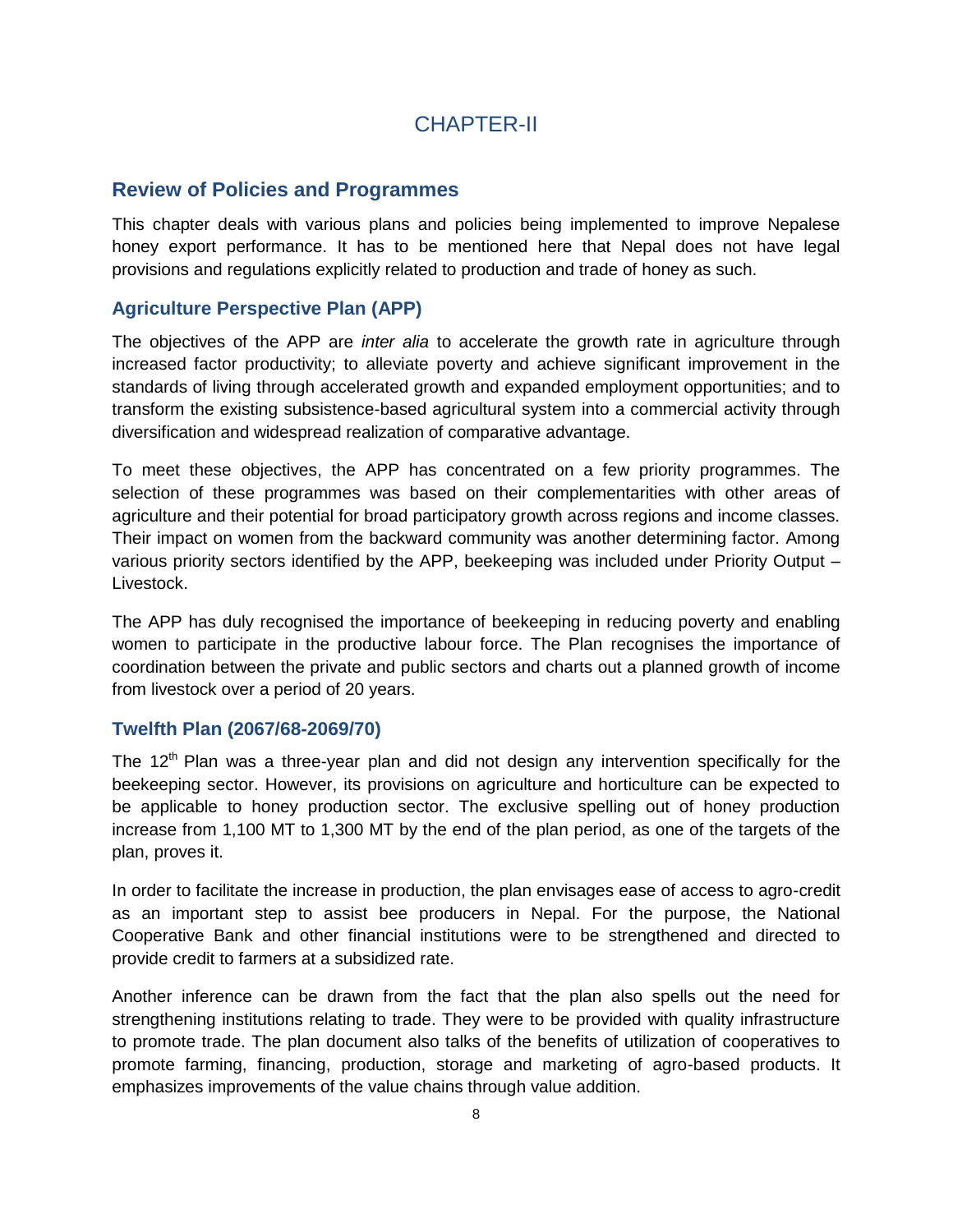The Plan prescribes the consolidation of the National Food Laboratory for quality control in production, certification and marketing of honey. It advocates control in the use of pesticides and veterinary medicines to promote organic farming. The Plan also has training provisions for farmers with a view to promote organic farming.

Finally, the plan includes arrangements for access to improved breeds of bees along with provisions of product insurance and better health and hive facilities for the bees (GON 2010).

## **Thirteenth Plan**

The latest Three Year Plan (2070/71- 2072/73) mainly emphasizes commercialisation of agriculture (which includes beekeeping), adoption of new technology to improve the quality and productivity of produce. Similar emphasis is laid on quality control, testing and certification facilities and enhancement of capacity of bee farmers, entrepreneurs and experts.

For that it envisions improved infrastructure provisions like electricity, transport and communication, collection, storage and market facilities. This is done with a view to encourage commercialization and increased market access for farmers and help them improve the productivity of farm products.

Similarly, it encourages the use of improved-breeds of bees. Like in the earlier Three Year Plan, it makes provisions for agriculture insurance<sup>2</sup> and credit. This plan also incentivizes organic farming by encouraging less/judicial use of pesticides, medicines and chemical fertilizers. The plan also recognises the need for research to determine the quality of Nepalese products in order to improve the quality and certification of Nepalese honey (GON 2013).

### **Industrial Policy**

The industrial policy does not talk about beekeeping and honey per se, but its provisions are applicable to the sector as well. The relevant provisions can be categorised as:

**Provision of Services**: Access to finance is one of the key areas of intervention of the policy. It reaches out to the industries through service extensions of existing Micro Enterprises, Cottage and Small Industries Development Fund, Rural Self-Employment Fund, Equity Fund, Credit Guarantee Fund etc. Similarly, the policy also targets entrepreneurship development via various programmes. The policy also includes strengthening of Nepalese laboratories and aligning Nepalese standards with their international counterparts.

**Financial Incentives**: Industrial promotion through incentives, via tax deductions and concessions, is another area of intervention of the policy. The policy provisions various forms of income tax deductions including:

a) five per cent concession on income tax for special industries (including honey) and

 2 The latest directive by the Insurance Board on "Crop and Livestock Insurance" 2012, however, does not include insurance products on beekeeping.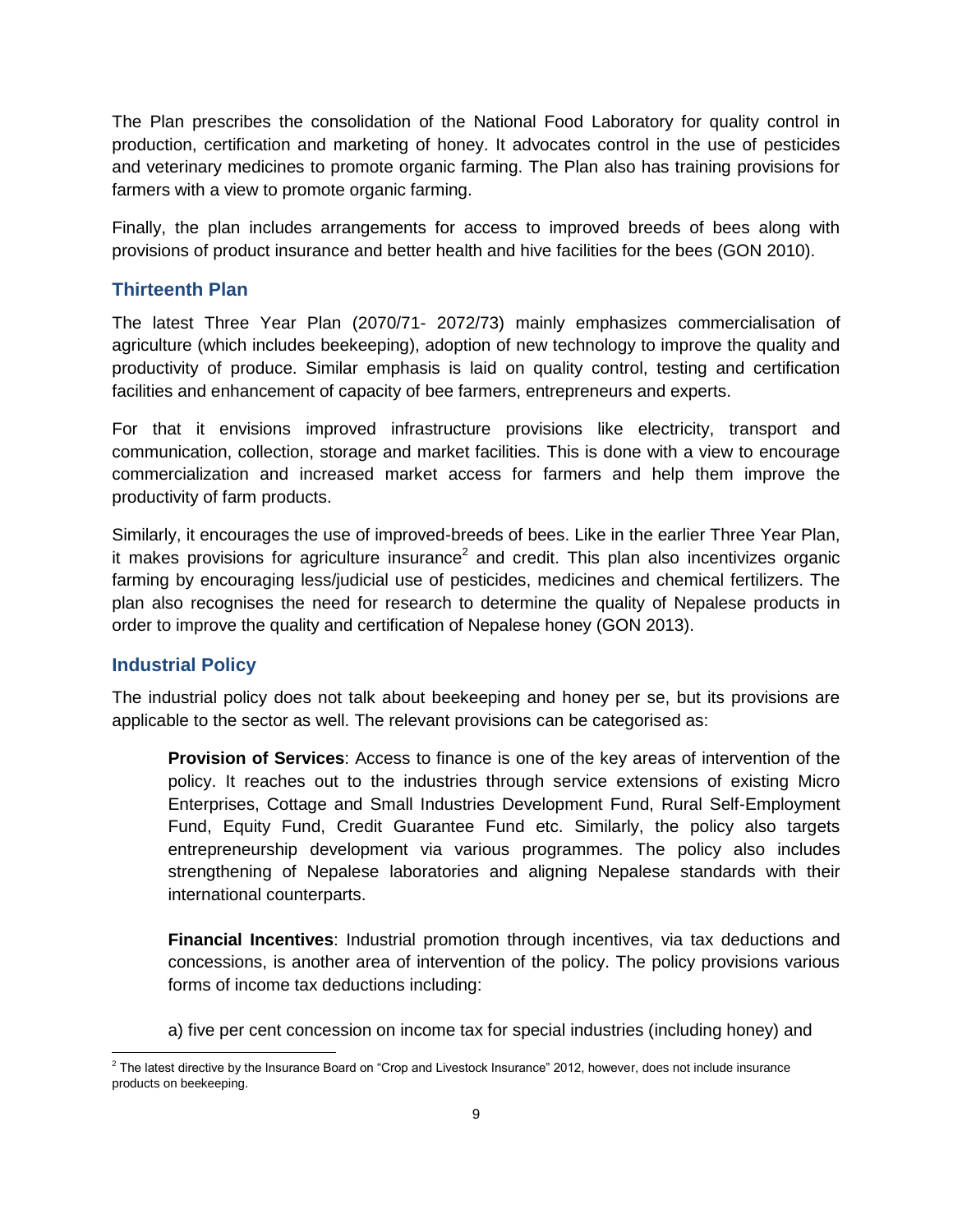b) exempt expenditure on market promotion, survey and advertisement from taxable amount (income tax) provided such expenses do not exceed ten per cent of total sales income of the industry.

Similarly, honey producers are also permitted to add one-third more to their depreciation amount, provided that they calculated it according to the provisions of the current Income Tax Act. The policy exempts the honey manufacturing establishment from income tax altogether if it can be classified as a micro enterprise<sup>3</sup>.

Beyond income tax, the policy also includes provisions for zero excise duty and Value Added Tax (VAT) for goods produced for export.

### **Nepal Trade Integration Strategy (NTIS)**

 $\overline{\phantom{a}}$ 

Another policy paper, Nepal Trade Integration Strategy (NTIS), classifies honey as a low export performance product with a middling potential in terms of world market conditions, domestic supply conditions, overall export potential and overall socio-economic impact. This is a recognition that the volume of honey exports has remained very low, in spite of exports taking place through the informal channel. The strategy reflects the erratic Nepalese honey export statistics regarding the overseas market and that the product remains unable to record permanent export destinations. It also identifies potential new markets like the EU, USA, Japan, Saudi Arabia, Canada and Australia where honey consumption is growing fast.

 $3$  Micro enterprise, in the policy, is defined to be an enterprise where: the investment does not exceed NRS. 200,000 in fixed capital except land or house; the entrepreneur himself/herself is engaged in its management; a maximum of nine employees are hired; annual transaction is less than two million rupees; and if machinery is used, the electric motor or other oil engine capacity has to be less than 10 kilowatts (Nepal, Industrial Policy, 2011).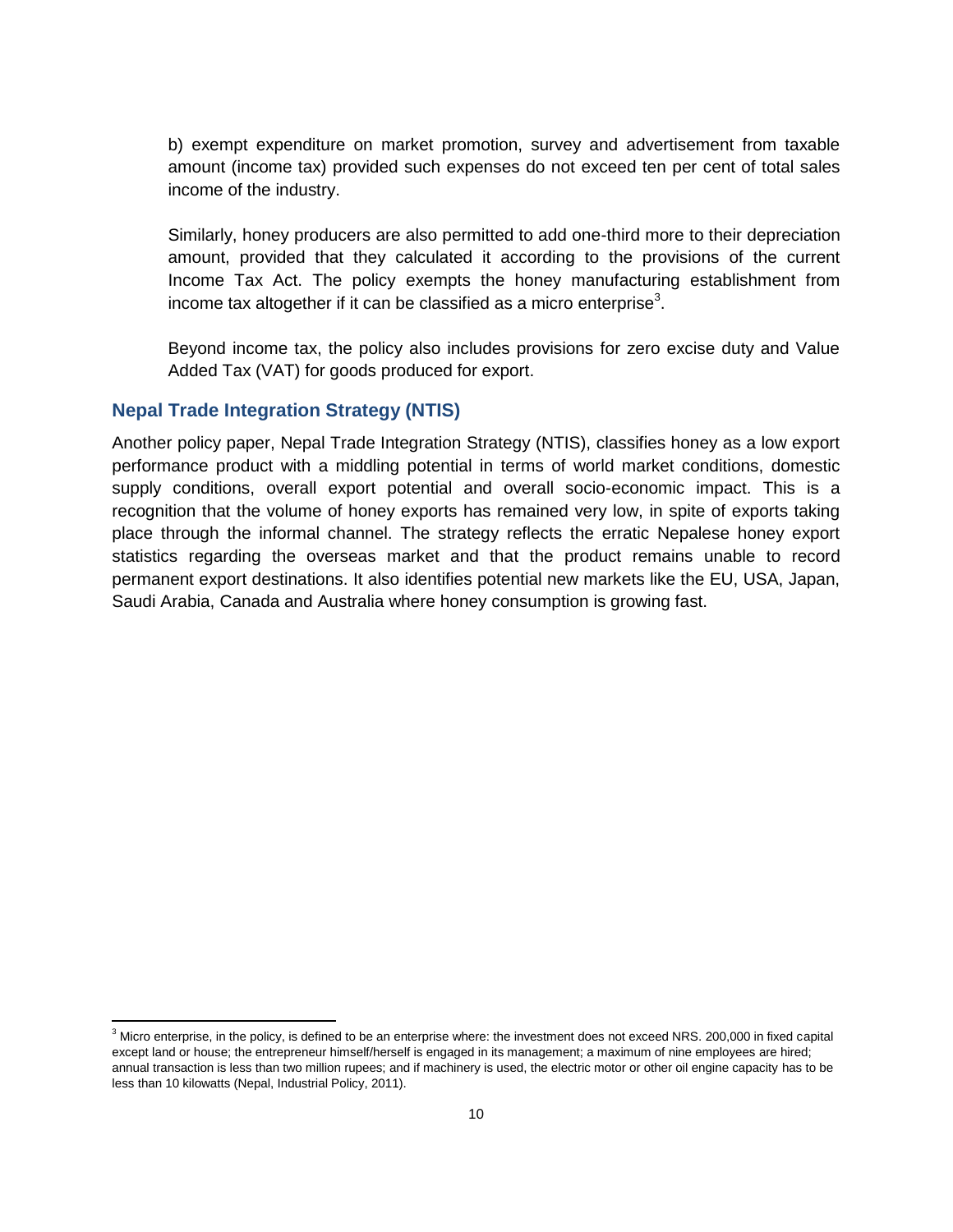## **Table 2: SWOT Analysis of Honey in Nepal**

| <b>STRENGTHS</b>                                                                                                                                                                                                                                                                                                                                                                                                                                                                                                                                                                                                                                                                                       | <b>WEAKNESSES</b>                                                                                                                                                                                                                                                                                                                                                                                                                                                                                                                                                                                                                                                                                                                                                                  |
|--------------------------------------------------------------------------------------------------------------------------------------------------------------------------------------------------------------------------------------------------------------------------------------------------------------------------------------------------------------------------------------------------------------------------------------------------------------------------------------------------------------------------------------------------------------------------------------------------------------------------------------------------------------------------------------------------------|------------------------------------------------------------------------------------------------------------------------------------------------------------------------------------------------------------------------------------------------------------------------------------------------------------------------------------------------------------------------------------------------------------------------------------------------------------------------------------------------------------------------------------------------------------------------------------------------------------------------------------------------------------------------------------------------------------------------------------------------------------------------------------|
| Abundance of natural flora and fauna<br>$\bullet$<br>Availability of appropriate climatic<br>$\bullet$<br>conditions<br>Unique flavour due to climatic conditions<br>$\bullet$<br>and flora<br>Very positive socio-economic impact,<br>especially regarding income to poor<br>landless farmers<br>A lot of groundwork already done by<br>$\bullet$<br>different organizations in the past<br>Involvement of a large number of<br>$\bullet$<br>entrepreneurs in the processing and<br>marketing of honey<br>High quality production<br>٠<br>Good relationships between bee-keepers<br>$\bullet$<br>and stakeholders<br>Enthusiastic or devoted youth<br>$\bullet$<br>Involvement of women in beekeeping | Lack of financial support to promote<br>$\bullet$<br>beekeeping. Dearth of processing<br>equipment.<br>Virtually saturated domestic market.<br>٠<br>Entrepreneurs' inability to find new markets<br>other than India<br>Non-inclusion of Nepal in the list of<br>$\bullet$<br>countries that are authorized to export<br>honey to EU<br>Absence of proper equipment and<br>$\bullet$<br>laboratory facilities to test for residue<br>presence (MRLs) - a bottleneck for EU<br>market and others<br>Weak road/transportation access to<br>$\bullet$<br>pasture areas<br>Lack of pasture management<br>$\bullet$<br>Small quantities of production/ Lack of<br>$\bullet$<br>awareness among farmers as to how<br>beekeeping helps in overall agriculture.<br>Poor marketing strategy |
| <b>OPPORTUNITIES</b>                                                                                                                                                                                                                                                                                                                                                                                                                                                                                                                                                                                                                                                                                   | <b>THREATS</b>                                                                                                                                                                                                                                                                                                                                                                                                                                                                                                                                                                                                                                                                                                                                                                     |
| Sale through tourism<br>$\bullet$<br>Organic production and fair trade practices<br>$\bullet$<br>Developing relations with international<br>buyers<br>Growing consumption in and outside the<br>$\bullet$<br>country<br>Growing number of commercial<br>$\bullet$<br>beekeepers<br>Nepal's honey can have better medicinal<br>value<br>(11000001)                                                                                                                                                                                                                                                                                                                                                      | Competition from both India and China in<br>$\bullet$<br>major markets<br>Strikes and volatile political situation<br>$\bullet$<br>Use of pesticide in bee-pasture areas                                                                                                                                                                                                                                                                                                                                                                                                                                                                                                                                                                                                           |

*(MOCS 2010)*

# **ACTIONS**

The document has identified various action plans for promotion of honey in the international market which include:

- Support provisions to growers in pesticide management and establishment of effective quality supervision and control systems.
- Submission of a pesticide residue control plan to the EU and other honey importing countries.
- Strengthening laboratory capacity with regard to MRL tests.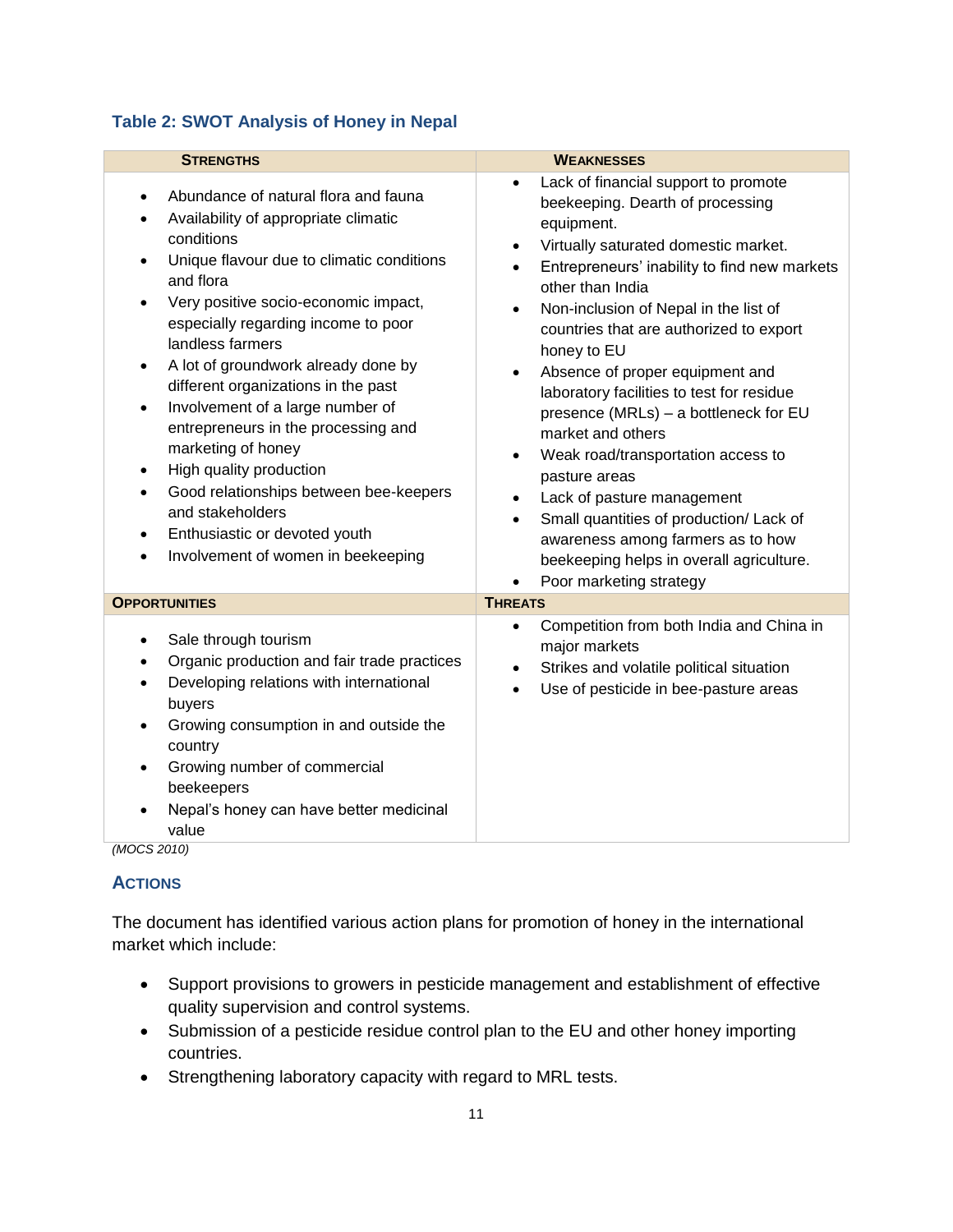- Setting up internationally accredited laboratories that can certify products regarding conformity with import market standards.
- Acquiring organic certification.
- Reduction of import duties and VAT on packing materials and abolishing other duties and charges.

Source: *(MOCS 2010)*

# **Nepal Trade Policy 2009**

Nepal Trade Policy-2009 was designed to make trade an important instrument for poverty reduction and improvement of socio-economic conditions of Nepalese citizens. For that, the policy aims to create a trade conducive environment to make Nepalese products competitive at the international level. It wants that trade to foster income and employment opportunities at home. The policy identifies various products for trade promotion and prescribes strategies as well as programmes to achieve that. Those measures include developing policy and institutional networks for the protection of intellectual property rights and promotion of export of services. Under Working Policy 4.4.2 assistance has been pledged for the protection of intellectual property rights of major exportable goods in international markets. It also says that initiatives will be taken to establish rights relating to geographical indication of exportable goods, including honey. Similarly, under Sub-Title 4.5, i.e. providing additional incentives to export-oriented industries, the working policy mentions establishment of a product development fund with the participation of the private sector and cooperatives in order to provide support for transportation and storage of export products, including honey. Honey has also been classified as a product qualifying for "Thrust Area Development"<sup>4</sup>. Consequently, in order to promote the trade of honey, the policy promises that:

- Quality standards will be ensured by developing laboratories of international recognition to maintain quality consistency of honey,
- Effective inspection and monitoring of bee farming and honey production will be carried out,
- Nepalese honey production will be diversified by encouraging production of honey based particularly on mustard and rapeseed flowers,
- Packaging system will be improved and imports of machinery and equipment required for processing exportable honey will be exempted from tax and customs duty,
- Honey producers will be assisted through support of capital and technology and appropriate infrastructure to promote production of exportable organic honey,
- Promotional measures will be pursued in targeted honey importing nations.

 $\overline{a}$ <sup>4</sup> Agricultural products with high export potential have been emphasized by Thrust Area Development. This package targets value addition by utilizing local resources and transmitting the export benefits to the farmers. It aims to implement programmes for the commercialization of products and make efforts to widen their market access.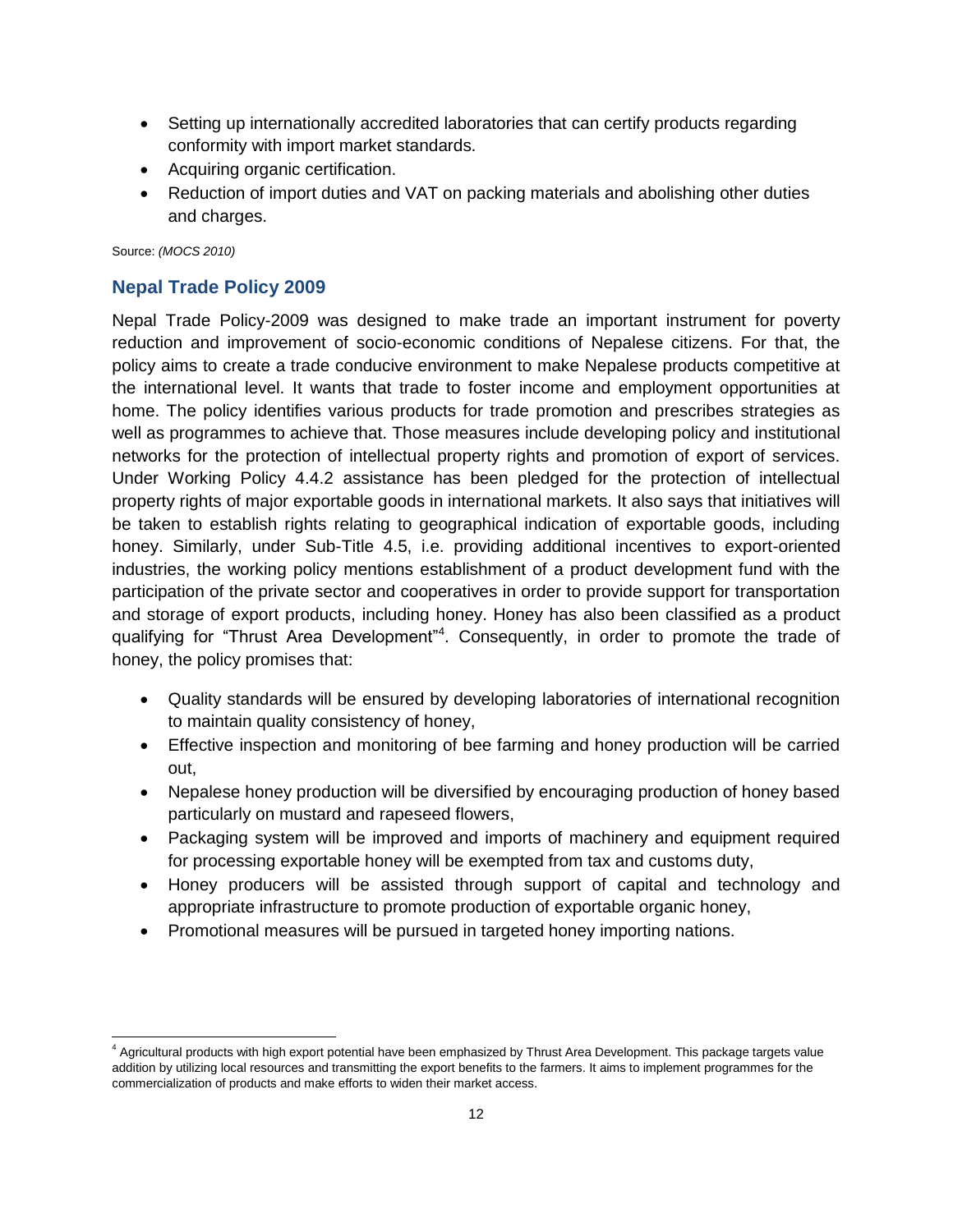## **Agribusiness Promotion Policy, 2063**

To meet the need for commercialization of farming in Nepal, the Agribusiness Promotion Policy was formulated to help make the agriculture sector more competitive regionally and internationally. The policy envisages development of *agro-product export areas* and *pesticide free organic zone*s both of which are relevant for promotion of organic honey production in Nepal. Similarly, the policy mentions support to agro-business through infrastructure development- construction of road, electrification, irrigation; technical and technological support; and financial assistance- to agro-businesses including honey production and bee farming. It also talks about support in the development of value chains via intervention in collection procedures, mechanization and scientific approach in processing, standardization of storage and transportation facility and support through the market pricing mechanism. The policy prescribes better training facilities for farmers, provision to put up the agro-business itself as collateral to acquire loans and indicates the possibility of custom duty waiver, of up to 75 per cent, on machinery imported for agro-business purposes. Additionally, it promotes organic farming, strengthening of the quality assurance certification mechanism and establishment and reinforcement of an Accredited Independent Analytical Laboratory for quality control and certification of agro-business products, including honey.

## **Agricultural Development Strategy (Draft)**

The Agricultural Development Strategy (draft) is a long term strategy developed by the Government of Nepal for the promotion of agriculture. It aims to make Nepal an agriculturally surplus country making it a net exporter of farm products by the end of the strategy period. It envisages various actions to improve productivity and enhance commercialization and competitiveness of the Nepalese agricultural sector. The document includes various short term, medium term and long term action plans to do so. While there is no specific plan of action for the development of honey sector in the strategy paper, it does identify honey as a niche commodity which has a large export potential and recognises the importance of promoting value chains for the promotion of this sector.

While details on the issues will be further elaborated in Chapter V, it is clear that there are deficiencies in the Nepalese policy environment with regards to the beekeeping sector, viz.

- 1. No separate beekeeping policy;
- 2. No public-private body dedicated to development of the beekeeping sector;

Inadequate attention given to commercialization of the sector even while priority has been given to the poverty reduction aspect of beekeeping.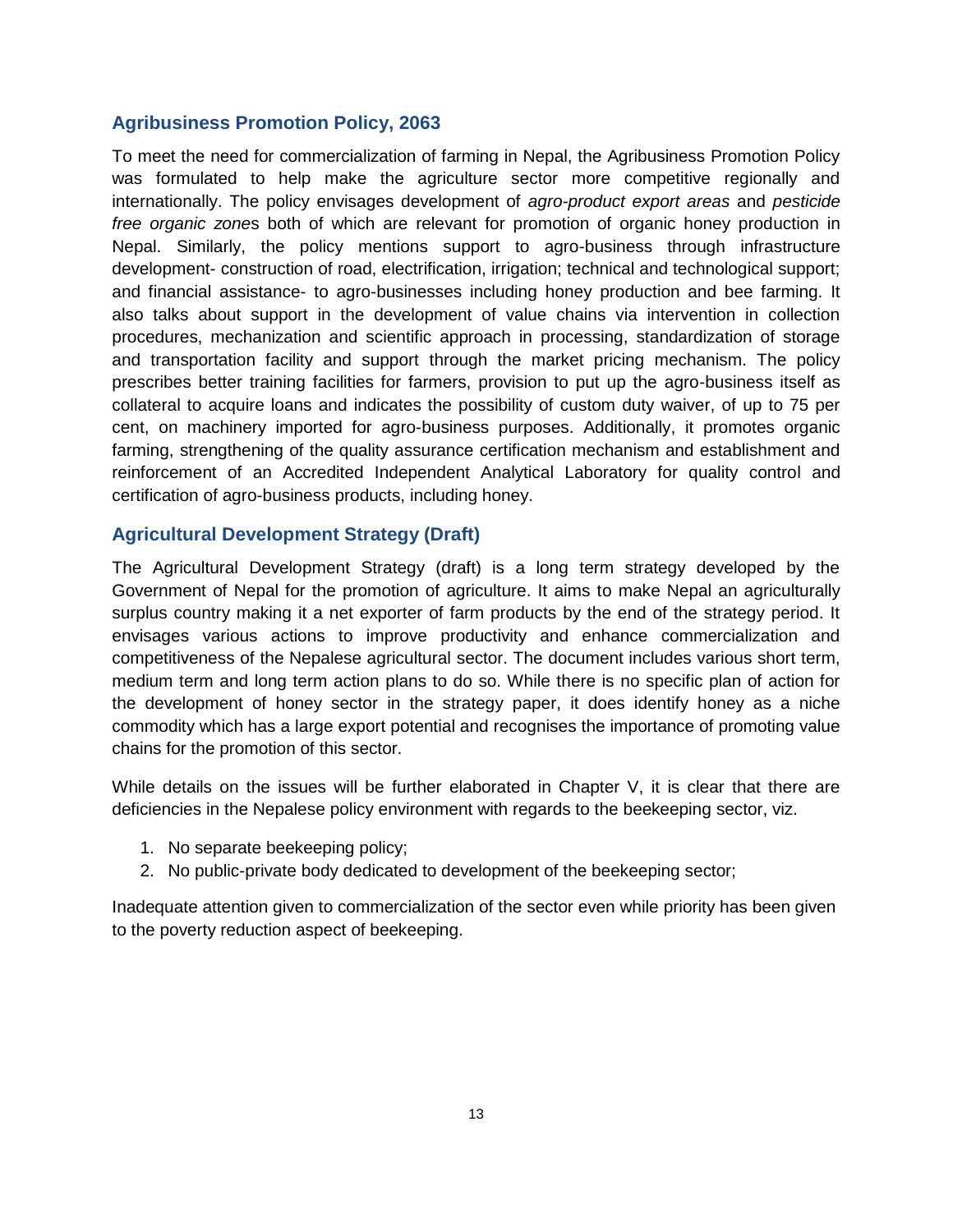# Chapter -III

# **International Trade of Honey**

In this section, we analyze the global trends and patterns of honey trade in recent years as well the performance of Nepal in terms of honey exports. Honey is grouped with "Dairy products, eggs, honey, and edible animal products not elsewhere specified (nes)" in the Harmonized Commodity Description and Coding System (HS Code). Honey is classified under Chapter 04 at 2 digit level, 0409 at 4 digit level and under 040900 at 6 digit level of the HS Code.

Data from Trade Map suggest that global demand for natural honey (indicated by change in imports) has risen steadily over the years. In 2012, countries all over the world imported a total of \$1.7 billion worth of honey of which 24.6 and 15.9 per cent of the product was imported by United States of America and Germany respectively. At the global level, between 2009 and 2013, honey imports across the world grew by a healthy annual rate of 11 per cent. The United States of America, Germany and United Kingdom, the three most important importers of honey, all showed steady growth in their imports. Meanwhile, other markets, like Japan, Saudi Arabia, Netherlands and Poland, also showed significant growth of imports between 2008 and 2012.

| <b>Importers</b>         | Value imported in 2013<br>(USD thousand) | Annual growth in<br>value 2009-2013 (%) | Share in world<br>imports (%) |
|--------------------------|------------------------------------------|-----------------------------------------|-------------------------------|
|                          |                                          |                                         |                               |
| World                    | 2,027,031                                | 11                                      | 100                           |
| United States of America | 497,886                                  | 21                                      | 24.6                          |
| Germany                  | 322,004                                  | 4                                       | 15.9                          |
| United Kingdom           | 126,422                                  | 3                                       | 6.2                           |
| Japan                    | 116,268                                  | 6                                       | 5.7                           |
| France                   | 113,140                                  | 6                                       | 5.6                           |
| Italy                    | 75,189                                   | 8                                       | 3.7                           |
| Belgium                  | 68,036                                   | 9                                       | 3.4                           |
| Saudi Arabia             | 66,422                                   | 21                                      | 3.3                           |
| Netherlands              | 53,750                                   | 12                                      | 2.7                           |

## **Table 3: World honey imports statistics: ITC (Trade Map)**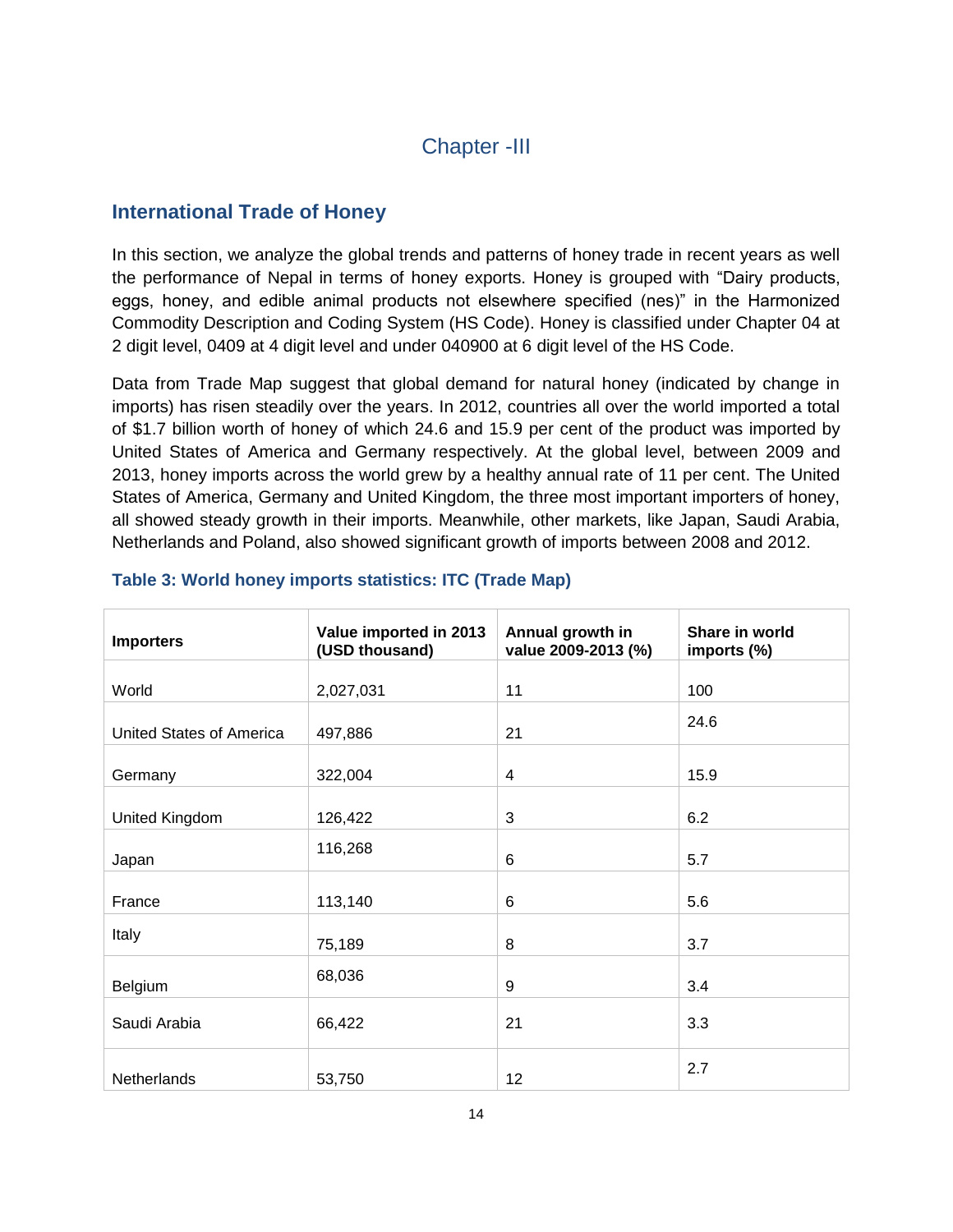| זוגרו<br>$ -$ | $\overline{ }$<br>$\sim$<br>- - | $\overline{A}$<br>U<br>$\sim$ | $\overline{\phantom{0}}$<br>$\sim$ |
|---------------|---------------------------------|-------------------------------|------------------------------------|
|---------------|---------------------------------|-------------------------------|------------------------------------|

Source: *Trade Map (www.trademap.org)*

The EU, USA and Japan have the potential to be the three most important markets for Nepalese honey. Saudi Arabia too has emerged as a fast growing market for honey and, therefore, can be looked at as a possible future market.

Meanwhile, China is the largest exporter of honey in the world closely followed by Argentinaboth, when combined, contributing to almost a quarter of the world"s honey exports. Germany, New Zealand and Mexico are other major exporters of honey. Honey exports from India and New Zealand have grown more than twenty per cent in the last five years and are among the ten major exporters, Exports from China and Vietnam have also grown rapidly in the same period. It has to be noted that two of Nepal"s closest neighbours, India and China are also the two most vibrant and fastest growing exporters of honey in the world market.

#### **Table 4: Major exporters of honey in the world**

|                          |                  | <b>Trade Indicators</b>                  |                                               |                               |  |  |  |
|--------------------------|------------------|------------------------------------------|-----------------------------------------------|-------------------------------|--|--|--|
| Rank                     | <b>Exporters</b> | Value exported in 2013<br>(USD thousand) | Annual growth in value<br>$(2009 - 2013)$ (%) | Share in world<br>exports (%) |  |  |  |
|                          | World            | 2,056,753                                | 12                                            | 100                           |  |  |  |
| $\mathbf{1}$             | China            | 246,550                                  | 16                                            | 12.0                          |  |  |  |
| $\overline{2}$           | Argentina        | 212,637                                  | 8                                             | 10.3                          |  |  |  |
| 3                        | New Zealand      | 139,316                                  | 23                                            | 6.8                           |  |  |  |
| $\overline{\mathcal{A}}$ | Germany          | 134,316                                  | 6                                             | 6.5                           |  |  |  |
| 5                        | Mexico           | 112,352                                  | 9                                             | 5.5                           |  |  |  |
| 6                        | Spain            | 91,483                                   | 8                                             | 4.4                           |  |  |  |
| $\overline{7}$           | Viet Nam         | 90,553                                   | 20                                            | 4.4                           |  |  |  |
| 8                        | Hungary          | 90,467                                   | 9                                             | 4.4                           |  |  |  |
| 9                        | India            | 75,718                                   | 31                                            | 3.7                           |  |  |  |
| 10                       | Belgium          | 72,886                                   | 15                                            | 3.5                           |  |  |  |
| 136                      | Nepal            | 1                                        | $-58$                                         | 0.0                           |  |  |  |

Source: Trade Map (www.trademap.org)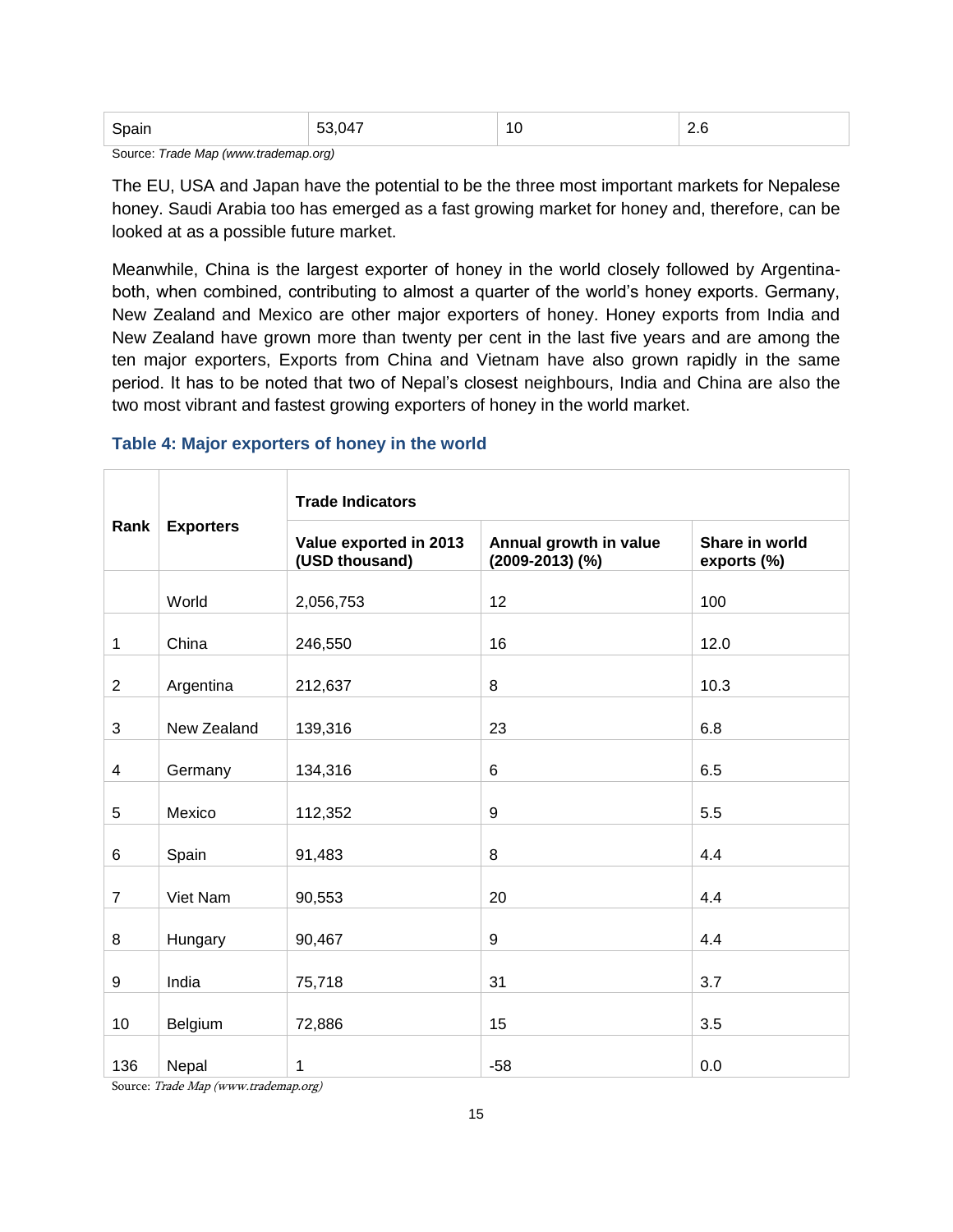In FY 2012, Nepal exported a mere eight metric tonnes of honey worth USD 18,830. Recent updates suggest that the volume might have fallen to as low as 837 kg in 2013, exporting only to USA and Korea. Trade Map shows that the country ranked 136 out of 138 honey exporting countries in 2013. Therefore, Nepal"s performance has not been satisfactory and unable to capitalize on the growing demand for honey, especially from European countries. Rising demand for honey in the global market has not translated into rising exports of the product from Nepal.<sup>5</sup> In fact, Nepal is a net importer of honey. TEPC data shows that for every kg of honey exported, Nepal imported 290 kg. While it is disheartening to see a strengthening import and weakening export of an item selected as "export priority" by the Government, the trend also implies that there is rising domestic demand for the product.

Nepal has not been able to expand its market to other nations except Bangladesh, which remains the sole trusted importing partner of Nepal's honey over the years.<sup>6</sup> As is apparent from Table 6, except Bangladesh, Nepal has been unable to identify regular markets for its honey. There is negligible and sporadic export to the US and a notable absence of the product in European markets. Therefore, there is a clear need for a major shift in emphasis for expanding its export. First, as shall be seen, there is a need to increase the production of good quality honey. And, second, there is a need to identify regular importing partners for exporting it.

| S.N | 2011                                             |                  | 2012   |                |                  | 2013   |                |                  |       |
|-----|--------------------------------------------------|------------------|--------|----------------|------------------|--------|----------------|------------------|-------|
|     | <b>Country</b>                                   | Quantity<br>(kg) | Value  | <b>Country</b> | Quantity<br>(kg) | Value  | <b>Country</b> | Quantity<br>(kg) | Value |
| 1   | Bangladesh                                       | 32,000           | 81,239 | Bangladesh     | 8,000            | 18,770 | <b>USA</b>     | 800              | 861   |
| 2   | Japan                                            | 480              | 2,775  | Korea R        | 1                | 5,286  | Korea          | 37               | 165   |
| 3   | Saudi<br>Arabia                                  | 900              | 1,790  |                |                  |        |                |                  |       |
| 4   | Qatar                                            | 45               | 112    |                |                  |        |                |                  |       |
| 5   | China                                            | 12               | 76     |                |                  |        |                |                  |       |
| 6   | <b>UAE</b>                                       | 5                | 50     |                |                  |        |                |                  |       |
|     | <b>Total</b><br>Course: TEDC (unusu topo gou pp) | 33,442           | 86,042 | Total          | 8,001            | 18,830 | <b>Total</b>   | 837              | 1,026 |

#### **Table 5: Nepal's exports to the world (in USD)**

Source: *TEPC [\(www.tepc.gov.np\)](http://www.tepc.gov.np/)* 

 5 It has to be kept in mind that most honey exporters use informal channels while exporting honey, and therefore, reported figures are likely to be considerably underestimated. This however, doesn"t negate the fact that export has been deteriorating.

 $6$  Export to Bangladesh, however, stopped in 2013.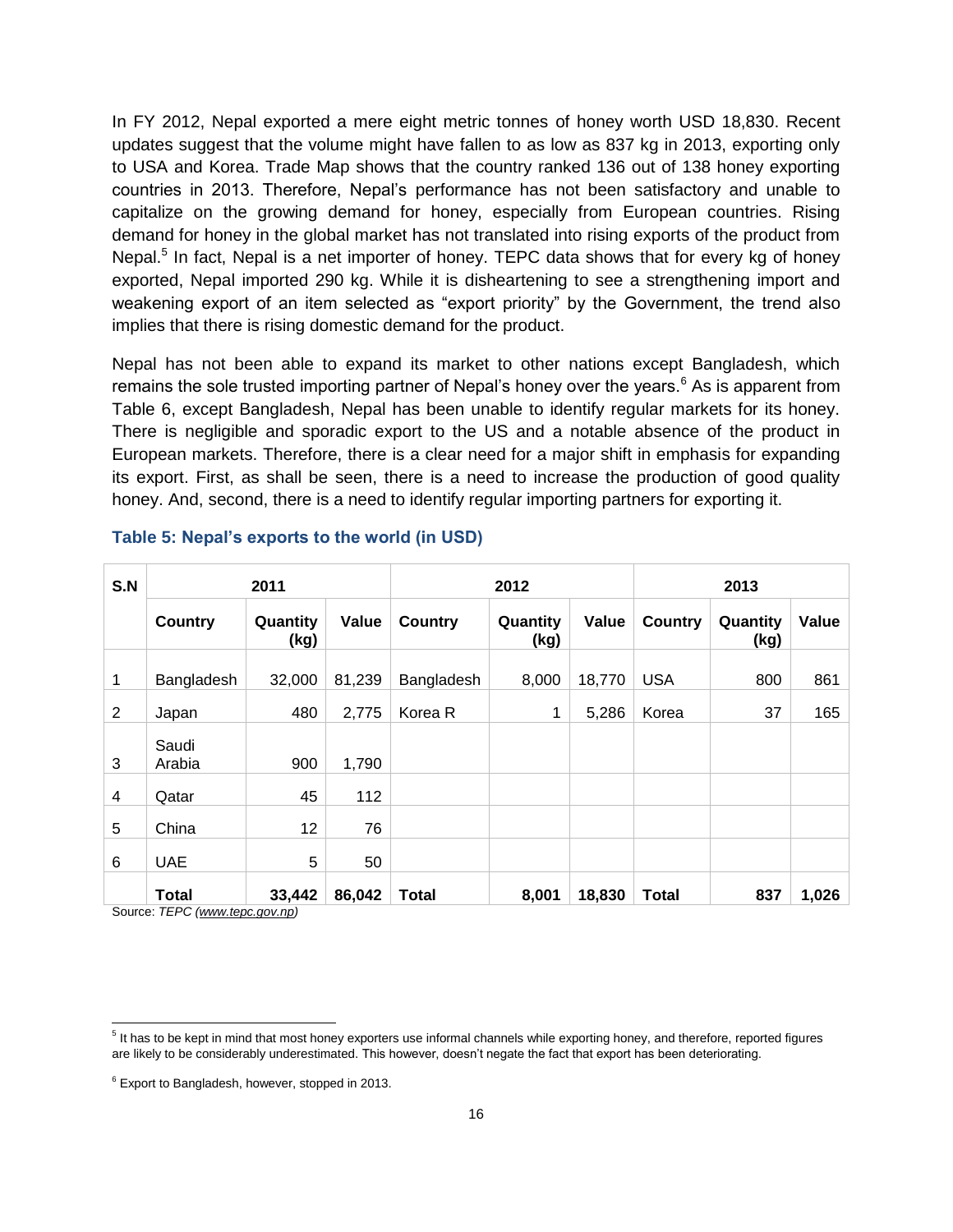# Chapter-IV

# **Tariff and Non-Tariff Barriers Associated with Honey**

The poor performance of the Nepalese honey industry cannot be attributed to tariff related trade barriers. Nepal, being a least developed country, enjoys preferential treatment as a zero tariff nation in most of the developed nations in the world. This puts the country in an advantageous position when compared to its competitors. As can be seen in **Table 6**, Nepal enjoys considerable tariff advantages against its possible competitors, China and India, in some of the largest honey importing countries. Except for the United States, where the tariff advantages are very slender, 0.66 per cent, Nepal enjoys healthy tariff advantages across Europe, where most countries apply 17.3 per cent ad valorem equivalent tariff to other major exporters, against 0 percent for Nepal. In Japan, the MFN tariff is 25.5 per cent against 0 per cent for Nepal. In India, MFN tariffs are as high as 60 per cent, compared to 0 per cent for Nepal"s honey. The NTIS too has recognised the tariff advantage of Nepalese honey in Japan and EU (MoCS 2010). Therefore, Nepal can enjoy a competitive advantage in price in these countries if it is able to export to them.

| <b>Importers</b>                | <b>Tariff (estimated)</b><br>faced by Nepal (%) | China $*(\%)$ | India $*(\%)$ | Argentina*(%) | <b>MFN Tariff</b><br>(%) |
|---------------------------------|-------------------------------------------------|---------------|---------------|---------------|--------------------------|
| <b>Belgium</b>                  | 0                                               | 17.3          | 17.3          | 17.3          | 17.3                     |
| France                          | 0                                               | 17.3          | 17.3          | 17.3          | 17.3                     |
| Germany                         | 0                                               | 17.3          | 17.3          | 17.3          | 17.3                     |
| Italy                           | $\mathbf 0$                                     | 17.3          | 17.3          | 17.3          | 17.3                     |
| Japan                           | 0                                               | 25.5          | 25.5          | 25.5          | 25.5                     |
| <b>Netherlands</b>              | $\Omega$                                        | 17.3          | 17.3          | 17.3          | 17.3                     |
| Poland                          | 0                                               | 17.3          | 17.3          | 17.3          | 17.3                     |
| Saudi Arabia                    | 5                                               | 5             | 5             | 5             | 5                        |
| Switzerland                     | 0                                               | 4.52          | 4.52          | 4.52          | 4.52                     |
| United Kingdom                  | $\Omega$                                        | 17.3          | 17.3          | 17.3          | 17.3                     |
| <b>United States of America</b> | 0                                               | 0.66          | 0.66          | 0.66          | 0.66                     |
| India                           | 0                                               | 60            |               | 60            | 60                       |
| Spain                           | 0                                               | 17.3          | 17.3          | 17.3          | 17.3                     |

#### **Table 6: Tariffs faced by honey exports in major importing countries (in 2013)**

Source: *Trade Map 2013: (www.trademap.org)*

\* based on total ad valorem equivalent tariff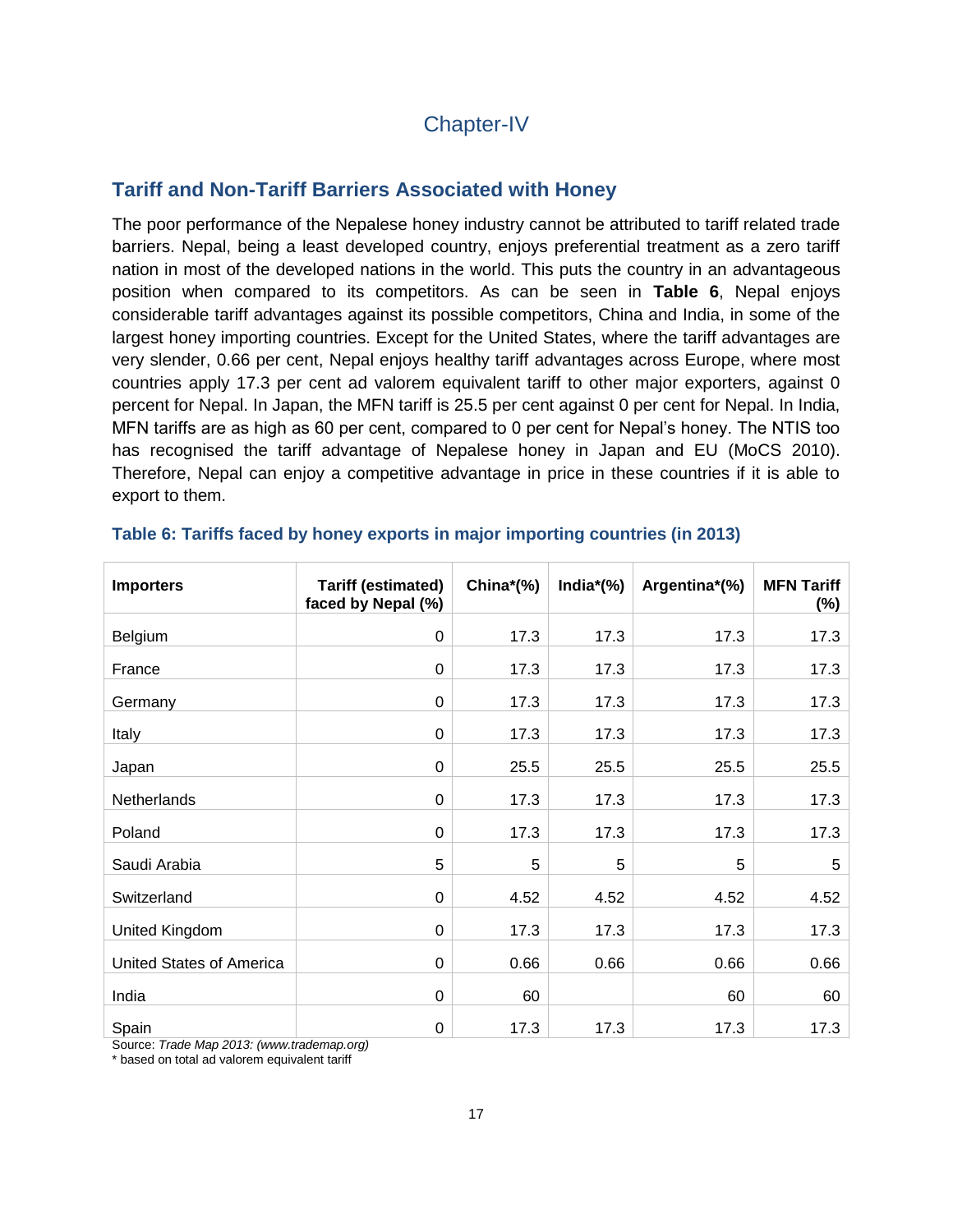#### **Non-tariff Measures**

UNCTAD defines Non-Tariff Measures (NTMs) as "policy measures, other than ordinary customs tariffs, that can potentially have an economic effect on international trade in goods, changing quantities traded, or prices or both. (The measures) include all policy-related trade costs incurred from production to final consumer, with the exclusion of tariffs… In practice, NTMs are measures that have the potential to substantially distort international trade, whether their trade effects are protectionist or not" (UNCTAD, 2013). Unlike tariff measures which are kept in place as an obvious trade protection mechanism, the intent of non-tariff measures are not easily discernible. While some NTMs including SPS measures have been kept in place for genuine protection of the health of the citizens of the countries, many are employed as instruments of commercial policy.

According to UNCTAD, countries apply Technical Barriers to Trades (TBTs) on about 30 per cent of products being traded and Sanitary and Phytosanitary (SPS) measures on 15 per cent of traded items. Inspection related NTMs are applicable for a further 20 per cent of products. This has large distortionary effect on international trade. Such measures push up the cost of trade for many countries, especially for less developed countries. To illustrate, the incidence of NTMs in high and middle income countries is estimated to represent on average of almost 20 per cent of the value of imported items. Similarly, "while the agricultural exports of low income countries face an average tariff of about five per cent, largely because of various preferential schemes, once the effect of NTMs is taken into account the overall level of restrictiveness is much higher at about 27 per cent" (UNCTAD, 2013). With regards to honey, various SPS and TBT requirements are applicable to various countries, mostly in Europe, leading to prohibitive effect on Nepal"s honey trade with the said countries.

#### **Honey and NTMs**

Countries importing honey generally follow the standards set by the Codex Alimentarius Commission (CAC). The CAC has laid down 15 parameters relating to standards for honey. The Nepalese Bureau of Standards and Metrology too has defined honey based on certain parameters. Unfortunately, the definition of honey as per Nepalese standards does not match the definition as per the CAC (see Table 8). **This is a glaring policy deficiency in Nepal's honey sector**. It is imperative that, for Nepal to be successful in honey export, the standards acceptable in Nepal match the standards defined by the CAC.

Besides, as has been mentioned in the definition above, the **EU** recognises honey only if it is manufactured by the *Apis mellifera* bee. Since more than 40 per cent of Nepal"s honey comes from bees other than *Apis mellifera*, this is a discernible setback for honey producers in Nepal. The EU also has various other regulations that relate to the honey industry. For instance, the EU regulates honey under Council Directive 2001/110/EC. A core requirement of the regulation is setting up of Residue Monitoring Plan (RMP) which hasn't been formalized in Nepal yet (See Box 1). Another important NTM imposed by EU for honey is the labelling requirement as stipulated by the Directive 74/409/EEC, which requires that any honey's container must conspicuously, legibly and indelibly mention the following: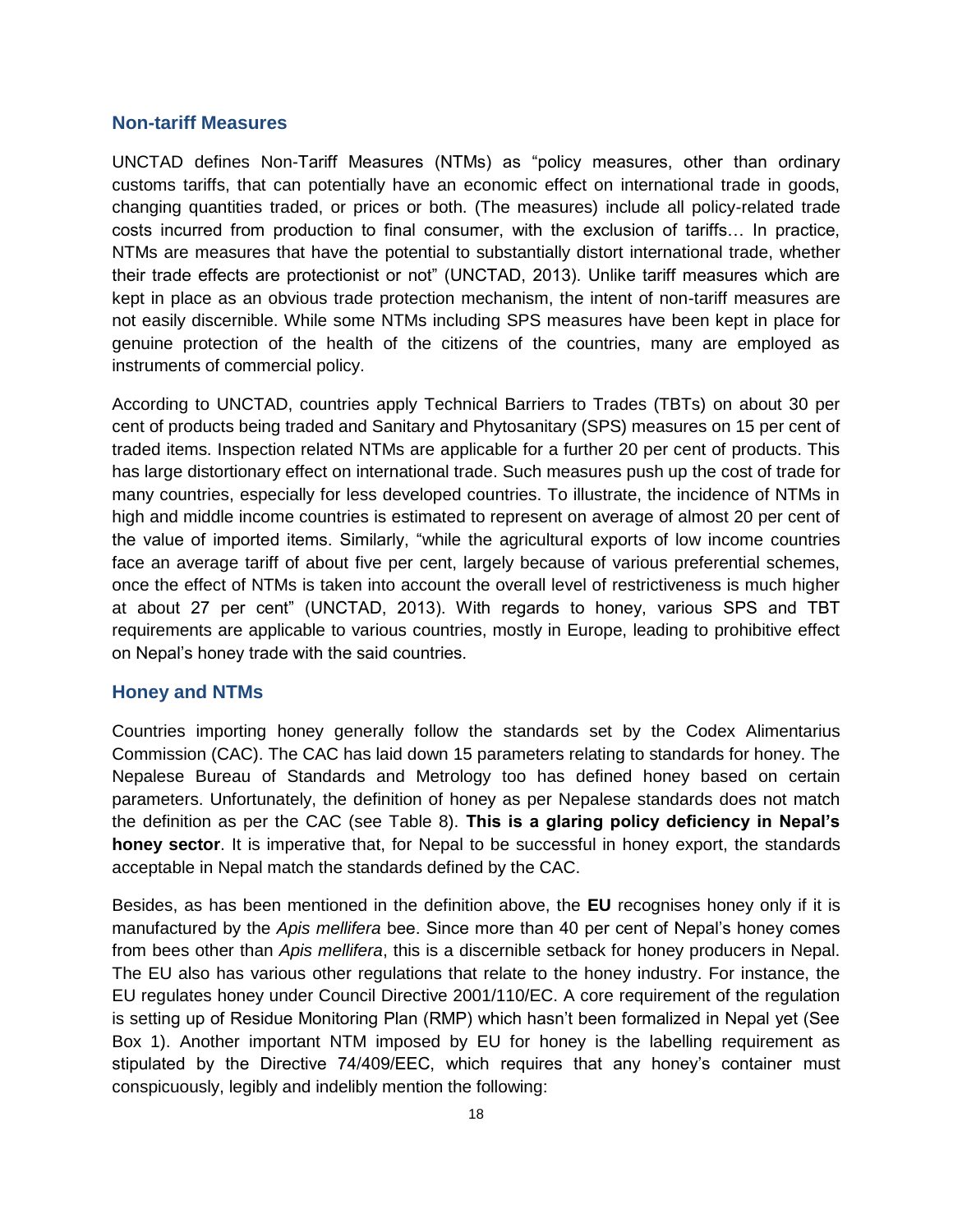(a) the term "honey" as is defined by the EU. "Comb honey", "chunk honey", "baker"s honey" or "industrial honey" must be described as such;

(b) the net weight expressed in grams or kilograms (sic); and

(c) the name or trade name and the address of registered office of the producer or packer, or of a seller established within the Community.

Because honey is an animal product, export of honey to the EU also requires a health certificate of the bees by a registered veterinarian or a competent veterinary authority and approved by official veterinarian before being exported to the EU. Upon arrival, the said health certificate must be verified by the EU veterinary officials at the designated Border of Inspection Post (BIP).

However, as was mentioned earlier, the most important task to be fulfilled by producers and exporters is acquiring the EU's approval of residue monitoring plan. Fulfilling these criteria will include Nepal in the list of approved "third countries" and make it eligible for honey exports. In summary, RMP is a necessary condition for the export of honey to Europe.

#### **Box 1: Residue Monitoring Plan**

"Residue Monitoring Plan is aimed at establishing a system for monitoring residues of drugs, pesticides, and heavy metals in honey when the raw honey is received; at the honey processing unit; and in processed/packaged honey. It also ensures a system for corrective action if residue levels higher than those established through this RMP are detected and for corrective action in the event of the issuance of an Internal Alert Information" (ICIMOD).

The Council Directive of 2001/700/EC has mandated monitoring requirement regarding certain substances and residues in live animals and animal products. As per the directive, the targeted residues are:

- Banned veterinary substances
- Authorized veterinary substances
- Environmental pollutants

There is a maximum residue limit set within each country for each of the aforementioned substances. RMP is approved by the European Union Standing Committee.

**The United States** has no specific honey legislation, but a country-grading scheme is in effect and the general provisions of the Food and Drug Act apply to honey as well. The following aspects are taken into account when honey is imported into the USA:

- The honey must be pure, adulterated honey is not acceptable
- A moisture content of up to 18.6 per cent is allowed, but many companies prefer an even lower percentage
- The honey must be clean, i.e., free from filth (flies, other insects, feathers, etc.)
- The honey must be uniform in quality
- The drums (normally of 300 kg) must be completely clean.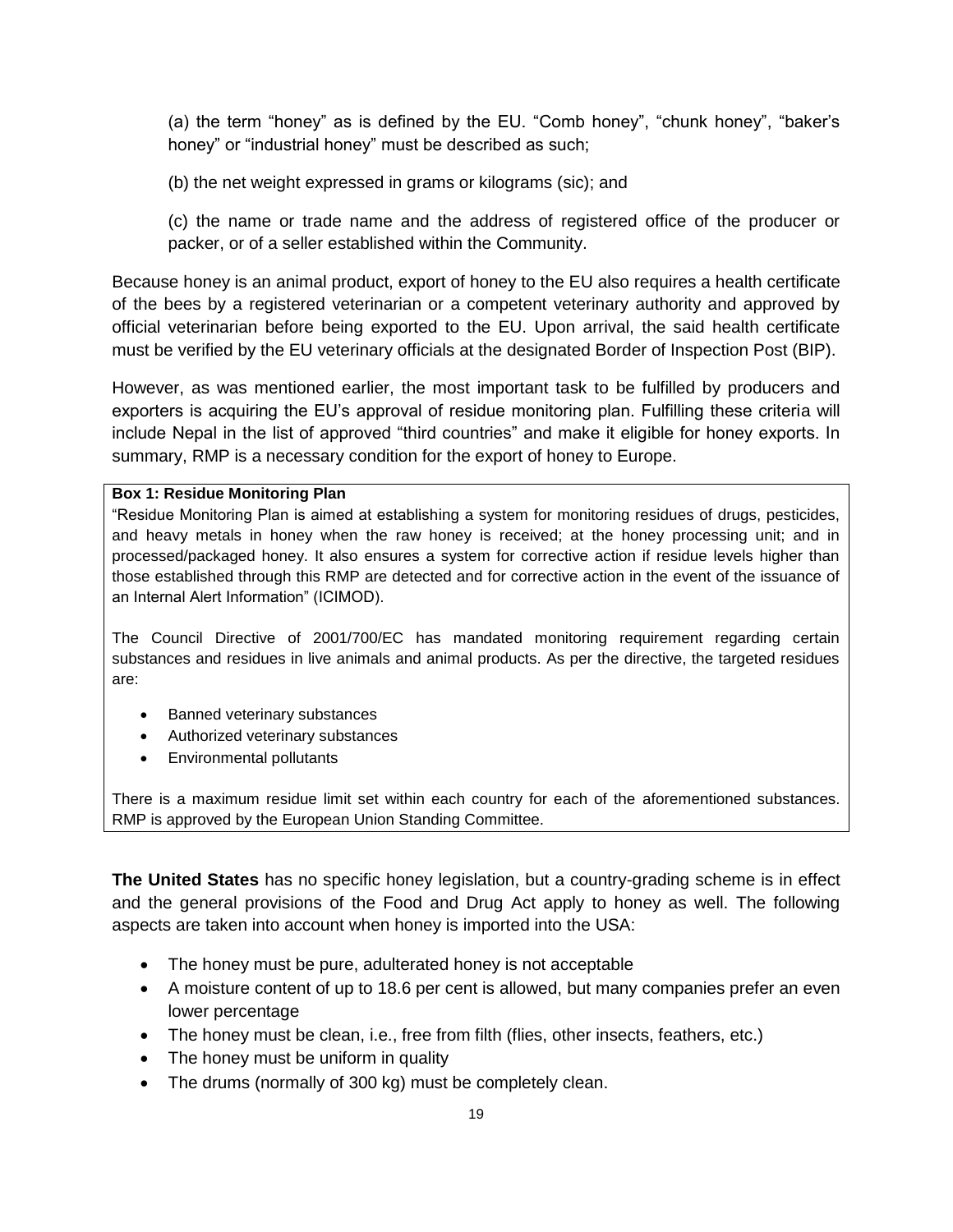Additionally, the US rules mandate the C13 test to see if an imported product labelled as pure honey is not mixed with sugars. The United States Department of Agriculture (USDA) has issued voluntary grading schemes that are widely used. For extracted honey, the following four grades are prescribed:

- US Grade A or US Fancy
- US Grade B or US Choice
- US Grade C or US Standard
- US Grade D or US Substandard

The grades take into account flavour, colour, clarity, moisture content, and defects (Sharma, Partap, & Gurung, 2012).

**Japan**, too, does not have large restrictions on the import of honey. In fact, the country has no legislation specific to honey as such. It defines honey as "a substance whose cane sugar content should be below five per cent of its total weight, fructose content above 30 per cent of its total weight, and fructose content above 50 per cent of its all sugar content" (Tariff Classification Provisions). Items not meeting the criteria are also treated as honey if endorsed by authorities in the exporting nations and have property of natural honey. The exporters have to follow food safety rules as specified in the Food Sanitation Act<sup>7</sup> and labelling requirements as specified in the Weight and Measures Law.

### **Japan's Labelling Requirements**

As per the Food Sanitation Law and Weights and Measures Law, the following should be included in the labelling for exporting honey to Japan; product name, contents, quality assurance period, additives used, storage methods, and raw materials used (Jetro, 2000).

The following table (Table-8) provides information on various standards regarding honey as prescribed by the importing nations including Nepal, CAC and the actual quality of honey presently being sold in Nepal. There are several criteria based on which the quality of honey is determined. The table shows that there is non-uniformity between the standard requirements of CAC and that of Nepal.

**India**"s regulatory authorities, Food Safety and Standards Authority of India (FSSAI), have developed strong quality standard measures to test the quality of honey. The specific quality related tests have been given in Table 8. In addition, the FSSAI requirements mandate that the sale of Honey Dew be made only in sealed containers bearing the AGMARK seal. Further, the maximum limits of heavy metals in various foods are prescribed in the FSSAI regulations which are:

 $\overline{\phantom{a}}$  $^7$  The Food Sanitation Act prohibits use of antibiotics in food which includes honey. Therefore, use of antibiotics for treatment of honey should be controlled.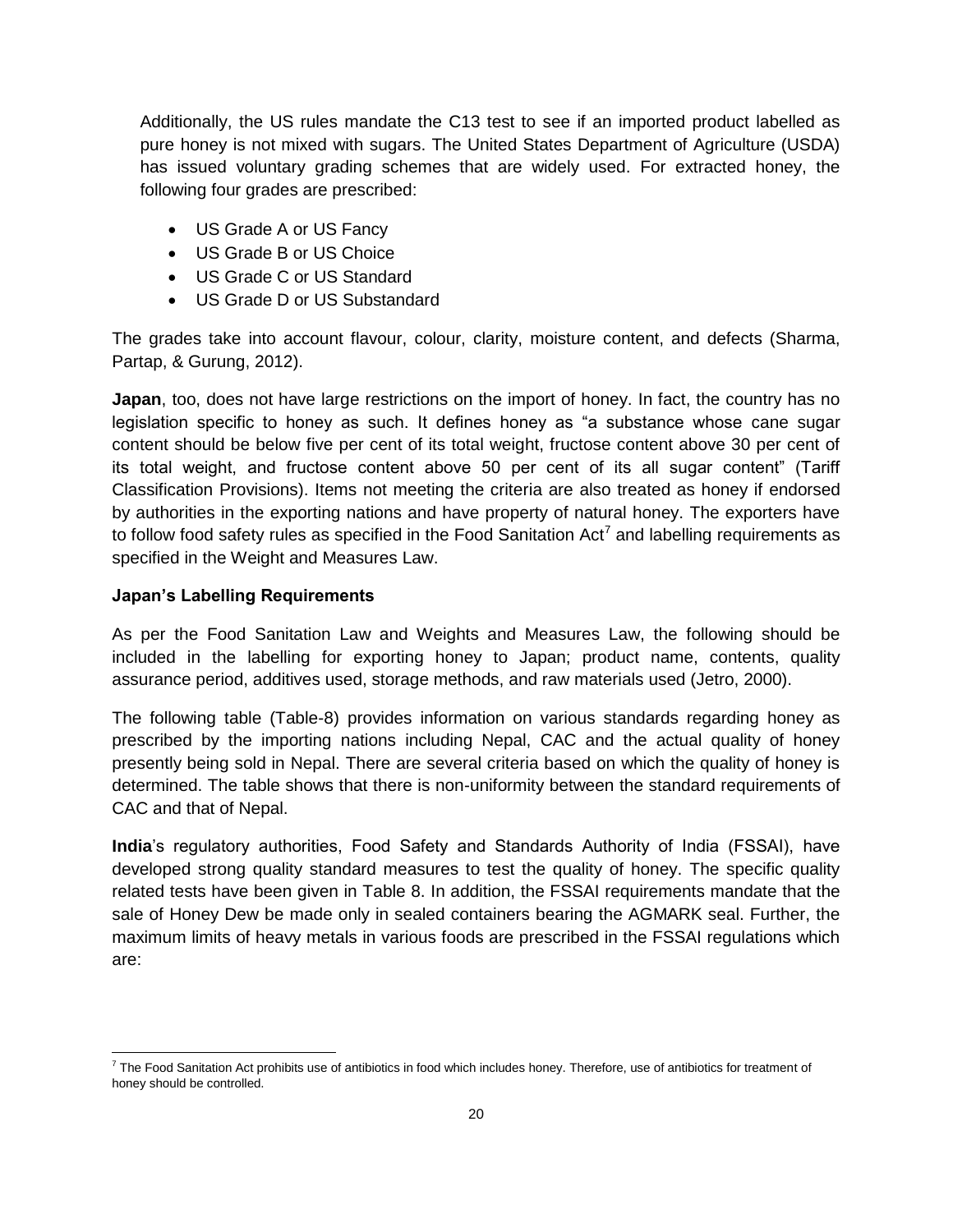# **Maximum limits of metals in honey**

| Lead    | Not more than 2.5 ppm | Copper                | Not more than 30 ppm   |
|---------|-----------------------|-----------------------|------------------------|
| Arsenic | Not more than 1.1 ppm | Tin                   | Not more than 250 ppm  |
| Zinc    | Not more than 50 ppm  | Cadmium               | Not more than 1.5 ppm  |
| Mercury | Not more than 1.0 ppm | <b>Methyl Mercury</b> | Not more than 0.25 ppm |

Exporters can also get their honey graded according to the standards specified by the Department of Agriculture and Co-operatives under Ministry of Agriculture of India.<sup>8</sup> Notification by the Department issued in 2008 prescribes that any honey sold in India must satisfy the following criteria:

- a) Method of Packing: Honey must be packed in new clean glass containers, china-ware lacquered cans, acid resistant tin containers, cartons, pet jars of food grade quality or other containers of food grade quality,
- b) Method of marking and labelling: Grade designation mark must be included in the honey package along with name and address of packer, address of packing place, date of packing, best-before date, batch number, net weight, maximum retail price, and nutritional information (GoI 2008).

### **Table 7: Quality Requirements for Exports Abroad and Quality of Nepal's Honey**

| <b>Parameters</b>                               | <b>PFA (India)</b>               | <b>CAC</b>                                | <b>EU</b>                  | <b>Nepal</b>                     | <b>Apis</b><br>laboriosa<br>$(Nepal)^9$ | <b>Apis</b><br>cerana<br>(Nepal) |
|-------------------------------------------------|----------------------------------|-------------------------------------------|----------------------------|----------------------------------|-----------------------------------------|----------------------------------|
| Moisture (% by<br>mass)                         | <b>Not</b><br>more<br>than 25    | Not more than<br>20 (honey)               | 20                         | 23                               | 20.16                                   | 18.78                            |
|                                                 |                                  | Not more than<br>23<br>(heather<br>honey) | 23                         |                                  |                                         |                                  |
| (%<br>Ash<br>by<br>mass)                        | <b>Not</b><br>more<br>than $0.5$ | $\overline{\phantom{0}}$                  |                            | <b>Not</b><br>more<br>than $0.5$ |                                         |                                  |
| reducing<br>Total<br>(%<br>by<br>sugar<br>mass) | Not<br>less<br>than 65           | ٠                                         | Not less than<br>60g/ 100g | Not less<br>than 65              | 67.76                                   | 69.54                            |
| Carbia<br>For<br>colossa<br>and<br>honeydew     | <b>Not</b><br>more<br>than 60    |                                           |                            | <b>Not</b><br>more<br>than 60    |                                         |                                  |
| Sucrose (% by                                   | Not<br>more                      | Not more than                             | 5                          | <b>Not</b>                       | 2.79                                    | 3.57                             |

 $\overline{\phantom{a}}$ <sup>8</sup> Details on grading can be foun[d here.](http://agmarknet.nic.in/honeygmr.pdf)

<sup>&</sup>lt;sup>9</sup> Based on laboratory test. The same is true for *Apis cerana* values denoted in the next column.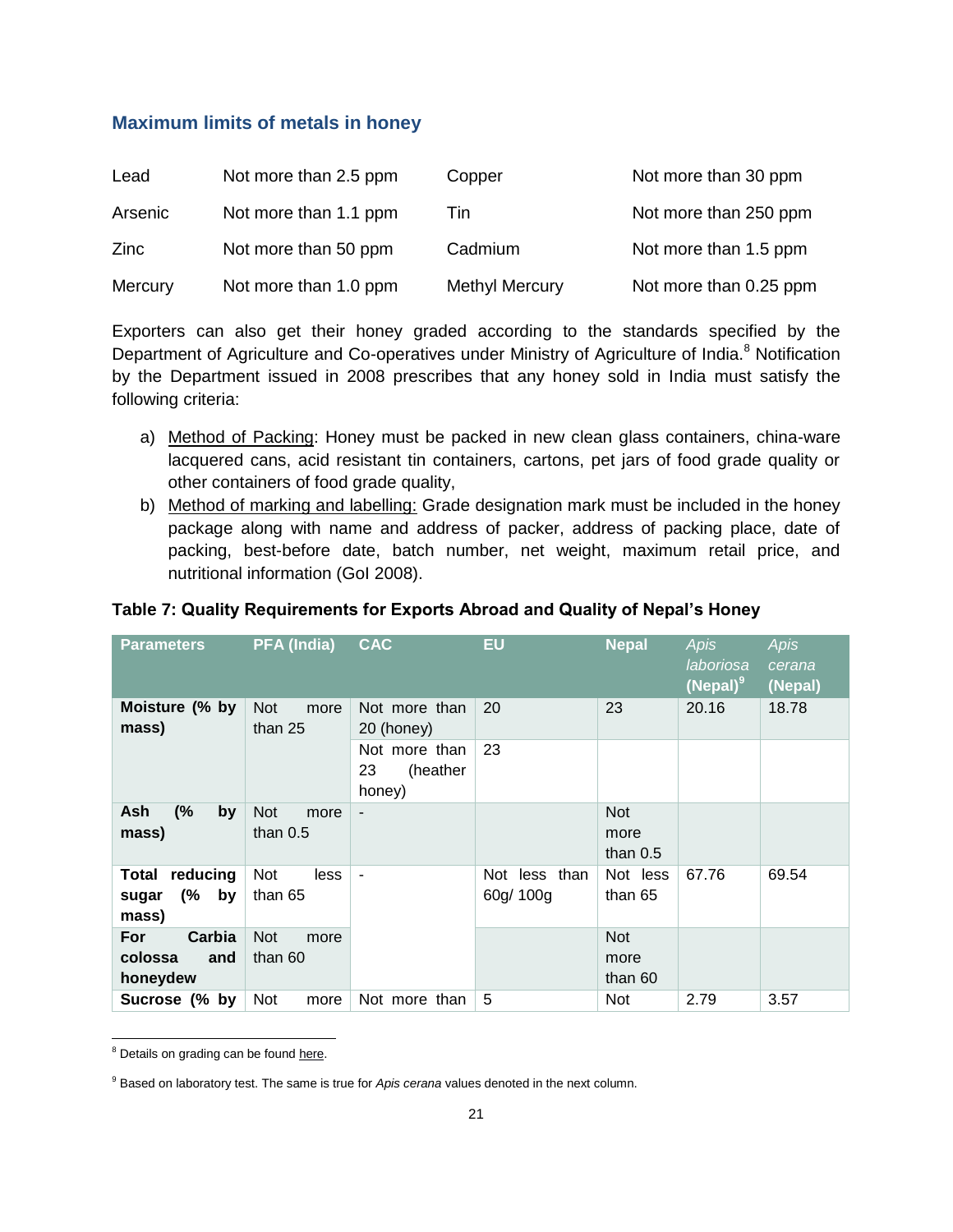| mass)                                                      | than $5.0$                                                                                                                                                          | g/100<br>5<br>g<br>(honey)                                                                                                               |                                                                                                         | more<br>than $5.0$                 |                   |                  |
|------------------------------------------------------------|---------------------------------------------------------------------------------------------------------------------------------------------------------------------|------------------------------------------------------------------------------------------------------------------------------------------|---------------------------------------------------------------------------------------------------------|------------------------------------|-------------------|------------------|
| Carbia<br>For<br>colossa<br>and<br>honeydew                | <b>Not</b><br>more<br>than 10.0                                                                                                                                     | Not more than<br>g/100<br>10 <sup>°</sup><br>g<br>(other types of<br>honey<br>Not more than<br>g/100<br>15<br>g<br>(lavender,<br>borage) |                                                                                                         | <b>Not</b><br>more<br>than<br>10.0 |                   |                  |
| F/G ratio (% by<br>mass)                                   | <b>Not</b><br>less<br>than 0.95                                                                                                                                     | Not less than<br>60<br>g/100<br>$\mathsf{g}$<br>(honey)<br>Not more than<br>g/100<br>45<br>g<br>(honeydew                                |                                                                                                         | Not less<br>than<br>0.95           | 1.2               | 1.19             |
| Acidity (% by<br>mass)<br>expressed<br>as<br>formic acid   | <b>Not</b><br>more<br>than $0.2$                                                                                                                                    | honey)<br>Not more than<br>50<br>milliequivalents<br>acid/ 1000g                                                                         | Not more than<br>50<br>milliequivalents<br>acid/ 1000g                                                  | <b>Not</b><br>more<br>than $0.2$   | 14.59<br>(meq/kg) | 9.03<br>(meq/kg) |
| <b>Specific gravity</b><br>at $27^{\circ}$ C               | Not<br>less<br>than 1.35                                                                                                                                            | $\blacksquare$                                                                                                                           |                                                                                                         |                                    |                   |                  |
| <b>Water insoluble</b><br>solid<br>(%<br>by<br>mass) (max) | $\blacksquare$                                                                                                                                                      | Not more than<br>$0.1$ g/100<br>g<br>(honey)<br>Not more than<br>$0.5$ g/100<br>g<br>(pressed<br>honey)                                  | Not more than<br>$0.1$ g/100<br>g<br>(honey)<br>Not more than<br>$0.5$ g/100<br>g<br>(pressed<br>honey) | <b>Not</b><br>more<br>than $0.5$   |                   |                  |
| <b>Fiehe's Test</b>                                        | Negative. If<br>Fiehe's test<br>positive<br>is<br>and HMF<br>content<br>is<br>than<br>more<br>80<br>mg/kg<br>F/G<br>then<br>ratio should<br>1.0<br>be<br>or<br>more | $\blacksquare$                                                                                                                           |                                                                                                         |                                    |                   |                  |
| <b>Diastase</b><br>activity                                | ÷,                                                                                                                                                                  | Not less than 8<br>Schade<br>units<br>(honey<br>after<br>normal<br>processing)<br>Not less than 3                                        | Not less than 8<br>Schade<br>units<br>after<br>(honey<br>normal<br>processing)<br>Not less than 3       |                                    |                   |                  |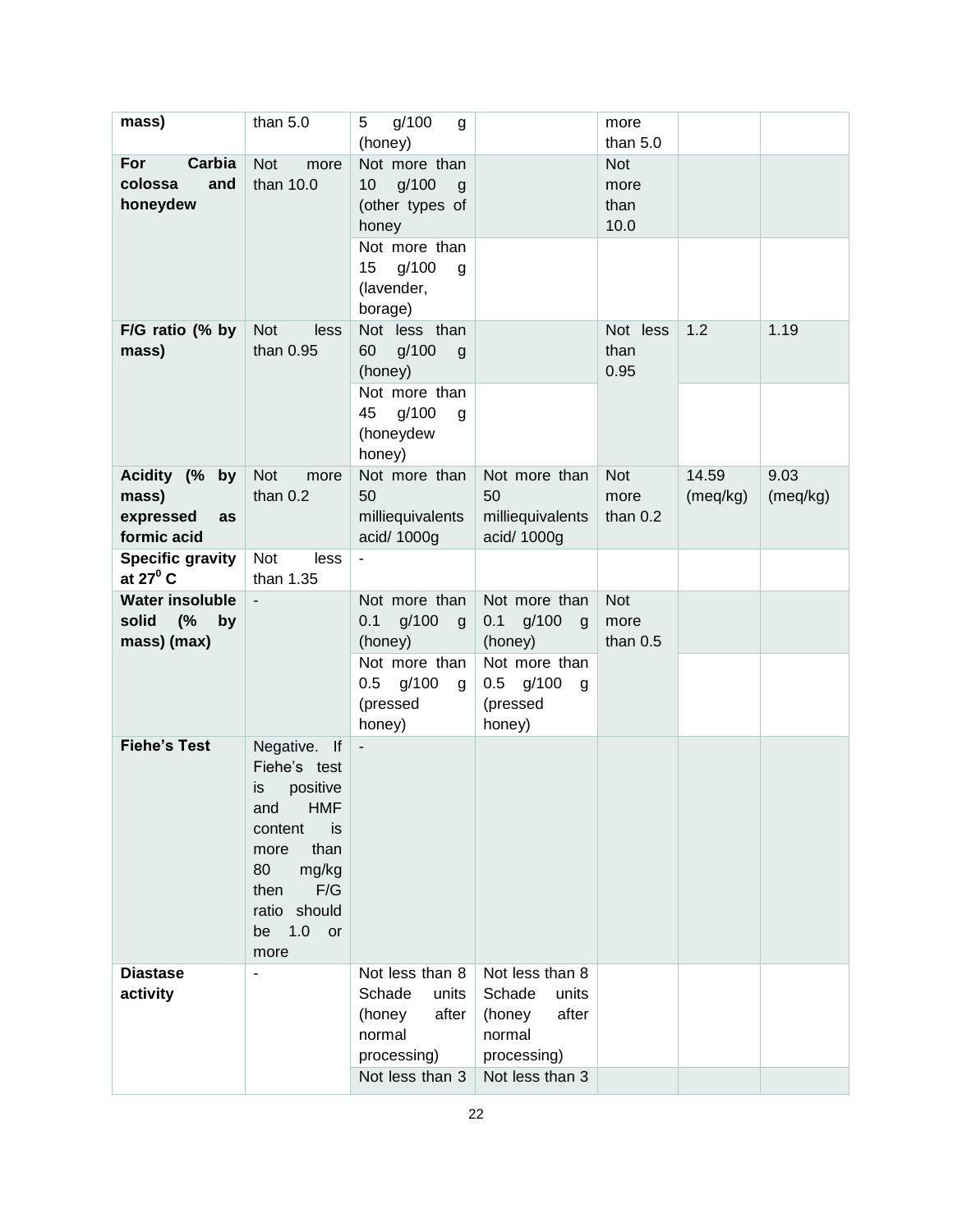|                                   |                                    | units<br>Schade<br>(honey with low<br>natural enzyme<br>content)                     | Schade<br>units<br>with<br>(honey<br>natural<br>low<br>enzyme<br>content)            |                                       |                 |                 |
|-----------------------------------|------------------------------------|--------------------------------------------------------------------------------------|--------------------------------------------------------------------------------------|---------------------------------------|-----------------|-----------------|
| <b>Hydroxy</b><br>methyl furfural | Not<br>more<br>80<br>than<br>mg/kg | 40<br>kg<br>mg/<br>after<br>(honey<br>normal<br>processing)                          | 40 mg/kg                                                                             | <b>Not</b><br>more<br>than<br>40mg/kg | 5.65<br>(mg/kg) | 6.99<br>(mg/kg) |
|                                   |                                    | 80<br>kg<br>mg/<br>from<br>(honey<br>countries<br>with<br>tropical<br>ambient temp.) | 80<br>mg/<br>kg<br>from<br>(honey<br>countries<br>with<br>tropical<br>ambient temp.) |                                       |                 |                 |
| <b>Electrical</b><br>conductivity |                                    | Not more than<br>mS/<br>0.8<br>cm<br>(honey)                                         | Not more than<br>mS/cm<br>0.8<br>(honey)                                             |                                       | 0.43            | 1.13            |
|                                   |                                    | Not less than<br>0.8<br>mS/cm<br>(honeydew and<br>chestnut<br>honey)                 | Not more than<br>mS/cm<br>0.8<br>(honeydew<br>chestnut<br>and<br>honey)              |                                       |                 |                 |

Source: *Joshi, 2008) (Sharma, Partap, & Gurung, 2012*

As can be seen, requirements related to moisture, water insoluble mass, diastase activity and electrical conductivity are missing from Nepalese honey related test measures. Another observation is that the make-up of Nepalese honey, at least regarding the specific bees species, meets most of the criteria specified by the CAC, EU and India. Besides discrepancy in determination of standards, certain tests have not been conducted on Nepalese honey to determine their standards regarding those criteria. Therefore, there is an immediate need to rectify the standards of Nepal"s honey to make it compatible with international regulations and provide facilities to test the quality of honey based on all prescribed criteria.

### **Further SPS regulations related to honey**

### *Traceability*

Traceability has become a major requirement for honey export to Europe. Traceability is now also demanded by Fair Trade certification too. Traceability ensures quality assurance at all stages of production and makes it easier to locate the source of deterioration of quality in the value chain. A report financed by the EU Trace Project mentions that any traceability project carried out with regards to honey should have information regarding:

- The drum producers
- The bee-keepers
- Plastic squeezers and squeezer caps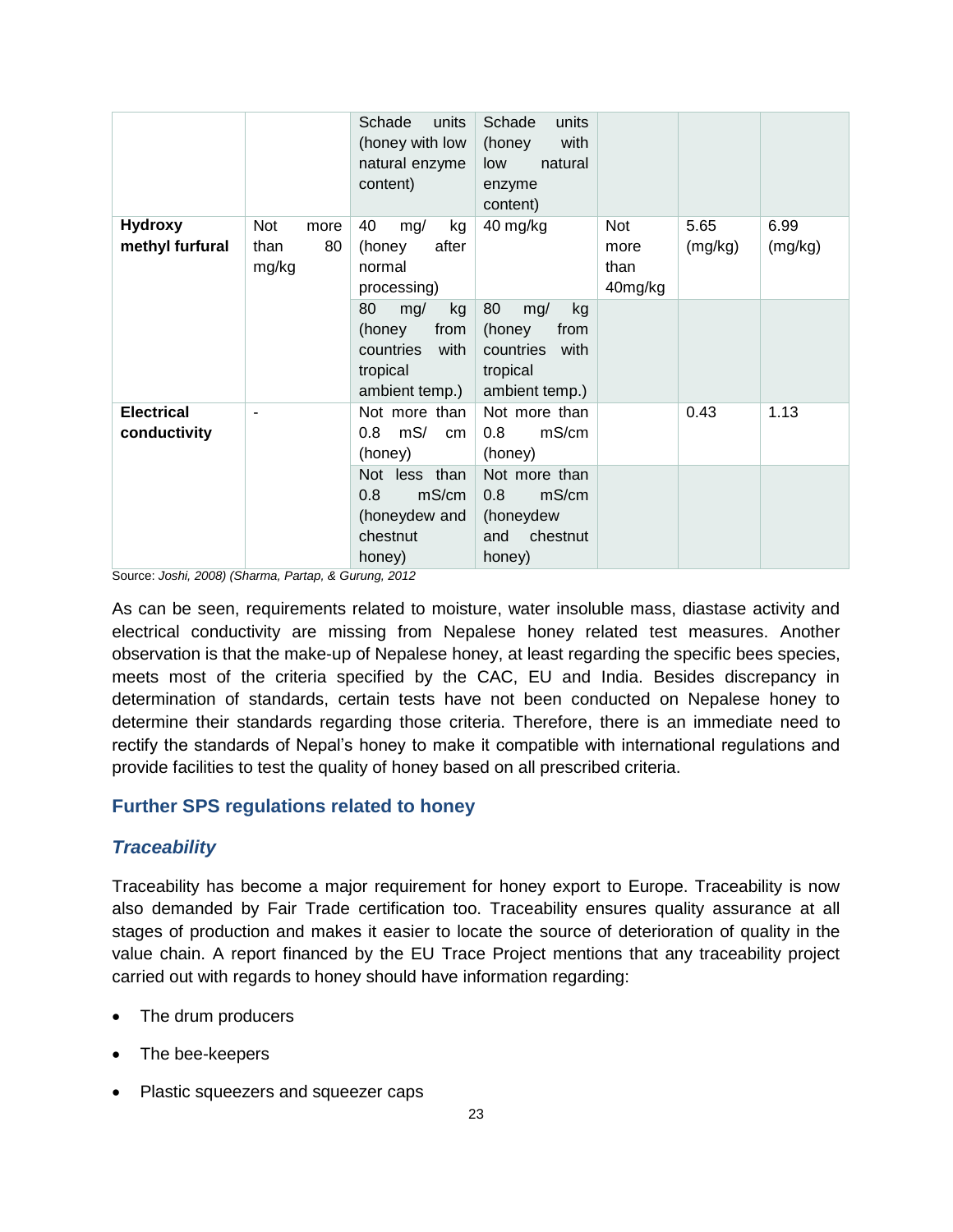- Glass jars and glass jar lids
- Honey processors
- Transporters and storage holders
- Wholesalers/retailers/supermarket

Producers/concerned stakeholders in each of the above processes must fulfil traceability requirements for producer ID, logistics ID, produced unit"s ID and quality control measures kept in place. The honey processors must further produce the GMP certification, laboratory certification, and check the traceability requirements being fulfilled by other components of the value chain. As can be seen, the traceability requirement includes not only the collection and production of honey, but also production requirements for other incidental products that relate to honey like packaging materials, storage and transportation and distribution mechanisms. Therefore, traceability requires an extremely detailed quality maintenance process at all stages of the value chain including the production mechanism to ensure quality control at all such stages. Enforcement of traceability requirements in Nepal would then require coordination among members of the value chain at different stages and a strong enforcement mechanism to ensure requirements have been fulfilled at all stages (Donnelly et al. 2008). Another factor hindering compliance with these requirements is the fact that most honey producers in Nepal produce in negligible volumes.

### *GMP*

Good Manufacturing Practices in food ensure that products meet food safety, quality and legal requirements. The GMP system ensures that products are consistently produced and controlled according to quality standards appropriate to their intended use and as required by the product specification (WHO). GMP in honey is primarily concerned with processing and packaging of the products. While the specific requirements for the GMP might vary nationally, the general definition of GMP ambits the following procedures:

- Pre-established requirements on the design, construction and maintenance of buildings, facilities and equipment involved in honey production and processing;
- Requirements on the quality of available water;
- Requirements on cleaning and sanitation;
- Requirements on personnel's competency, health and hygiene;
- Control of use of chemicals and prohibition and maximum residue limits on certain chemicals;
- Methods used for pest control in the production as well as in the processing facility;
- Requirements on the quality of packaging materials;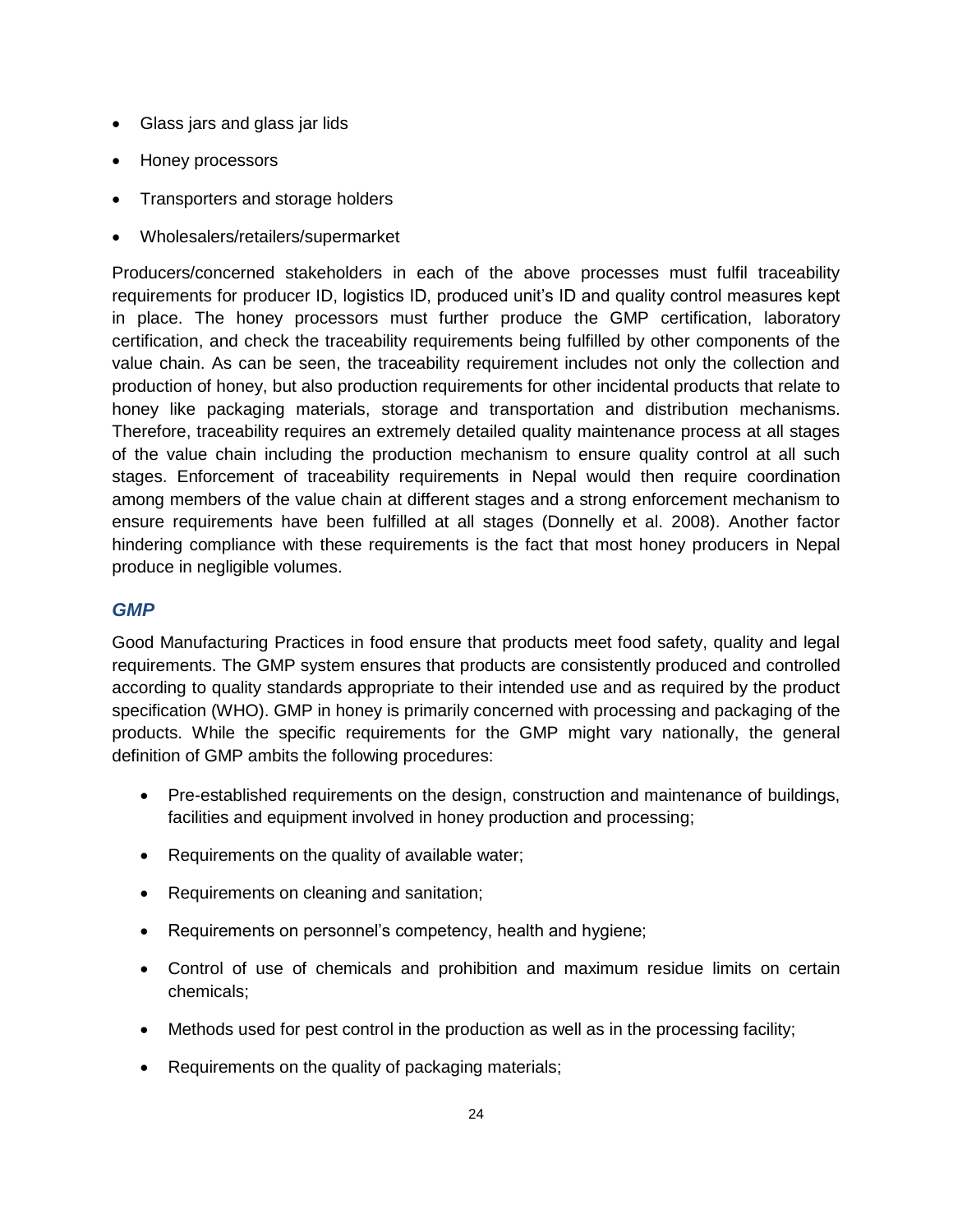- Requirements on the receipt and processing of honey;
- Documentation and record keeping.

Source: *(Authority, 2006)*

# *Organic Certification*

Organic certification, if possible, is an important mechanism for providing quality certification. Honey, if certified as organic, can also fetch higher prices in the market and, therefore, greater benefits to the beekeepers. However, the requirements for organic certification are stringent and difficult to obtain. In order for honey to be officially recognised as "organic" by the EU, standards to be met include the following:

- Crops on which bees feed must not have been chemically treated;
- Bees should be able to survive on self-produced honey, and should therefore not be fed sugar to increase honey production;
- There should not be an airport or main road nearby (which would contaminate the air and vegetation with chemicals from carbon fuel);
- Diseases must not be treated with veterinary medicines, only with approved organic substances (control of minimum residue levels or "MRLs")
- Bees must not be stupefied while the honey is harvested

Source: *Council Regulation (EC) No 1804/1999*

# *Fair trade*

Fair-trade standards aim at promoting sustainable development and poverty reduction through a fairer trade. The main objective is to make gains from trade more inclusive by increasing the benefits to small producers and workers while at the same time promoting environmental sustainability. There are different sets of standards and requirements for small producer organizations, hired labour organizations, contract production and trade practices. Honey, as per the Fair-trade International Product Classification system, falls within the domain of small producer organizations. There are four major fair-trade requirements for small producer organizations (including honey) viz.

- 1. General requirements that aim at defining "Fair-trade" to be understood by small producers;
- 2. The trade requirements on what producers can do to build fair trading practices;
- 3. The production requirements define what producers can do via production methods to better secure sustainable livelihoods;
- 4. Business and development requirements defining a unique Fair-trade approach to development via empowerment and sustainable livelihoods.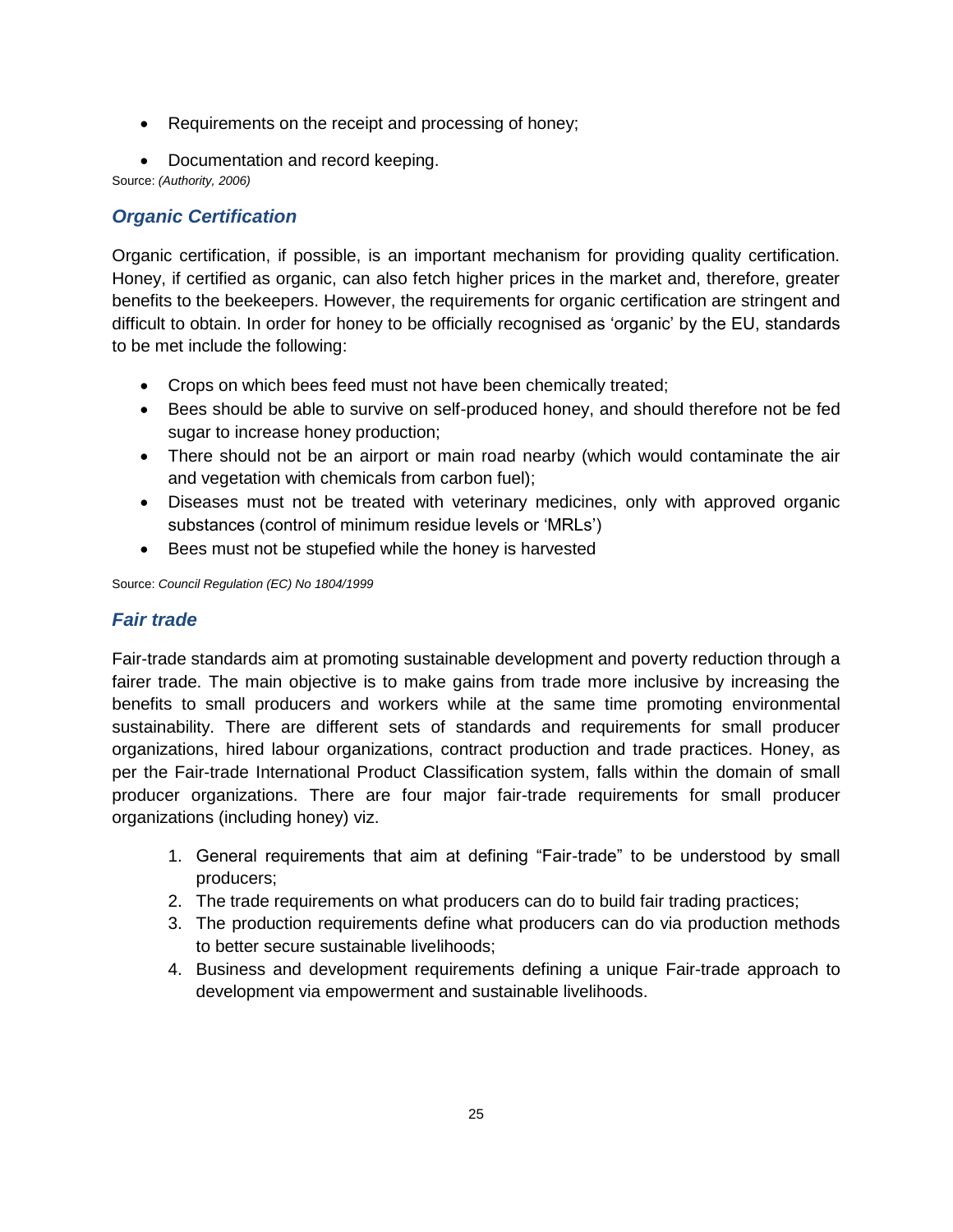Fair-trade has a long list of additional requirements which can be found [here.](http://www.fairtrade.net/fileadmin/user_upload/content/2009/standards/documents/2011-08-12_SPO_Honey_EB.pdf)<sup>10</sup> In summary, the Fair-trade specifications include requirements on certification, labelling and packaging, product description, traceability and contracts, production mechanism, pricing and sustaining trade.

Similarly, in order to ensure quality and safety standards, there has been a shift in the approach of food regulators all over the world- from final product testing to the process which controls these standards- through safety systems such as ISO 9000, ISO 22000, and the Hazard Analysis Critical Control Point (HACCP) system.

 $\overline{\phantom{a}}$ 

<sup>10</sup> http://www.fairtrade.net/fileadmin/user\_upload/content/2009/standards/documents/2011-08-12\_SPO\_Honey\_EB.pdf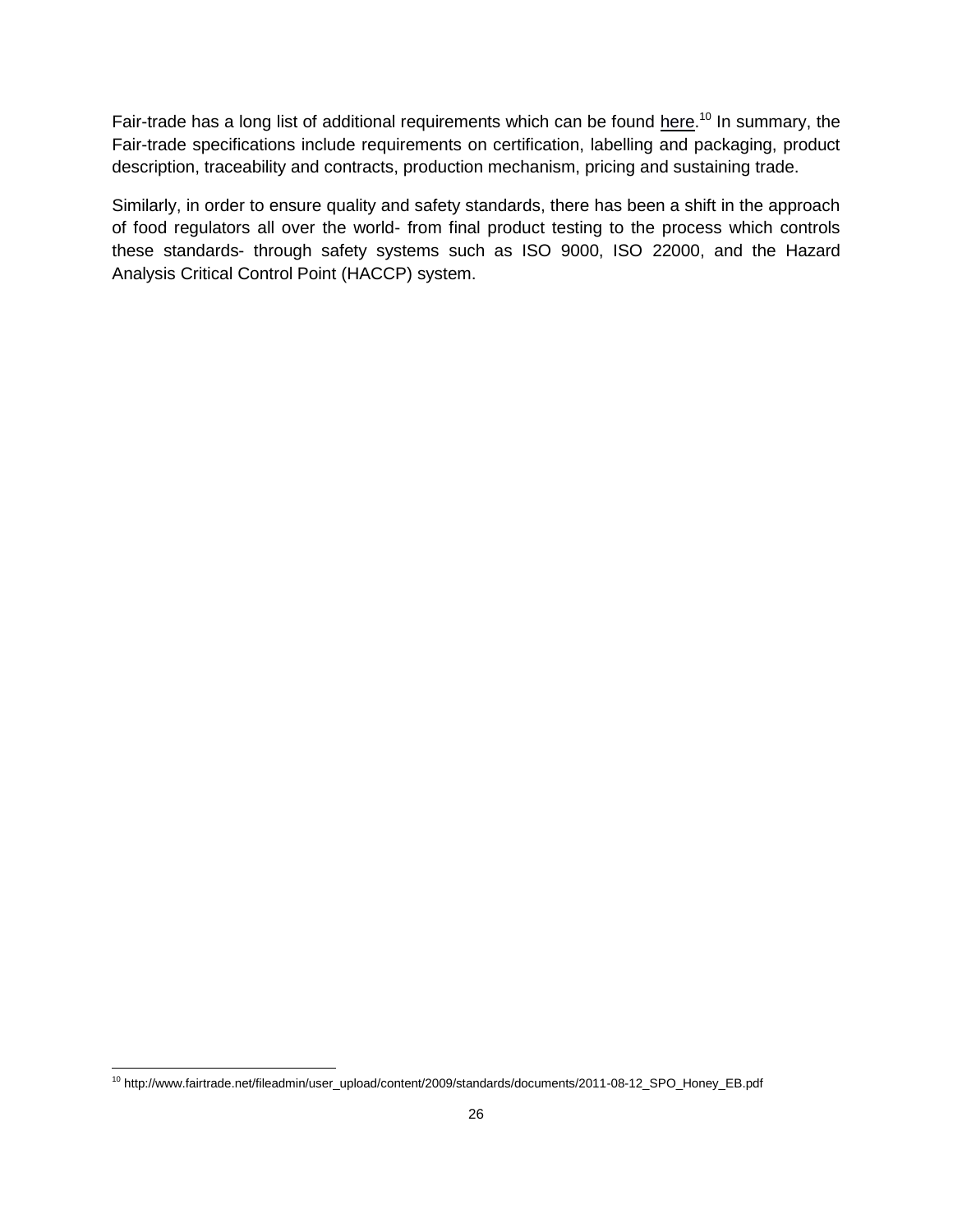# **Problems and Challenges in export of Honey from Nepal**

With the objective of identifying various possible non-tariff barriers encountered by the Nepalese bee producers, SAWTEE organized a focused group discussion in Nepalgunj. A Public-Private Dialogue was also conducted involving stakeholders from government as well as private sector to discuss various trade related barriers facing honey. The discussions examined possible nontariff regulatory barriers as well as hindrances at custom points with an aim to discover areas of intervention that would lead to increasing the export potential of Nepalese honey. The study team also conducted interviews with several individual honey exporters in Kathmandu.

The first and foremost constraint in this sector, as per stakeholders, was the lack of commercialization efforts in this sector in the country. Nepal"s two neighbours are among the largest producers of honey in the world<sup>11</sup>. Due to their large volume of production as well as exports (**see Table 4),** the price competitiveness of Nepal remains weak in the international market.

However, Nepal"s product is unique in the sense that honey produced from species like *Apis laboriosa* can only be found in Nepal. The NTIS has identified that Nepal"s honey remains distinct in flavour due to the unique climatic conditions and flora prevalent in Nepal. Plants like *Chiuri*, buckwheat and *rudilo* form the major source of honey collection plants for the bees. Due to the climatic conditions, even honey produced from flowers like mustard, and sunflower is said to have unique taste compared to what other nations produce. Therefore, Nepal does have the potential to establish its niche in the honey market, thus making the price more elastic. But, to charge higher prices, it must satisfy the quality demands of the foreign market.

Currently, Nepal produces hardly enough to satisfy its own domestic demand. If Nepalese beekeepers want to increase their honey export, there is a need to expand their production, not just increase the quality to make it more marketable. While such problems trouble small farmers, there is a perceptible lack of priority given to large scale producers of honey. These exporters complain that support to the honey sector has largely gone to the small farmers who at most can afford 5-10 bee hives. This is hardly sufficient for production on an industrial scale. No incentives have been provided to the large-scale producers.

In addition, exporters also complain about the lack of grazing space, especially during migration of the bees. It is well known that the problem of deforestation in Nepal is responsible for loss of flowering plants, bee flora and natural vegetation. Lack of diversity in grazing often means that a highly diverse natural ecosystem has been transformed to monocultural agro-ecosystem. This scarcity of bee pasture is leading to the decline in the number of colonies creating a "stress condition" for living bee colonies. This increases their vulnerability to pests and diseases. The

 $\overline{\phantom{a}}$ <sup>11</sup> India produced 61,000 Metric Tonnes and China produced 451,600 Metric Tonnes of honey in 2012 (FAO production statistics.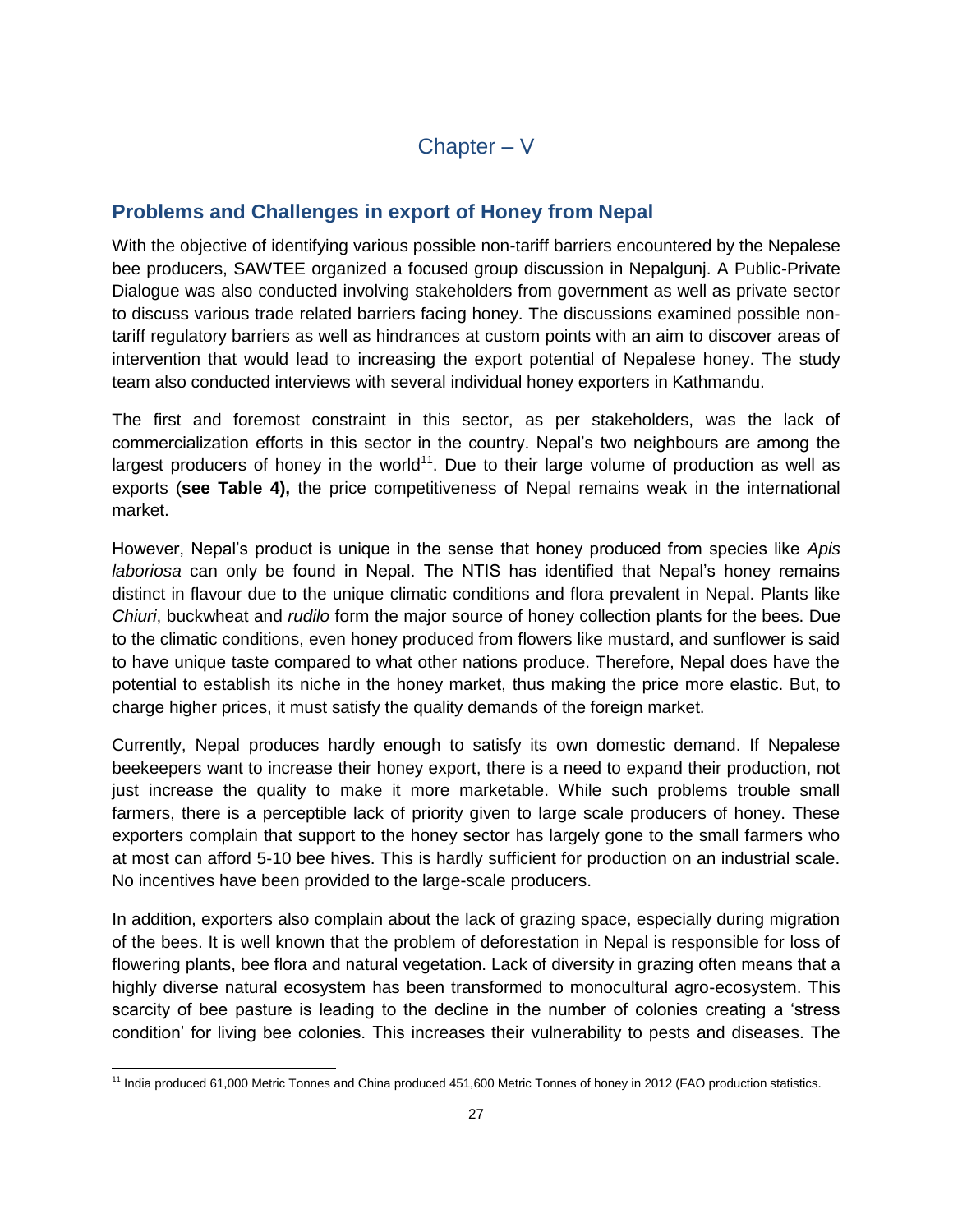beekeepers have to grapple with additional challenges in the form of forestry officials creating hassles when bees are taken out for grazing. On top of that they are taxed by the authorities. The discussants also reported complaints from farmers worried by "excessive" grazing of their fields by bees, unaware of the benefits of bee grazing in increasing the productivity of their own farm produce. In this sense, there is an urgent need for raising awareness among farmers and forestry officials on the benefits of grazing in increasing the production of various flowering plants. They must be provided with the knowledge that bees are not harmful to the crops or forests.

Similarly, according to them, the tendency of providing low quantities of bee hives to small farmers is actually detrimental to production. It creates an atmosphere of competition between the migrating and resident beekeepers during the grazing process. As a result, large scale migration is met with hostile reception by the local beekeepers. Exporters also mentioned instances of beehives of migrating beekeepers being destroyed by local beekeepers. Therefore, a shift in initiatives towards promoting large scale production, either through collective or individual efforts, is crucial in increasing the production of Nepalese honey.

Another problem related to production includes the issue of finance. Estimates by experts suggest that commercial farming of bees requires an initial investment of around NRs 400,000 for 40-50 hives. However, beekeeping has traditionally been a cottage or small industry in Nepal. Most of the farmers involved in this sector do not have that kind of money with them. Therefore, access to finance is essential to promote commercial beekeeping in Nepal. The discussants said that Nepal"s financial system has not been supportive of beekeepers. They mentioned that beehives or bees are not accepted as collateral by financial institutions. When they do get credit, beekeepers are charged higher rates of interest due to unpredictability in production and possible death of bees (FGD).

Beekeeping in small hives has further implications. Traceability requirements mandate that the various value chains involved in honey production be traceable at all later stages. However, since export of honey in small quantities is economically unfeasible, the exporters tend to collect honey from various producers, mix it and then export. This makes traceability extremely challenging. Therefore, as was mentioned earlier, large scale production, either by single firms or through cooperatives is essential for meeting the traceability requirements. The Nepalese exporters do not have contacts with importers in countries that do not require traceability. The Middle Eastern countries are examples. Many exporters claimed that a lack of a communication mechanism with local traders in international markets remained an important impediment to export to new markets.

The beekeepers participating in the discussion mentioned that India"s recent success in exporting bees was due to the success of their beekeepers" ability to meet the regulatory and certification requirements prescribed by the importing countries. According to them, the absence of such framework is the primary reason behind Nepal"s dismal performance in exports of honey. Therefore, the most important constraint for exporting Nepalese honey in the international market is the lack of infrastructure relating to standards and quality in Nepal. While it has to be noted that honey produced in Nepal does not meet the standards prescribed by the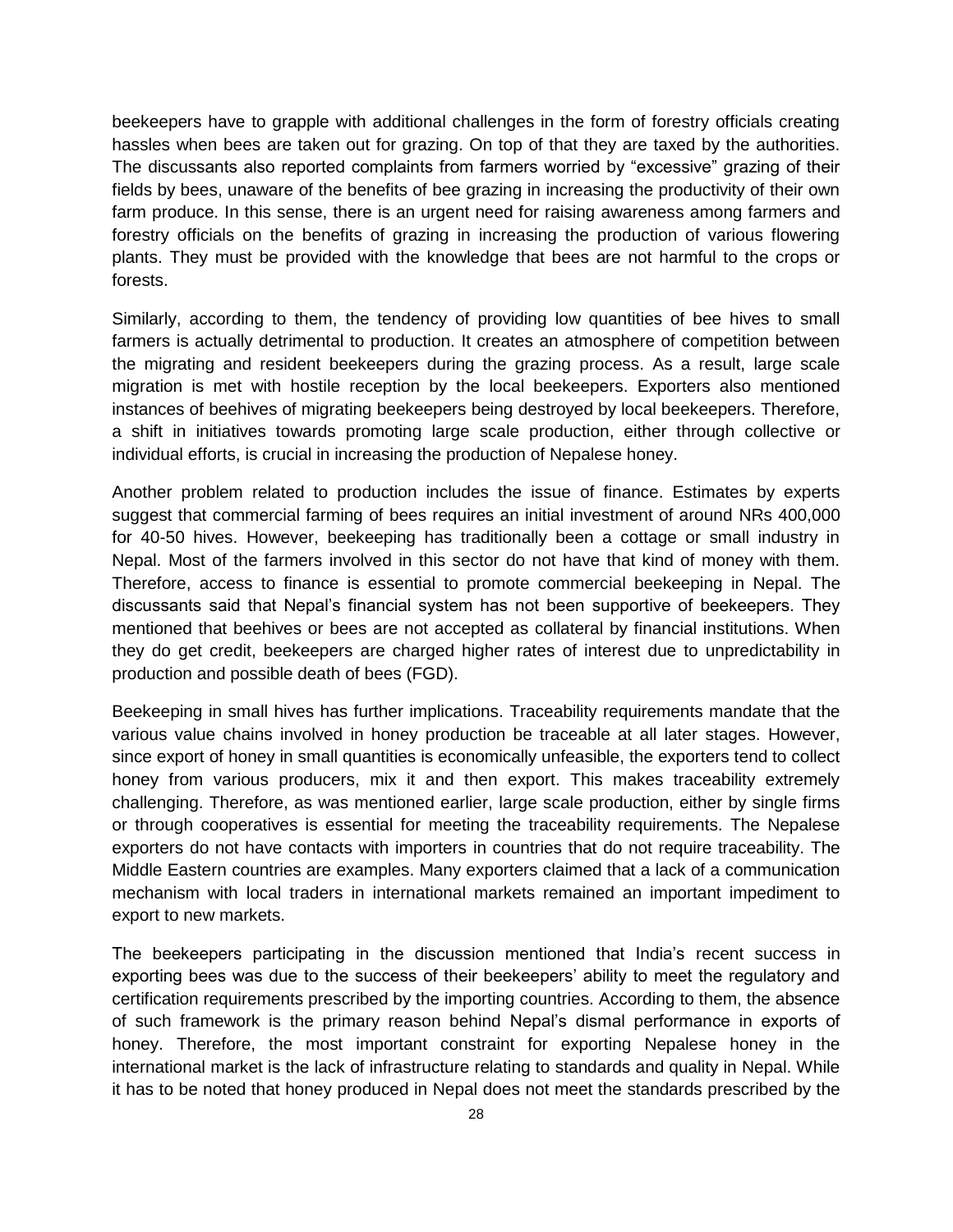CAC or the European directive, the most pressing problem is the lack of a framework for control, maintenance, inspection and promotion of standards in honey in Nepal. The Nepal Bureau of Standards and Metrology has defined the quality of honey as still below the requirement of CAC or the European countries (Shrestha, 2007).

Other issues include the issues of high transportation costs, both internationally and nationally. The producers mentioned cases of local taxes being levied during transportation of honey which added to their cost of production. More importantly though, due to low levels of production, the exporters are forced to export their produce through air transport instead of maritime transport. This increases their transport costs significantly. As per an exporter, the cost of air transport can rise by as much as eight times, compared to maritime transport. More importantly, air transport is highly unreliable in nature where the transport of cargo depends on the volume of passengers and transport is only possible if there is sufficient space in the aircraft.<sup>12</sup> Therefore, high cost and reliability of transport remains an important challenge for exporters of honey.

Another important concern is the prevalence of banned substances in Nepal"s honey. The participants in the discussion highlighted the rampant use of fertilizers and pesticides by farmers. This has led to the prevalence of pesticides and other remnants in Nepalese honey. Many international markets, especially the European, have zero tolerance on pesticides. There is no incentive for farmers not to use pesticides in their crops. Because of the absence of provisions in Nepalese legislation to limit substances in veterinary drugs and pesticides in food crops, the farmers are not legally bound to control their consumption. Therefore, there is an immediate need for a residue control provision in the national legislation as a first step towards maintaining the standards of Nepal"s honey. The following are the immediate steps to be taken by Nepal to ensure export of honey:

Development of new standards, as per the CAC Standards or the European standards, is essential. The current definition of honey according to the standards set by the NBSM do no tally with the CAC standards or the European standards. Particularly, in moisture content, sugar content, water insoluble solid, diastase activity and electrical conductivity, the standards set by Nepal fall short of the standards set in Europe or by the CAC. Therefore, modification of the standards of honey is imperative for Nepal for it to be eligible for honey export. Another important requirement in this regard is the definition of honey set by the EU. As has been mentioned, since EU recognises honey only if it is produced by the *Apis mellifera* bees, only a fraction of Nepalese honey will be eligible for export to this particular market. Therefore, either the Nepalese government should be able to convince the European regulators to include honey produced by *Apis cerana* and other bees in their definition, or it should expand honey production from *Apis mellifera* bees.

There is an urgent need to design and submit a Residue Monitoring Plan to the EU. (Recent reports suggest that the Department of Food Technology and Quality Control has sent the Residue Monitoring Plan of Nepalese honey to the European Council (EC)

 $\overline{\phantom{a}}$ <sup>12</sup> Interview with exporter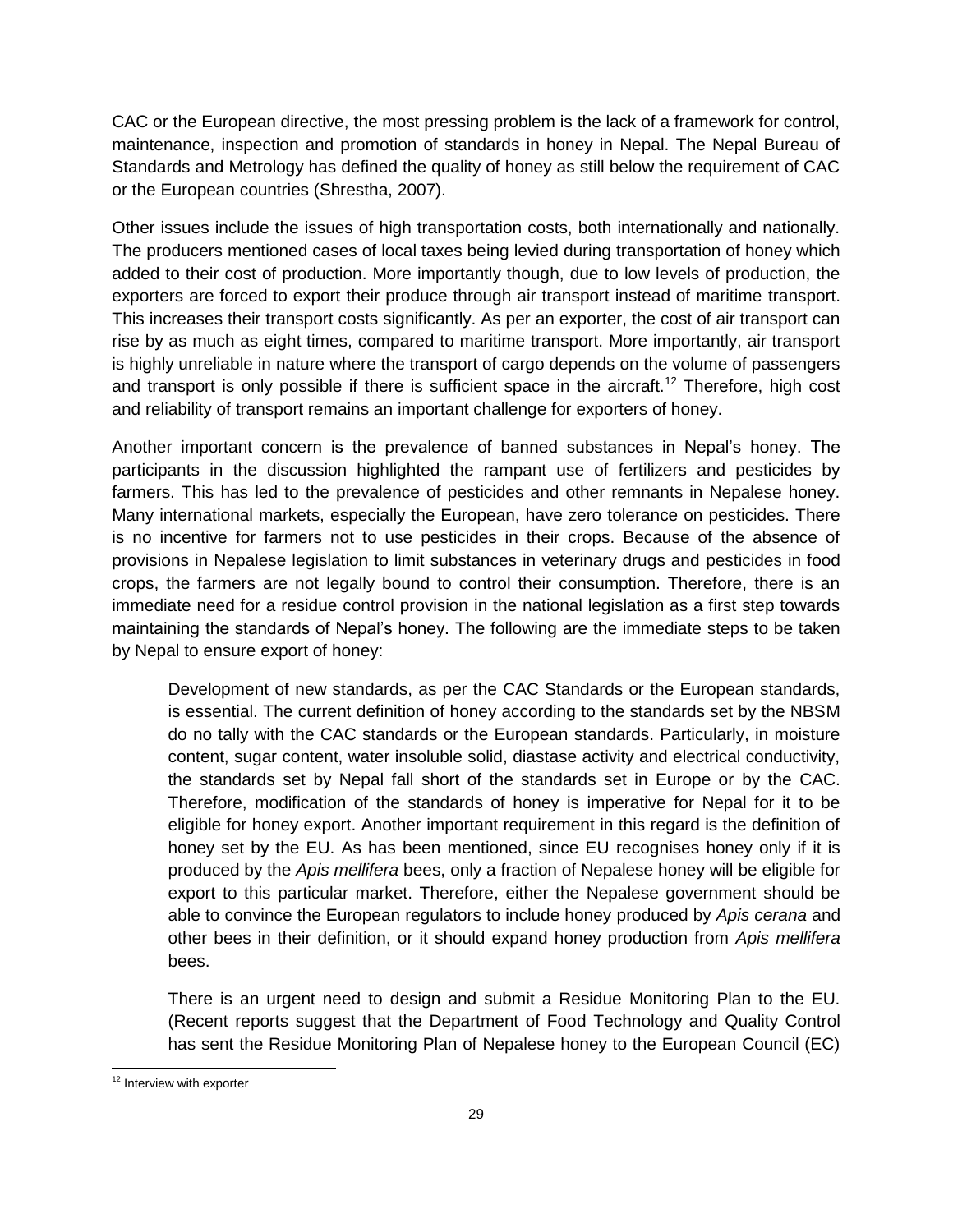for its approval (Kathmandu Post 2013)). Approval of the same will permit the exports of Nepalese honey to Europe, provided that certification is obtained guaranteeing that Nepalese honey meets all SPS measures as required by the CAC.

#### **Who Approves a country's RMP?**

The RMP is approved by the European Union Standing Veterinary Committee. Steps for acquiring the RMP:

> If a country gets an RMP, the Plan then becomes a prerogative of all potential honey exporters of that country. This means, the quality and the MRLs in honey should not significantly differ among various honey producers in Nepal and any initiative to acquire an RMP should be a collective effort.

> Any Plan must be endorsed by the government official who is supposed to act as a mediator between the EU and the exporters. Any initiative taken by the private sector, therefore, must involve the government.

Information required to be presented during the submission of RMP include:

- a The legal framework for the RMP;
- b The structure of the official services in charge of the controls;
- c The laboratories undertaking the official analysis and their qualifications;
- d The official sampling procedure;
- e The measures taken in case of violation of the requirements.

RMP must be renewed every year. It must present the results of laboratory testing of a range of samples (and compare the results with previous year"s results, in case of renewal). The samples must be tested for residues divided into five sub-groups:

B1 – Antibacterial substances B2c- Carbamates and pyrethroids B3a- Organochloride compounds B3b- Organophosphorus compounds B3c- Chemical elements.

If the EU can be convinced that the volume of trade from Nepal does not exceed 300 tons per annum and the production methods are mostly organic and do not use the chemicals specified, then the sampling procedure can be simplified to make it less costly. In such cases, the whole process does not take more than a few months. If exporters are large and the quantity supplied is greater, then the process can take up to several years. Cost also depends on the size of exports and, thus, the type of RMP. Zambia, which had an RMP requiring fewer samples, needs around \$2000-3000 per year for the RMP and this is not a huge sum of money.

RMP for each year must be submitted before  $31<sup>st</sup>$  March of the fiscal year.

Source: *(Howard, 2006)*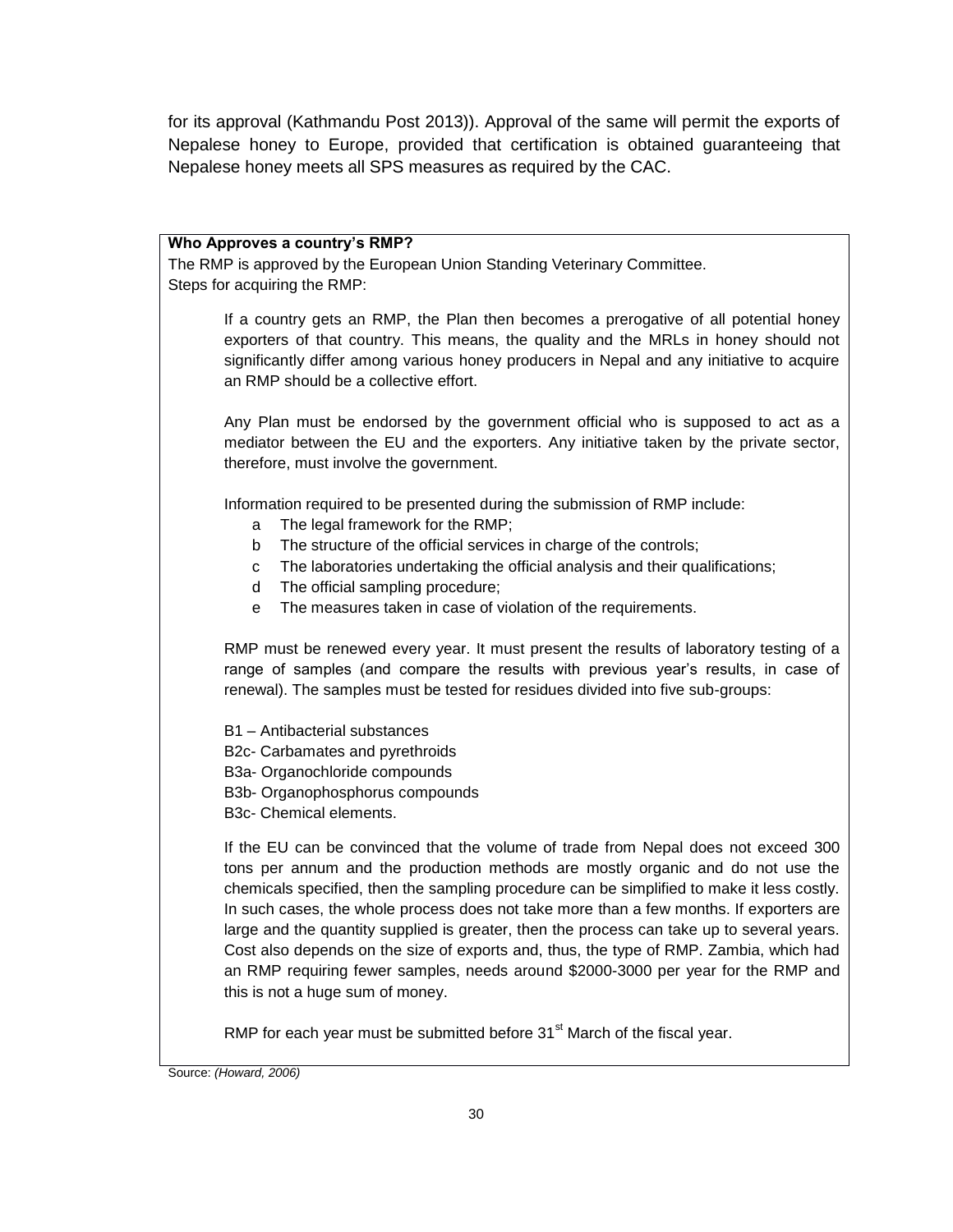Application of quality control mechanisms like GMP and Traceability requires a strong enforcement agency to not only ensure that the conditions and standards have been fulfilled but also to coordinate activities among various actors involved in different components in the value chain. Nepal does not have a dedicated beekeeping export authority. At present, the Trade and Export Promotion Centre (TEPC), under the Ministry of Commerce and Supplies, is the body dedicated to promoting export products. However, it works on all forms of export products and is mainly focused on marketing activities. An agency dedicated to enforcement of quality standards in agricultural products, or specifically to beekeeping, would provide a strong impetus for increasing the quality of Nepalese honey. To illustrate, the successful story of India"s honey exports starts with the important role played by the Agricultural and Processed Food Products Export Development Authority (APEDA) and the Export Inspection Centre (EIC) in monitoring the beekeeping and honey production process. These agencies monitor all aspects of honey production and set up committees to allow India to achieve its potential for honey production and export. They have set up a mechanism for assurance of quality control standards through all stages of honey collection, processing, testing, packaging, marketing, and ensuring that quality standards are in conformity with EU monitoring standards. Financial incentives are also provided for the development of the honey export industry. APEDA also actively involves itself in training farmers and beekeepers about the importance and methodologies of quality assurance at all stages of production. Therefore, a strong agency to raise awareness among farmers on the importance and the methodology of acceptable beekeeping, honey extracting and manufacturing practices, apart from enforcing quality control regulations at all stages of the value addition, is essential for the promotion of Nepalese honey export.

A beekeeping policy is an essential part of beekeeping development in Nepal. Various problems related to production, including issues of migration and benefit sharing by farmers, can be resolved through a scientific policy. Such policy will also be a crucial step towards promotion of commercialization of the sector in Nepal. Similarly, regulations related to Good Manufacturing Practices to ensure the quality of honey produced at all stages of the value chain is also crucial for meeting the traceability requirements. A framework for a beekeeping policy and Good Beekeeping Practices has already been prepared by the private sector. The Government should revise and endorse these documents to make them official. Similarly, grading of honey is also required by many importing countries. Grading is important not only for meeting requirements abroad, it is also an easy mechanism of marketing good quality honey and achieving good prices for quality products. At present the Nepalese government does not have any mechanism related to grading of honey. Development of a grading mechanism is crucial to ensure good prices

Fair trade and organic honey strictures are even stronger than the requirements of RMP and traceability. Not only they require more careful approach during the process of production, they also necessitate further effort in farmers" participation (in the course of using pesticides/fertilizer in their fields), more equitable rewards to all parties involved in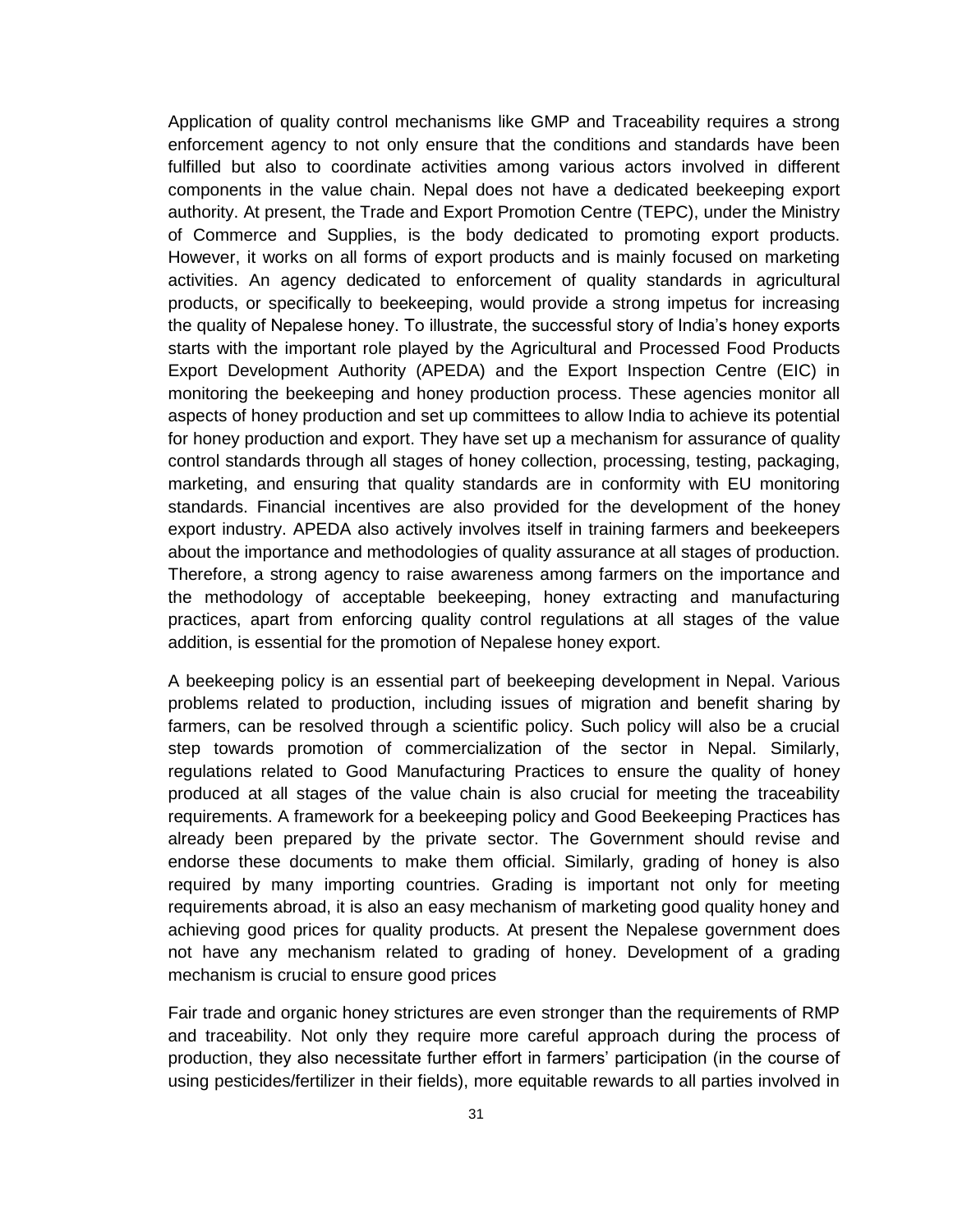the process of manufacture, and other geographical conditions related to organic honey production. In addition, due to the absence of accredited and verified certification agencies in Nepal and in order to convince the foreign buyers of the genuineness of the organic nature or compliance with fair trade practices, certification has to be done annually by agencies from abroad. This entails an extremely high cost, one which cannot be borne by individual producers. However, the premium prices that can be achieved for products that have acquired the certification make such certifications an extremely lucrative venture. Keeping that in mind, fair-trade/organic certification can be conducted by pooling the available resources. This can be done collectively via a cooperative or a joint organization or other collective cost and benefit sharing system, which can be beneficial to all members involved.

All aforementioned suggestions require production of quality honey, devoid of any foreign contaminants including chemicals, fertilizers, pesticides and the like. Compliance with all manufacturing and processing requirements, however, still does not guarantee quality honey if the nectar that the bee harvests is contaminated. Unless it can be guaranteed that the bees only take nectar from wild and forest resources of Nepal, it is imperative that farmers cultivate their crops devoid of such chemical additives. This, however, is a difficult proposition. It not only requires government initiatives to control use of chemical fertilizers and pesticides, like the "organic cultivation zone" in the Agro-Business Promotion policy, but also requires a strong incentive mechanism that lures farmers towards increasing their yield and earnings without having to use the chemicals. In other words, the benefits of not using chemical fertilizers should be higher than the benefits of using them. Therefore, the best benefit sharing practices among farmers and beekeepers should be analysed.

Another important aspect in this regard is the availability of agencies capable of certifying the quality of Nepalese honey. While at present there is a national laboratory for testing honey at Bee Development Section in Godavari, the human resources there is hardly equipped to proceed with the quality measurement tests required to make the certification. Therefore, an immediate need is to establish more food certification laboratories across Nepal to facilitate the certification process for beekeepers.

Marketing and distribution is another area needing special focus where elements like packaging, labelling, branding and marketing of honey are addressed. An initiative has been taken by the Federation of Beekeepers of Nepal to identify honey produced in Nepal as "Nepal Honey" which is definitely a positive step forward. Identification of suitable markets for exports and promoting Nepal"s honey must be an important initiative in this regard. Compliance with Fair trade, Organic and WHO/GMP guidelines can further assist in building a brand image of good quality honey.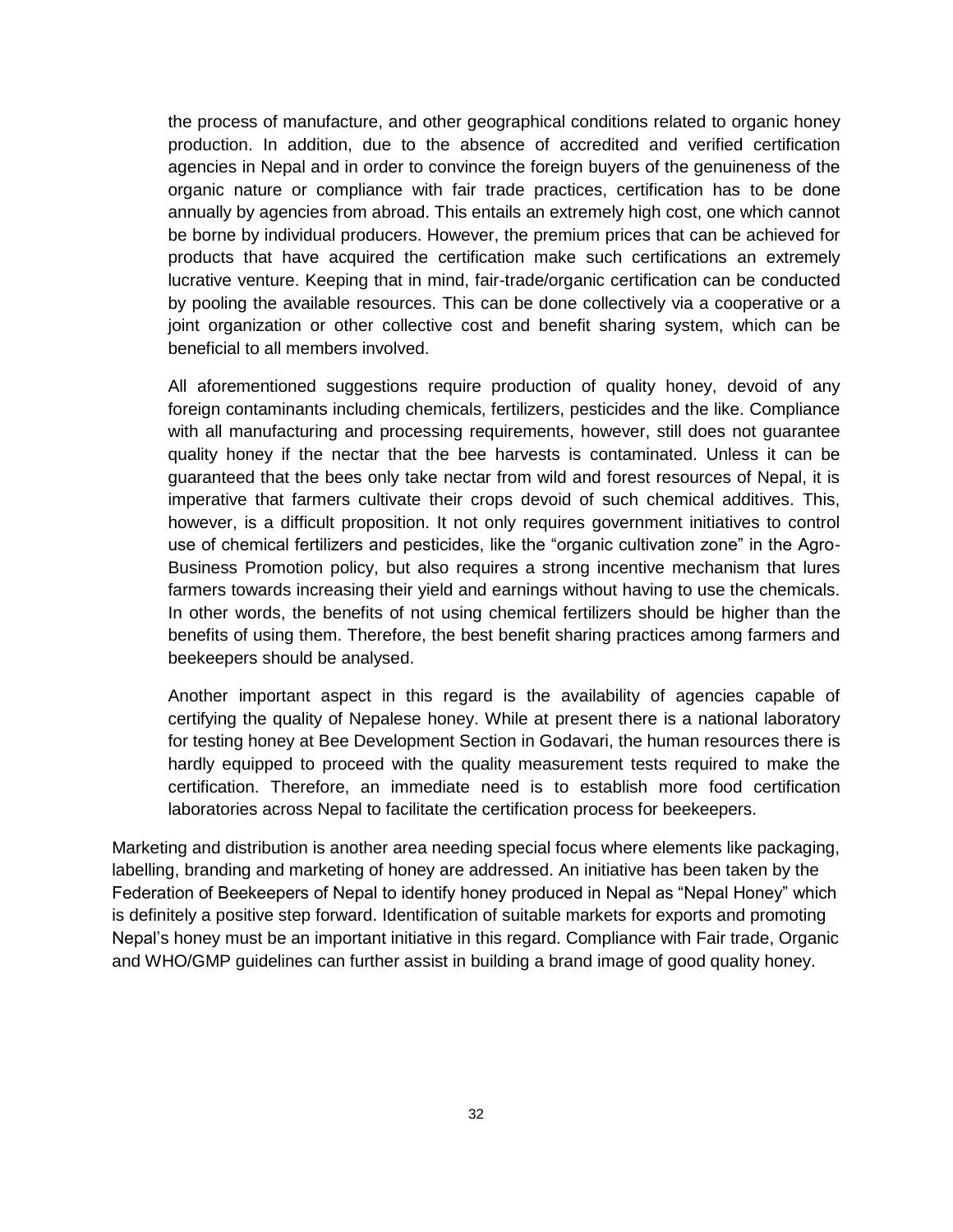# Chapter - VI

# **Recommendations and Conclusion**

Beekeeping is an extremely important sector for the socio-economic uplift of rural areas. Besides, it can be taken as the bedrock of sustainable economic growth, not just as a key catalyst for enhancing growth.

Although honey has been identified as one of the 19 items for export promotion by the NTIS, and as a "Thrust Area Development" product by the National Trade Policy 2009, the implementation aspect leaves much to be desired. As it is, these policies have not included bee products, other than honey, in their recommendations. Since other bee products like royal jelly and *propolis* fetch prices higher than honey, they should be given special priority.

Nepal has not been able to identify a reliable export partner for honey. Its export value and volume has not improved noticeably over the years. Therefore, significant measures have to be taken to improve its performance in the beekeeping sector. Based on the analysis above, the study puts forward the following **recommendations** for the promotion of honey in foreign markets:

- Expand the production of honey by promoting bee farming among the marginalized communities, particularly in the mountains, mid-hills and the Mahabharat Range where an abundance of flora is available. Support the farmers through credit, technical knowhow, quality control and marketing of their products.
- Control the use of pesticides in agriculture and improve the knowledge of farmers on the use of pesticides; provide new methods of benefit-sharing between farmers and beekeepers upon the adoption of organic farming
- Development of organic farming zones and their utilization for the purpose of beekeeping;
- Formulate and implement a beekeeping policy
- Provide incentives like access to affordable finance, product insurance and market guarantee to attract more people to beekeeping;
- Train beekeepers on the methodology of HACCP and GMP practices, develop integrated value chains and a shared system of responsibility among various stages of the value chain;
- For the purpose of commercialization, identify districts and areas within districts with significant production potential; promote quality and quantity at all stages of the value chain; and provide trainings to farmers on the appropriate collection and processing techniques;
- Promote cooperatives among local beekeepers for honey collection to assist in meeting traceability requirements;
- Immediately pursue the adoption of RMP, coordinate beekeepers across the country to come up with an RMP acceptable to all beekeepers and potential future exporters;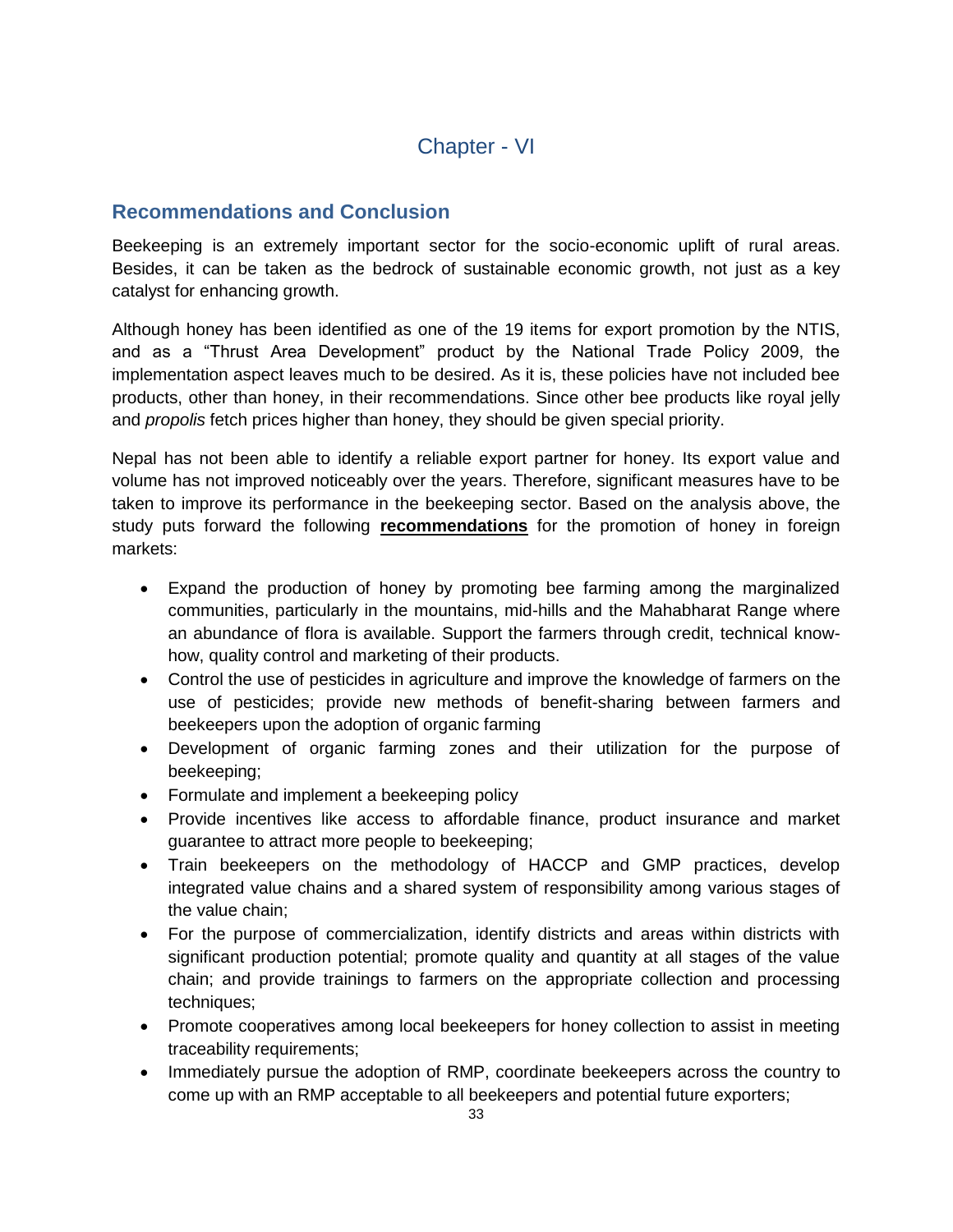- Develop a national body responsible for quality maintenance, assurance, inspection and promotion for all export related products including honey;
- Change existing standards to comply with international standards of honey;
- Promote labelling and packaging that satisfies the TBT and SPS requirements of honey related products in the export market. Also, put forward measures to get Nepalese honey recognised as a unique product, when compared to honey from other countries, make use of intellectual property rights like geographical indicators;
- Establish a fully equipped and accredited laboratory which can certify the quality of honey.

# **Conclusion**

Beekeeping has traditionally been a part of national economic activity, but its contribution to export is not noteworthy. On the basis of quantitative and qualitative information collected by this study team, export of honey from Nepal has been rather fluctuating. Bearing all the macro and micro environmental factors into account, the following conclusions can be drawn:

- Lack of infrastructure and institutional support has marred beekeeping and honey export placing them at a disadvantageous position, particularly in comparison with Indian farmers. Because of institutional support, Indian beekeepers are more competitive than their Nepalese counterparts.
- Growth in honey export is not possible without introducing a scientific beekeeping system. Beekeepers need adequate training, financial support and incentives.
- Beekeeping has a direct link with sustainable economic development and poverty reduction. Therefore, it should be promoted as a nationwide campaign.
- Quality aspects should be given top priority with adequate emphasis on production growth.

Beekeeping and honey export can play a dominant role in sustainable economic growth. On top of that, beekeeping helps in improving the life and living of backward community and women. As women are found to be most active in beekeeping, they should be brought to the frontline in the production and marketing chain. Regular studies must be carried out for a timely diagnosis of emerging problems and identifying prospects in its export. Youths and women should be encouraged in beekeeping along with other productive agro-economic activities.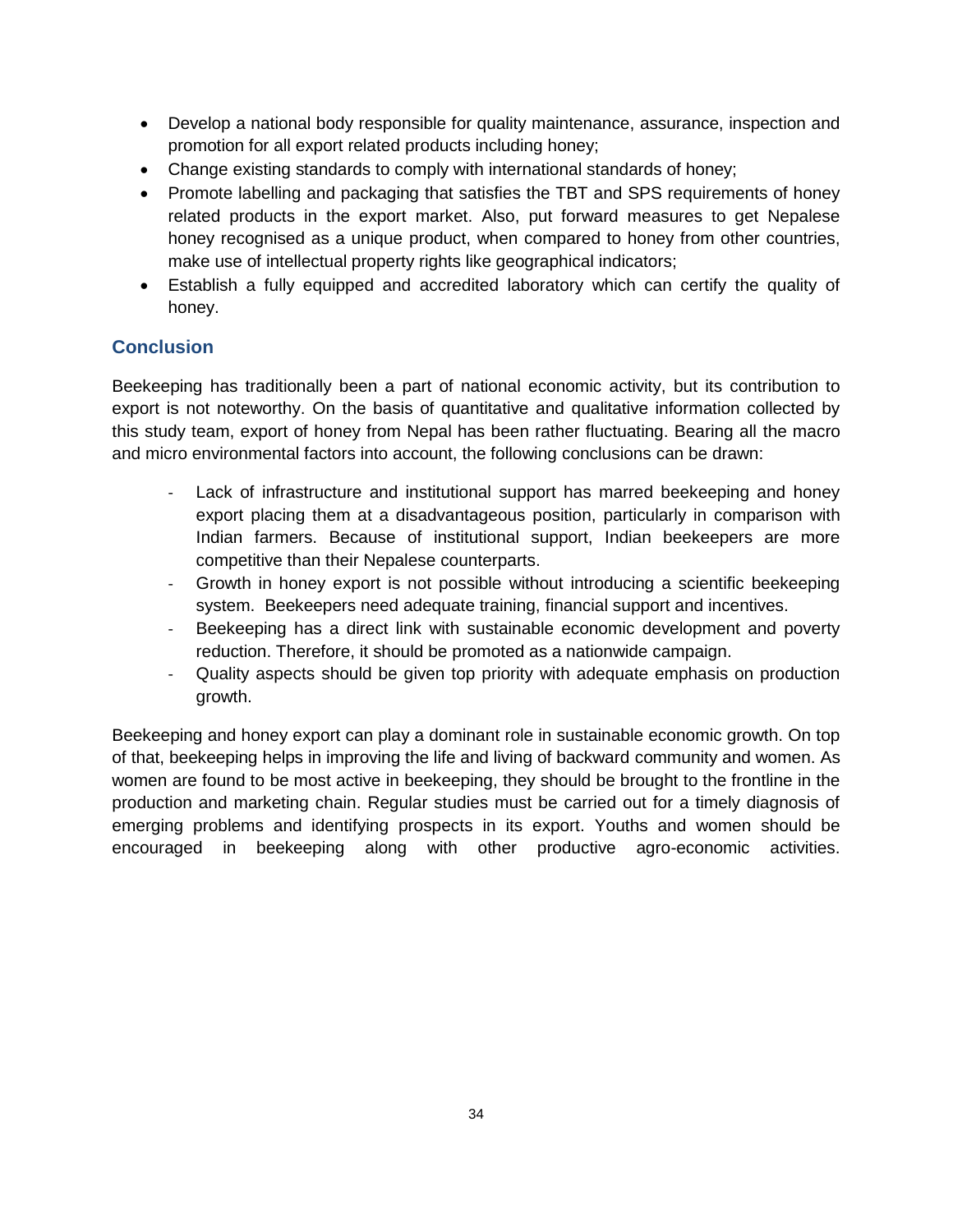#### **Bibliography**

Beekeeping Section (2004). *Annual Progress Report 2003/04.* Beekeeping Section, Ministry of Agriculture Development, Nepal.

CBI. (2011). *Market Factsheet: Silver Jewellery in the EU.* CBI, Ministry of Foreign Affairs of the Netherlands.

Commission, N. P. (2010). *Three Year Plan 2067/68-2069/70.* Kathmandu: Government of Nepal.

Commission, N. P. (2013). *Three Year Plan Approach Paper.* Kathmandu: Government of Nepal.

Coutinho, B. (2013, November 21). *East African Business Week*. Retrieved March 20, 2014, from East African Business Week: http://www.busiweek.com/index1.php?Ctp=2&pI=153&pLv=3&srI=49&spI=27&cI=10

Crane, E. (1983). *The Archaeology of Beekeeping.* Cornell University Press.

Donnelly, K., Roest, van der J., Karlsen, K.M., Olsen, P. (2008). *Traceability of honey: Specification of the information to be recorded in honey distribution chains. Norway: Nofima, Trace.* 

- FAO. (n.d.). Retrieved March 11, 2014, from ftp://ftp.fao.org/docrep/fao/012/i0842e/i0842e10.pdf
- Joshi, S. R. (2008). *Honey in Nepal: Approach, Strategy and Intervention for Subsector Promotion.* Kathmandu: GTZ.
- JVC. (n.d.). *The Essential Guide to the U.S. trade in Gold and Silver Jewelery.* New York: Jewelers Vigilance Committee.
- Manandhar, P. P. (n.d.). *Current Status of SMTQ in Relation to Honey Export.* Retrieved March 21, 2014, from SMTQ: http://www.google.com.np/url?sa=t&rct=j&q=&esrc=s&source=web&cd=1&ved=0CCUQFjAA&url =http%3A%2F%2Fwww.smtqnepal.org%2Fcms%2Fuploads\_doc%2Fdownloads%2FCurrent%25 20Status%2520of%2520SMTQ%2520in%2520Relation%2520to%2520Honey.ppt&ei=igMsU\_m4 FsXyrQe9tIGwCg&usg=
- Mead, M. N. (2010 December). Cadmium Confusion: Do Consumers Need Protection? *Environment Health Perspective*, A528-A534.

MoCS. (2009). *Trade Policy.* Kathmandu: Government of Nepal.

- MoCS. (2010). *National Trade Integration Strategy.* Kathmandu: Government of Nepal.
- Mwakatobe, A., & Mlingwa, C. (2007). *The Status of Tanzanian Honey Trade - Domestic and International Markets.* Tanzania Wildlife Research Institute.
- Nepal, G. o. (2010). *Nepal Trade Integration Strategy: Background Report.* Kathmandu: Government of Nepal.
- Nepal, G. o. (2010). *Three Year Plan (2067/68-2069/70).* Kathmandu: Government of Nepal.
- Nepal, G.o. (2013). *Three Year Plan (2070/71-2072/73).* Kathmandu: Government of Nepal.
- Nepal, G. o. (2011). *Industrial Policy.* Kathmandu: Government of Nepal.

Nepal, G. o. (2013). *Three Year Plan Approach Paper.* Kathmandu: Government of Nepal.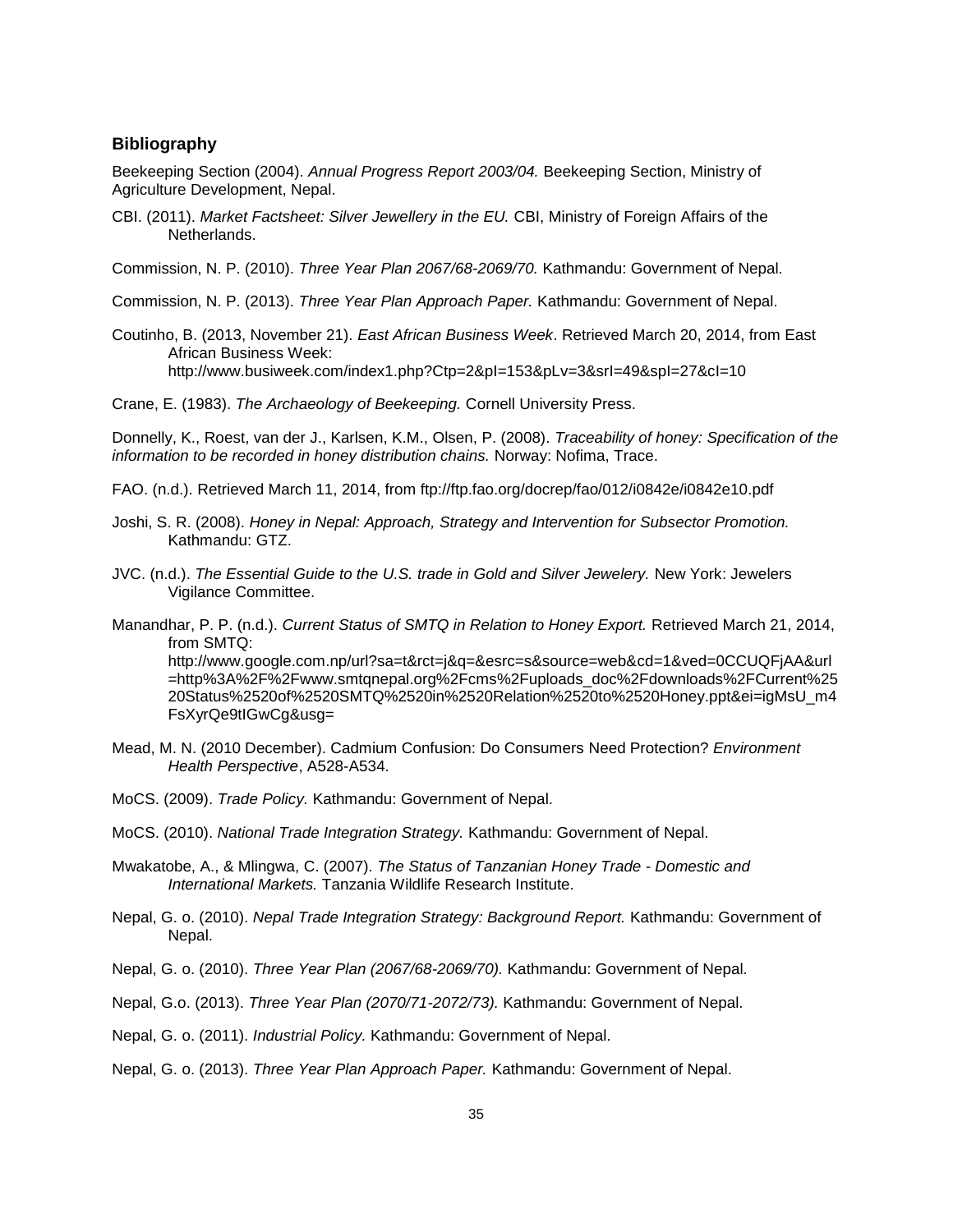- Pecanac, M., Janjic, Z., Komarcevic, A., Pajic, M., & Miskovic, S. S. (66). Burns treatment in Ancient Times. *Med Pregl*, 263-267.
- Post, T. K. (2013, April 04). Report on Nepali honey sent to EC for approval. *The Kathmandu Post*.
- Sharma, H. K., Partap, U., & Gurung, M. B. (2012). *Policy and Processes that Enable Honey Export: A Case Study from India.* Kathmandu: ICIMOD.
- Shrestha, J. B. (2007). World Trade Organization and Its Implications on Nepalese Apiculture. *Agricultural Development Journal*.

Tanzania, G. o. (1998). *National Beekeeping Policy.* Government of Tanzania.

Tourism, M. o. (2004). *People and Bees: A Plain Language Guide to the United Republic of Tanzania's National Beekeeping Programme.* Government of Tanzania.

UNCTAD. (2013). *Classification of Non-Tariff Measures*. New York and Geneva: UNCTAD.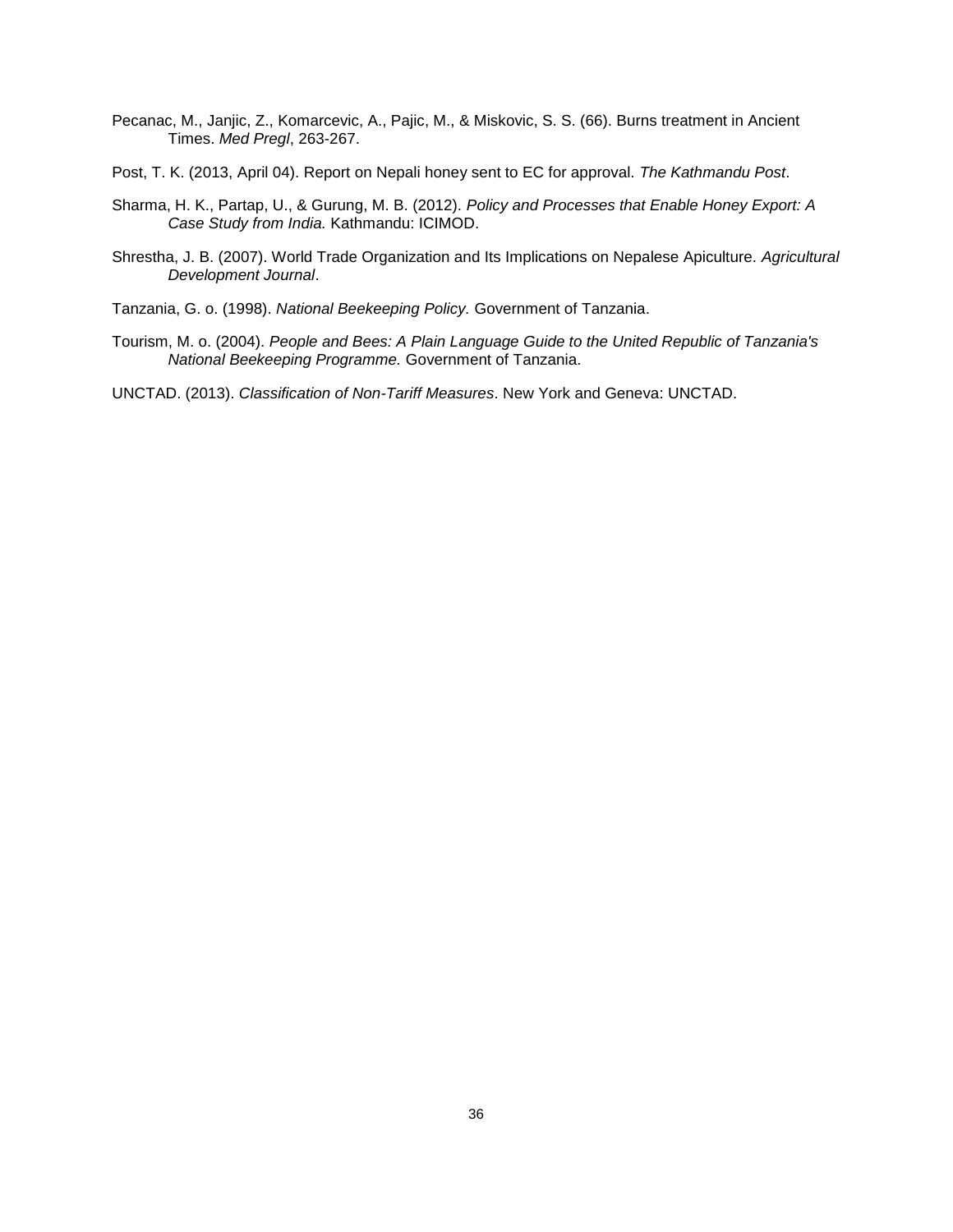# **Participants in the PPD**

| <b>Name of Participants</b> | Organization                                                                             | <b>Contact</b>                   |  |
|-----------------------------|------------------------------------------------------------------------------------------|----------------------------------|--|
| Badri P. Paudel             | Department of Forest                                                                     | paudelbadriprasad@gmail.com      |  |
| Sabitri Baral               | <b>Beekeeping Development Section</b>                                                    | bgodawari@gmail.com              |  |
| Mina Aryal                  | Ministry of Commerce and Supplies                                                        | minaaryal@hotmail.com            |  |
| Rajesh Verma                | Micro-Enterprise Development<br>Programme                                                | info@medep.org.np,               |  |
| Um Bahadur Oli              | Department of Small Cottage<br>Industries                                                | dcsi@dcsi.gov.np                 |  |
| Jagannanath Sharma          | Directorate of Industrial Entomology<br>Development                                      | doied@wlink.com.np               |  |
| Sunil Nath Lohani           | <b>Agricultural Commodity Export</b><br>Promotion Programme/Department<br>of Agriculture | Sunil09lohani@yahoo.com          |  |
| <b>Pramod Shrestha</b>      | Suddha Mauripalan Cooperative<br>Ltd                                                     | pradshre@gmail.com               |  |
| Salik Ram Bahiya            | Federation of Nepal Bee Keepers                                                          | federationofbeekeeping@gmail.com |  |
| Peter Richter               | GIZ                                                                                      | peter.richter@giz.de             |  |
| Chiranjibi Nepal            | Economic Affairs Advisor to the<br>Prime<br>Minister                                     | Cnepal7@gmail.com                |  |
| Himadri Palikhe             | GIZ                                                                                      | himadri.palikhe@giz.de           |  |
| Lekha Mani Dhakal           | GIZ                                                                                      | lekha.dhakal@giz.de              |  |
| Raman Nepali                | <b>PR Foundation</b>                                                                     | ramanko@gmail.com                |  |
| Hem Kumar Rai               | Federation of Nepal Cottage and<br><b>Small Industries</b>                               | hemkumarrai47@gmail.com          |  |
| Gopal Sharma Lamicchane     | Krishi Bastu Niryat Prabardhan<br>Karyakram                                              | gopal_lamicchane123@yahoo.com    |  |
| Jagadish Bhakta Shrestha    | Directorate of Industrial Entomology<br>Development                                      | doied@wlink.com.np               |  |
| Shishir Sharma              | Sagar Beekeeping Industry                                                                | sagarbee2@hotmail.com            |  |
| Dr. Hiramani Ghimire        | <b>SAWTEE</b>                                                                            | staff@sawtee.org                 |  |
| Dr. Posh Raj Pandey         | <b>SAWTEE</b>                                                                            | staff@sawtee.org                 |  |
| Nav Raj Dahal               | <b>SAWTEE</b>                                                                            | staff@sawtee.org                 |  |
| Asish Subedi                | <b>SAWTEE</b>                                                                            | staff@sawtee.org                 |  |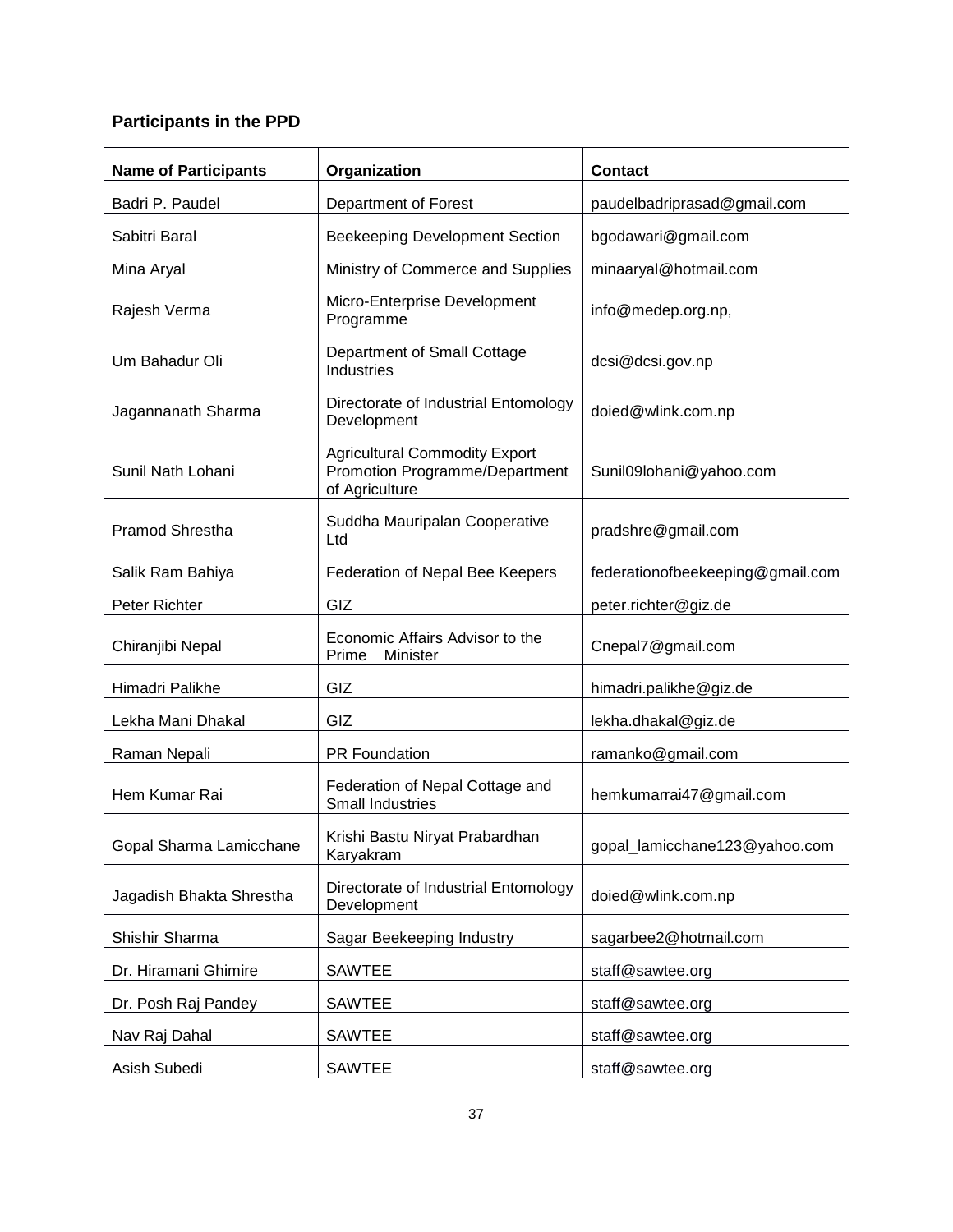| Shaleen Khanal              | <b>SAWTEE</b>                                                        | staff@sawtee.org                 |  |
|-----------------------------|----------------------------------------------------------------------|----------------------------------|--|
| Lekhak Chhetri              | <b>SAWTEE</b>                                                        | staff@sawtee.org                 |  |
| Prabina Maharjan            | <b>SAWTEE</b>                                                        | staff@sawtee.org                 |  |
| <b>Ganesh Prasad Pathak</b> | Nepal Bureau of Standards and<br>Metrology                           | ganeshpathak2003@yahoo.com       |  |
| Dharma Raj Shrestha         | <b>Central Honey Entrepreneurs</b><br>Association of Nepal           | nepalhoney@gmail.com             |  |
| <b>Shankar Poudel</b>       | Ministry of Commerce and Supplies                                    | shankarprasad016@gmail.com       |  |
| Hemraj Devkota              | Federation of Nepal Beekeepers                                       | federationofbeekeeping@gmail.com |  |
| Arjun Pokhrel               | Nepal Beekeeping Central<br>Cooperative Union Ltd.                   | coopshoney@gmail.com             |  |
| Rajendra Yadav              | <b>Project for Agriculture</b><br><b>Commercialization and Trade</b> | rajendra.yadav2010@yahoo.com     |  |
| Kishor Maharjan             | South Asia Watch on Trade,<br><b>Economics and Environment</b>       | kishor.efon@gmail.com            |  |
| Mamita Gurung               | Gandaki Bee Concern                                                  | moreover.gal@gmail.com           |  |
| Sabin Maharjan              | Honey Farmer                                                         |                                  |  |
| Tenzin Lama                 | Himalayan Herbs                                                      | info@himalayanherbs.net          |  |
| Mahalaxmi Shrestha          | Beekeeping and Research Center                                       | smahalaxmi@hotmail.com           |  |
| Gopal Tiwari                | <b>Nepal Business Forum</b>                                          | kajutiwari@gmail.com             |  |